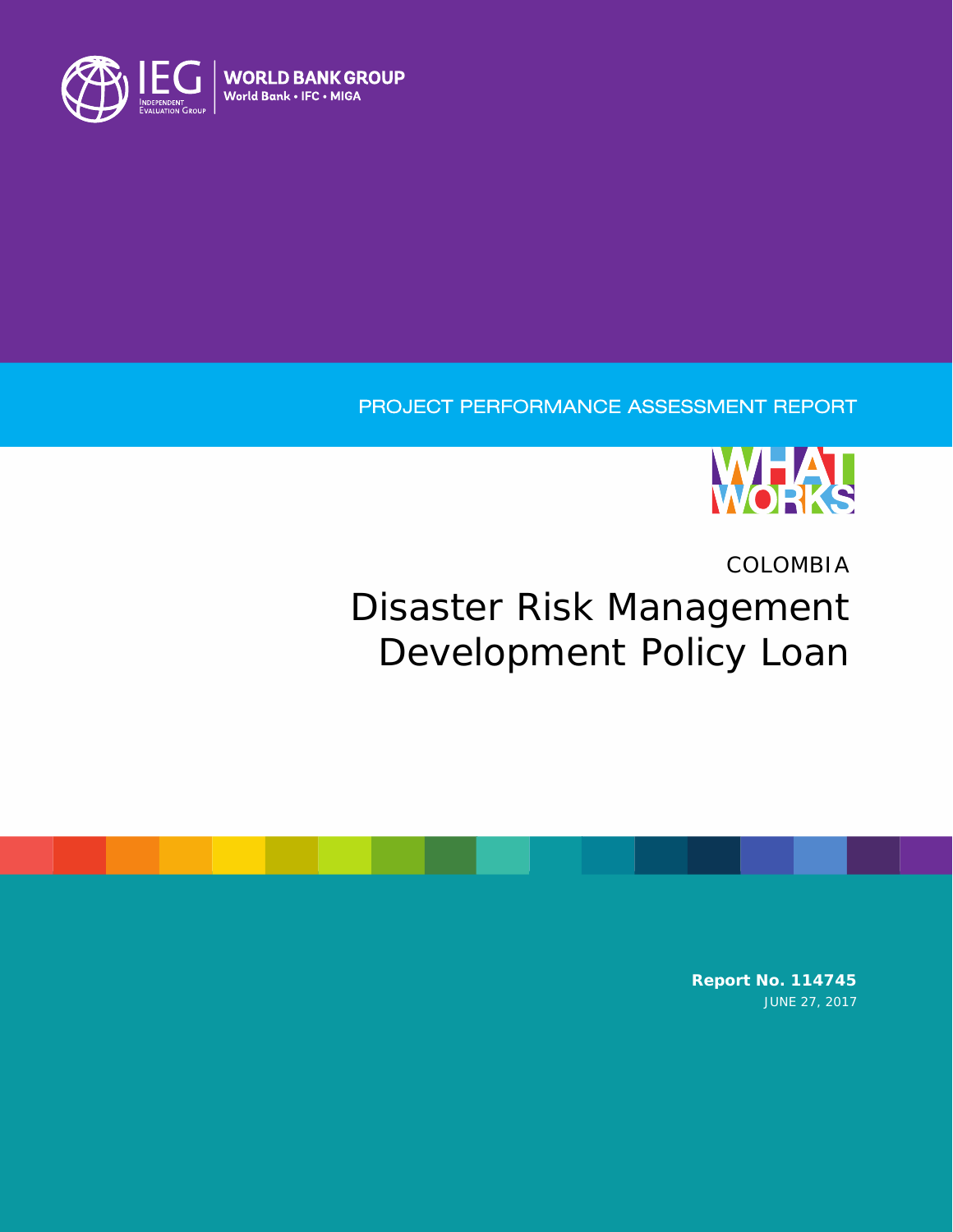© 2017 International Bank for Reconstruction and Development / The World Bank 1818 H Street NW Washington DC 20433 Telephone: 202-473-1000 Internet: [www.worldbank.org](http://www.worldbank.org/)

**Attribution**—Please cite the work as follows: World Bank. 2017. Project Performance Assessment Report: Colombia— Disaster Risk Management Development Policy Loan. Washington, DC: World Bank.

This work is a product of the staff of The World Bank with external contributions. The findings, interpretations, and conclusions expressed in this work do not necessarily reflect the views of The World Bank, its Board of Executive Directors, or the governments they represent.

The World Bank does not guarantee the accuracy of the data included in this work. The boundaries, colors, denominations, and other information shown on any map in this work do not imply any judgment on the part of The World Bank concerning the legal status of any territory or the endorsement or acceptance of such boundaries.

#### **RIGHTS AND PERMISSIONS**

The material in this work is subject to copyright. Because The World Bank encourages dissemination of its knowledge, this work may be reproduced, in whole or in part, for noncommercial purposes as long as full attribution to this work is given.

Any queries on rights and licenses, including subsidiary rights, should be addressed to World Bank Publications, The World Bank Group, 1818 H Street NW, Washington, DC 20433, USA; fax: 202-522-2625; e-mail: pubrights@worldbank.org.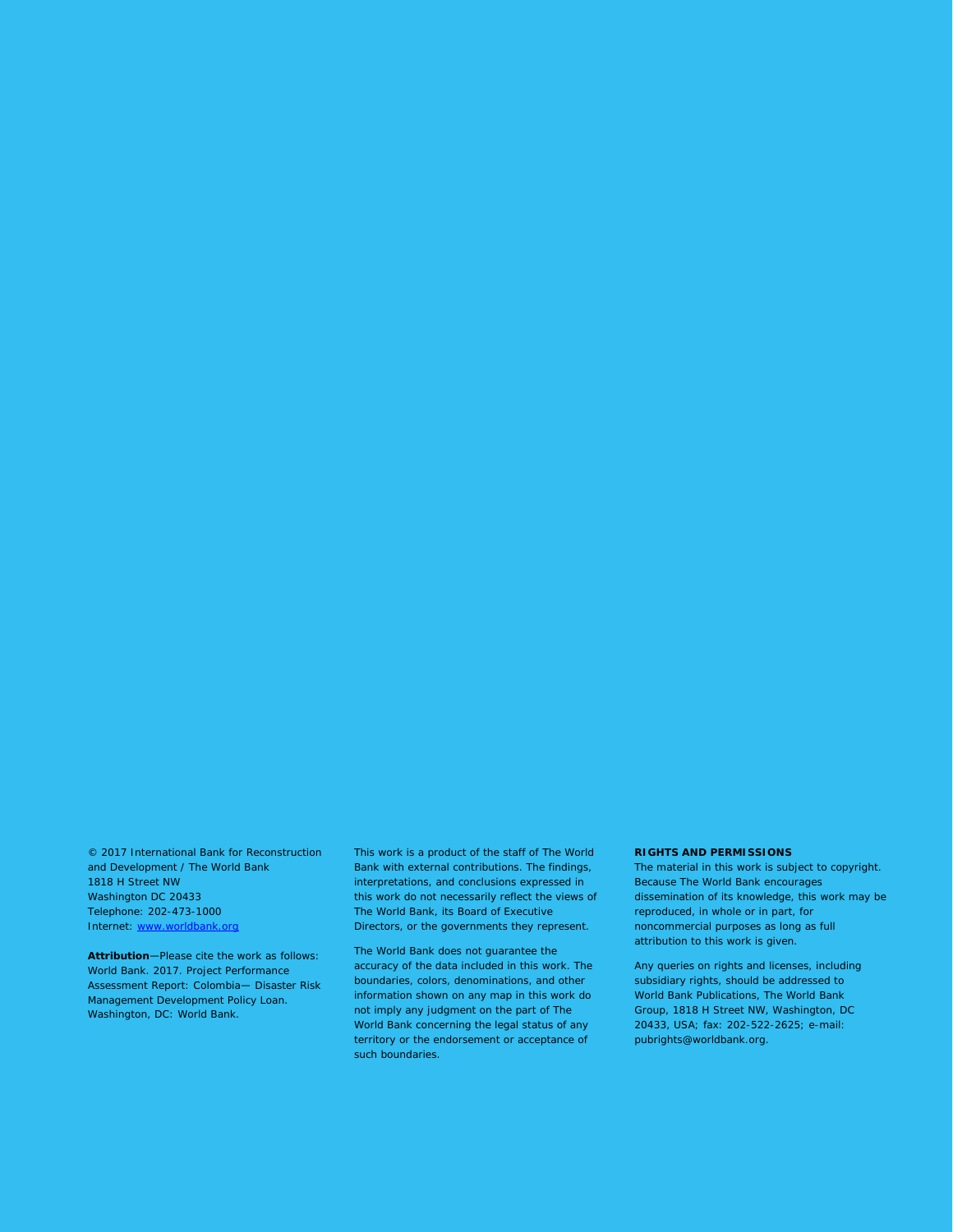

**Report No.: 114745**

### **PROJECT PERFORMANCE ASSESSMENT REPORT**

### **COLOMBIA**

### **DISASTER RISK MANAGEMENT DEVELOPMENT POLICY LOAN (IBRD-76180)**

**June 27, 2017**

*Human Development and Economic Management Independent Evaluation Group*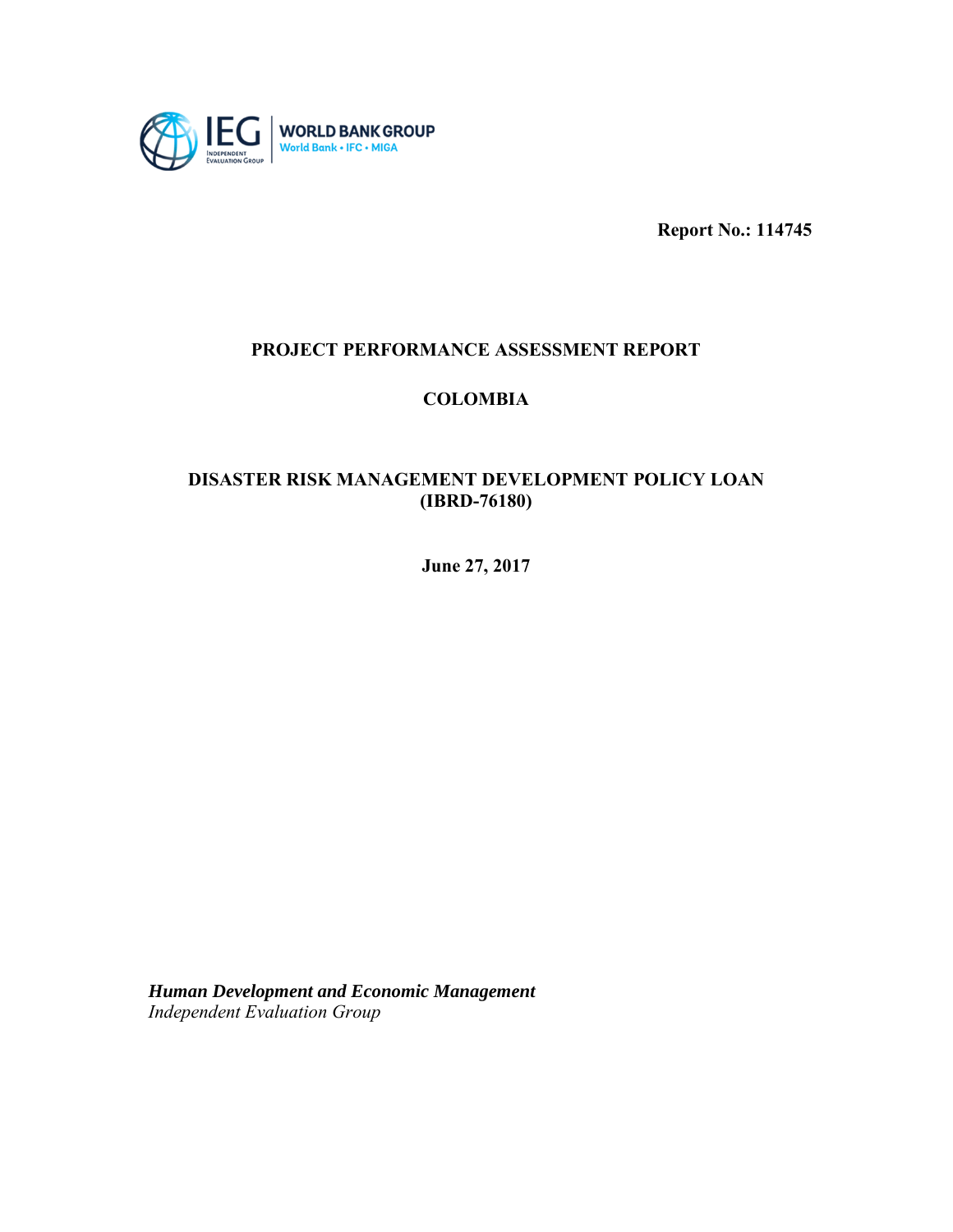## **Currency Equivalents (annual averages)**

*Currency Unit = Colombian peso*

| 2004 | <b>US\$1.00</b> | Col\$2,626 |
|------|-----------------|------------|
| 2005 | <b>US\$1.00</b> | Col\$2,321 |
| 2006 | <b>US\$1.00</b> | Col\$2,358 |
| 2007 | <b>US\$1.00</b> | Col\$2,078 |
| 2008 | <b>US\$1.00</b> | Col\$1,966 |
| 2009 | <b>US\$1.00</b> | Col\$2,156 |
| 2010 | <b>US\$1.00</b> | Col\$1,898 |
| 2011 | <b>US\$1.00</b> | Col\$1,848 |
| 2012 | <b>US\$1.00</b> | Col\$1,798 |
| 2013 | <b>US\$1.00</b> | Col\$1,869 |
| 2014 | <b>US\$1.00</b> | Col\$2,001 |
| 2015 | <b>US\$1.00</b> | Col\$2,746 |

*All dollar amounts are U.S. dollars unless otherwise indicated.*

### **Abbreviations**

| APL            | Adaptable Program Loan                                      |
|----------------|-------------------------------------------------------------|
| <b>CAT DDO</b> | catastrophe deferred drawdown option                        |
| <b>CONPES</b>  | Consejo Nacional de Política Económica y Social             |
| <b>CPS</b>     | country partnership strategy                                |
| <b>DNP</b>     | Departamento Nacional de Planeación                         |
| <b>DPL</b>     | development policy loan                                     |
| <b>DRM</b>     | disaster risk management                                    |
| <b>GDP</b>     | gross domestic product                                      |
| <b>IDB</b>     | <b>Inter-American Development Bank</b>                      |
| <b>IEG</b>     | <b>Independent Evaluation Group</b>                         |
| MOF            | Ministry of Finance                                         |
| NDP            | National Development Plan                                   |
| <b>PNPAD</b>   | Plan Nacional para la Prevención y Atención de Desastres    |
| <b>PPAR</b>    | <b>Project Performance Assessment Report</b>                |
| <b>SNPAD</b>   | Sistema Nacional para la Prevención y Atención de Desastres |
| <b>UNGRD</b>   | Unidad Nacional para la Gestión del Riesgo de Desastres     |
|                |                                                             |

## **Fiscal Year**

Government: January 1–December 31

Director-General, Independent Evaluation: Ms. Caroline Heider<br>Director, Human Development and Economic Management: Mr. Auguste Tano Kouame Director, Human Development and Economic Management: Mr. Auguste Tano Ko<br>Manager, Country Programs and Economic Management: Mr. Pablo Fajnzylber Manager, Country Programs and Economic Management: Mr. Pablo Fajnzylbe<br>Manager, Sustainable Development: Ms. Midori Makino Manager, Sustainable Development:<br>Task Manager:

Ms. Xiaolun Sun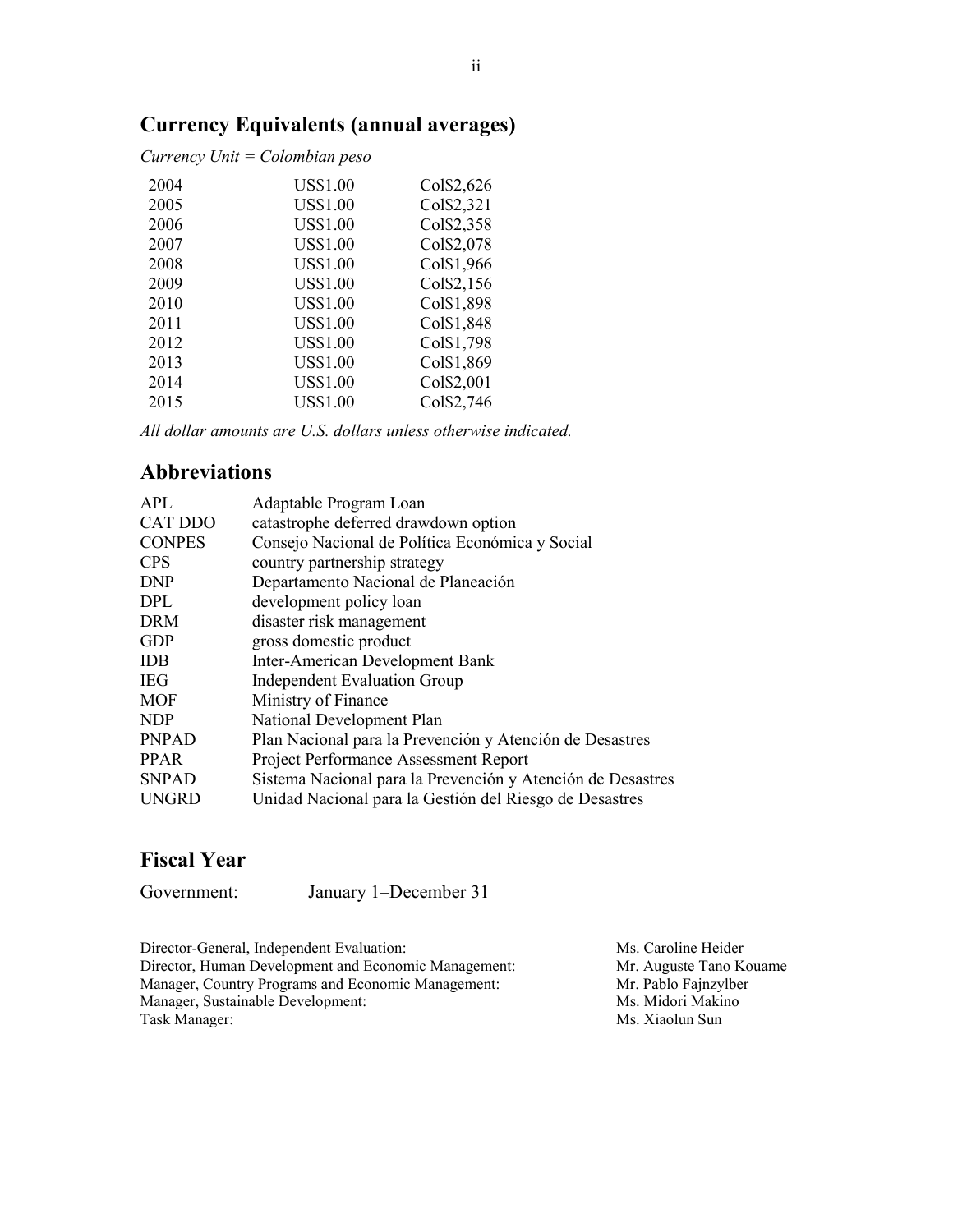# **Contents**

| Objective 1: Improved Risk Identification and Monitoring and Increased Awareness |  |
|----------------------------------------------------------------------------------|--|
| Objective 2: Increased Prevention and Mitigation Measures for Risk Reduction 8   |  |
| Objective 3: Strengthened Policies and Institutions of the National System for   |  |
| Objective 4: Reduced Fiscal Vulnerability of the State to Natural Events 11      |  |
|                                                                                  |  |
|                                                                                  |  |
|                                                                                  |  |
|                                                                                  |  |
|                                                                                  |  |
|                                                                                  |  |
|                                                                                  |  |
|                                                                                  |  |
|                                                                                  |  |
|                                                                                  |  |
|                                                                                  |  |
|                                                                                  |  |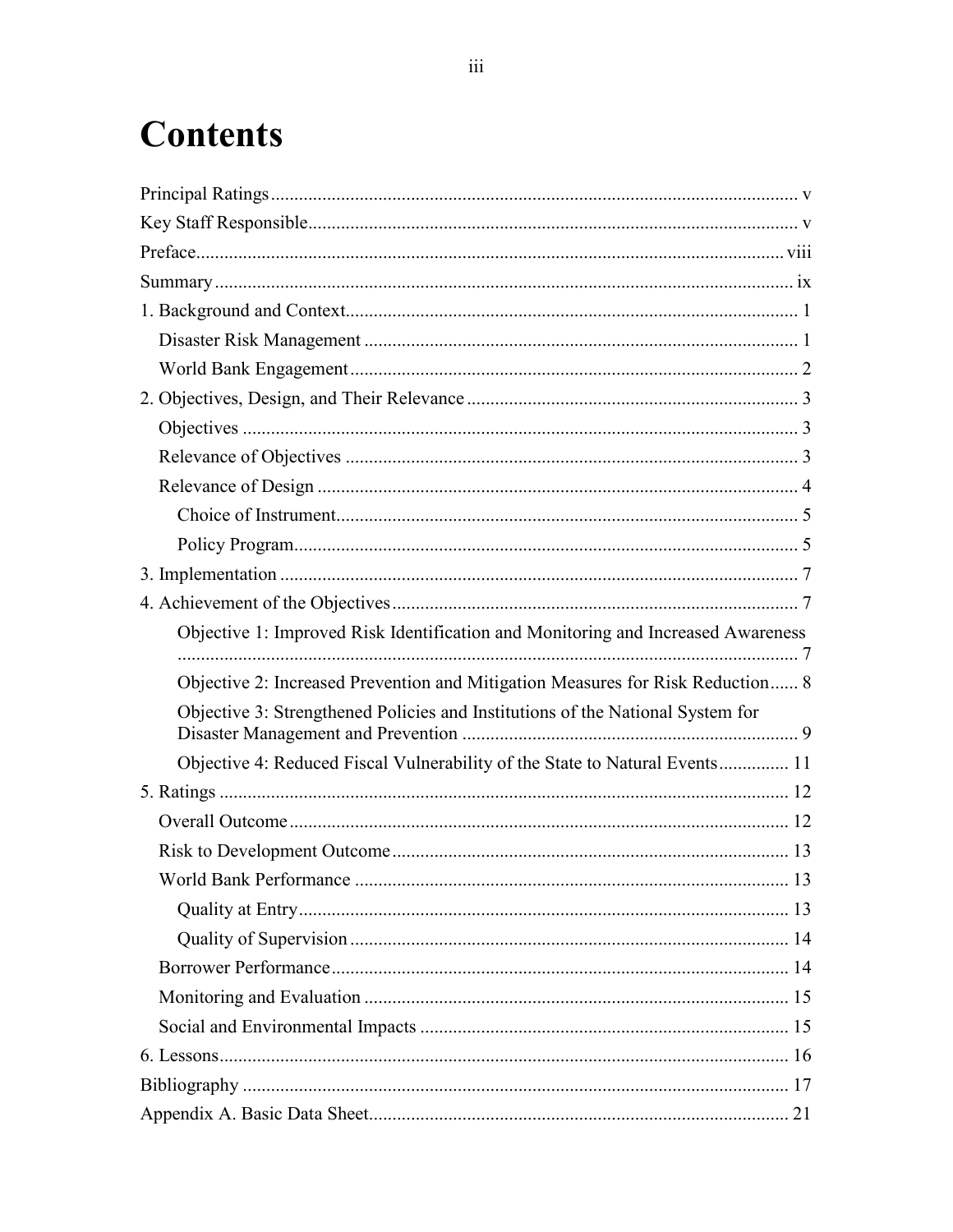## **Tables**

| Table 4.1. Index of Governance and Public Policies in Disaster Risk Management in |  |
|-----------------------------------------------------------------------------------|--|
|                                                                                   |  |

This report was prepared by Xiaolun Sun and Jorge Garcia-Garcia, who assessed the program in April 2016. The report was peer-reviewed by Stephen Hutton and panel-reviewed by Chad Leechor. Carla Fabiola Chacaltana and Yasmin Angeles provided administrative support.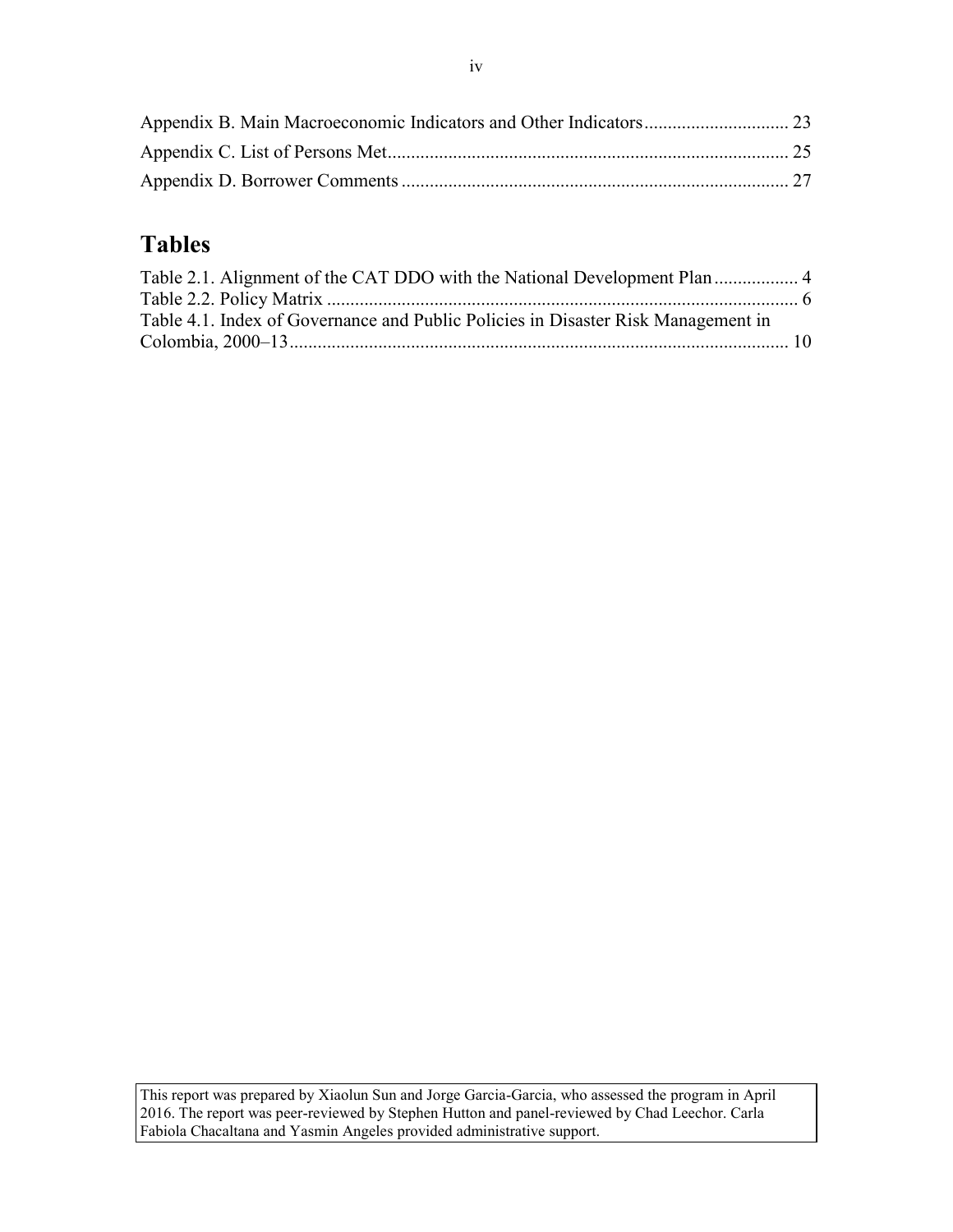## <span id="page-6-0"></span>**Principal Ratings**

|                                    | $ICR*$       | <b>ICR Review*</b>         | <b>PPAR</b>                |
|------------------------------------|--------------|----------------------------|----------------------------|
| Outcome                            | Satisfactory | Moderately<br>satisfactory | Satisfactory               |
| <b>Risk to Development Outcome</b> | Moderate     | Moderate                   | Negligible to low          |
| World Bank Performance             | Satisfactory | Moderately<br>satisfactory | Moderately<br>Satisfactory |
| <b>Borrower Performance</b>        | Satisfactory | Satisfactory               | Satisfactory               |

\* The Implementation Completion and Results Report (ICR) is a self-evaluation by the responsible World Bank department. The ICR Review is an intermediate Independent Evaluation Group (IEG) World Bank product that seeks to independently verify the findings of the ICR.

*Note:* PPAR = Project Performance Assessment Report.

## <span id="page-6-1"></span>**Key Staff Responsible**

| <b>Project</b> | <b>Task Manager or</b><br>Leader | <b>Sector Manager</b> | <b>Country Director</b> |
|----------------|----------------------------------|-----------------------|-------------------------|
| Appraisal      | Niels B. Holm-Nielsen            | Guang Zhe Chen        | Axel van Trotsenburg    |
| Completion     | Niels B. Holm-Nielsen            | Anna Wellenstein      | Gloria Grandolini       |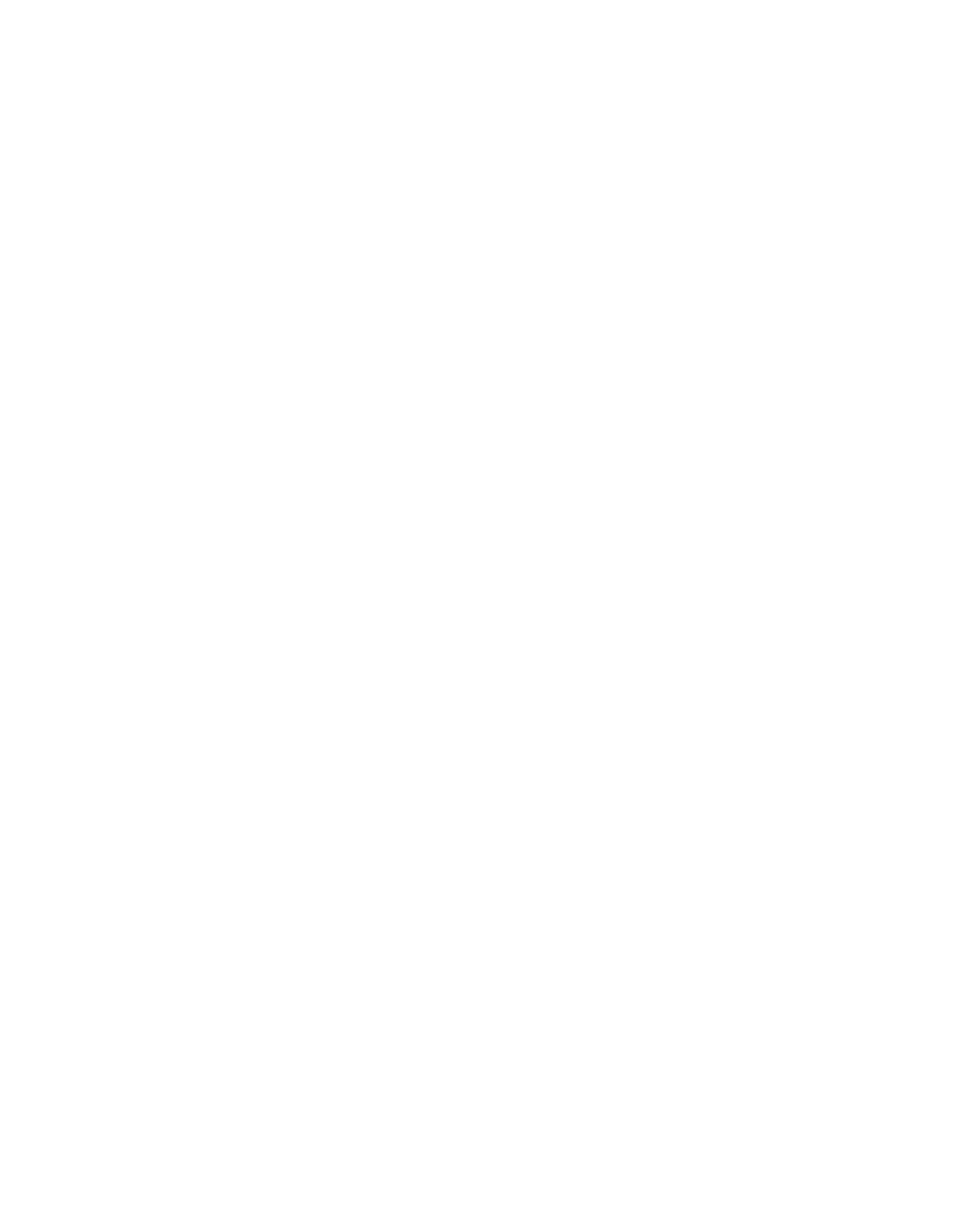#### **IEG Mission: Improving World Bank Group development results through excellence in independent evaluation.**

#### **About this Report**

The Independent Evaluation Group (IEG) assesses the programs and activities of the World Bank for two purposes: first, to ensure the integrity of the World Bank's self-evaluation process and to verify that the World Bank's work is producing the expected results, and second, to help develop improved directions, policies, and procedures through the dissemination of lessons drawn from experience. As part of this work, IEG annually assesses 20– 25 percent of the World Bank's lending operations through fieldwork. In selecting operations for assessment, preference is given to those that are innovative, large, or complex; those that are relevant to upcoming studies or country evaluations; those for which Executive Directors or World Bank management have requested assessments; and those that are likely to generate important lessons.

To prepare a Project Performance Assessment Report (PPAR), IEG staff examine project files and other documents, visit the borrowing country to discuss the operation with the government, and other in-country stakeholders, interview World Bank staff and other donor agency staff both at headquarters and in local offices as appropriate, and apply other evaluative methods as needed.

Each PPAR is subject to technical peer review, internal IEG panel review, and management approval. Once cleared internally, the PPAR is commented on by the responsible World Bank country management unit. The PPAR is also sent to the borrower for review. IEG incorporates both World Bank and borrower comments as appropriate, and the borrowers' comments are attached to the document that is sent to the World Bank's Board of Executive Directors. After an assessment report has been sent to the Board, it is disclosed to the public.

#### **About the IEG Rating System for Public Sector Evaluations**

IEG's use of multiple evaluation methods offers both rigor and a necessary level of flexibility to adapt to lending instrument, project design, or sectoral approach. IEG evaluators all apply the same basic method to arrive at their project ratings. Following is the definition and rating scale used for each evaluation criterion (additional information is available on the IEG website: http://ieg.worldbankgroup.org).

*Outcome:* The extent to which the operation's major relevant objectives were achieved, or are expected to be achieved, efficiently. The rating has three dimensions: relevance, efficacy, and efficiency. *Relevance* includes relevance of objectives and relevance of design. Relevance of objectives is the extent to which the project's objectives are consistent with the country's current development priorities and with current World Bank country and sectoral assistance strategies and corporate goals (expressed in poverty reduction strategy papers, Country Assistance Strategies, sector strategy papers, and operational policies). *Relevance of design* is the extent to which the project's design is consistent with the stated objectives. *Efficacy* is the extent to which the project's objectives were achieved, or are expected to be achieved, taking into account their relative importance. *Efficiency* is the extent to which the project achieved, or is expected to achieve, a return higher than the opportunity cost of capital and benefits at least cost compared with alternatives. The efficiency dimension is not applied to development policy operations, which provide general budget support. *Possible ratings for outcome:* highly satisfactory, satisfactory, moderately satisfactory, moderately unsatisfactory, unsatisfactory, highly unsatisfactory.

*Risk to Development Outcome:* The risk, at the time of evaluation, that development outcomes (or expected outcomes) will not be maintained (or realized). *Possible ratings for risk to development outcome:* high, significant, moderate, negligible to low, and not evaluable.

*World Bank Performance:* The extent to which services provided by the World Bank ensured quality at entry of the operation and supported effective implementation through appropriate supervision (including ensuring adequate transition arrangements for regular operation of supported activities after loan or credit closing, toward the achievement of development outcomes). The rating has two dimensions: quality at entry and quality of supervision. *Possible ratings for World Bank performance:* highly satisfactory, satisfactory, moderately satisfactory, moderately unsatisfactory, unsatisfactory, and highly unsatisfactory.

*Borrower Performance:* The extent to which the borrower (including the government and implementing agency or agencies) ensured quality of preparation and implementation, and complied with covenants and agreements, toward the achievement of development outcomes. The rating has two dimensions: government performance and implementing agency(ies) performance. *Possible ratings for borrower performance:* highly satisfactory, satisfactory, moderately satisfactory, moderately unsatisfactory, unsatisfactory, and highly unsatisfactory.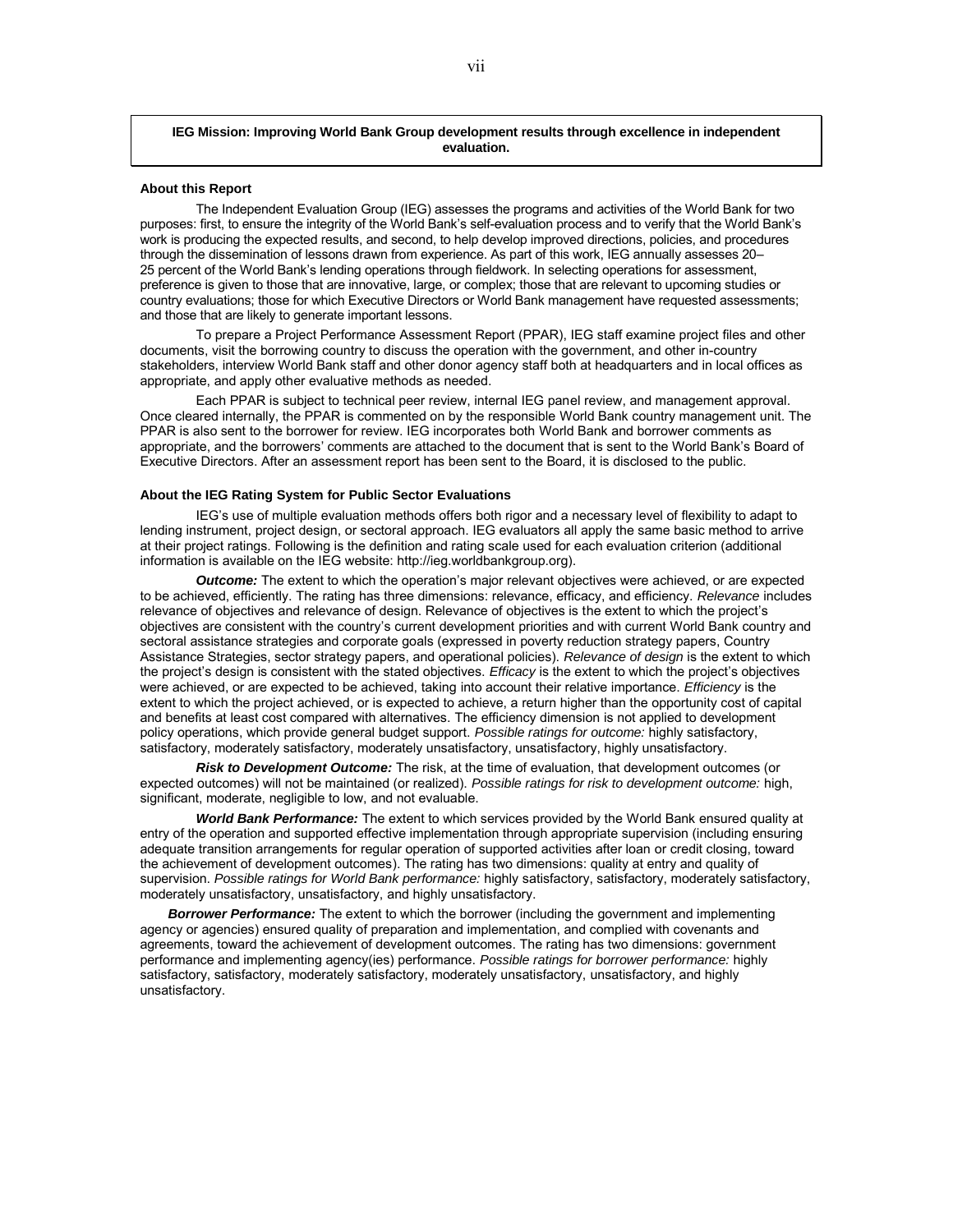## <span id="page-9-0"></span>**Preface**

This is the Project Performance Assessment Report (PPAR) of the Colombia Disaster Risk Management Development Policy Loan with a catastrophe deferred drawdown option (CAT DDO). The loan of \$150 million was approved on December 18, 2008 and closed on January 31, 2012.

This report presents findings from an in-depth review of the project documents, discussions with World Bank country teams in Washington, DC and Bogotá, and interviews with government officials and other stakeholders during an evaluation mission to Colombia in April 2016. The cooperation and assistance of all parties consulted are gratefully acknowledged, as is support of the World Bank office in Bogotá.

The assessment aims first to serve an accountability purpose by verifying the project's success in achieving the intended outcomes. Secondly, as part of a cluster of PPARs on development policy loans with deferred drawdown option (DDO), including catastrophic risk (CAT) DDO, the evaluation draws lessons to inform the design and implementation of this type of instrument in Colombia and other World Bank Group client countries.

Following standard Independent Evaluation Group (IEG) procedures, the report is sent to government officials and agencies in Colombia for review and feedback. Comments received will be attached as appendix D.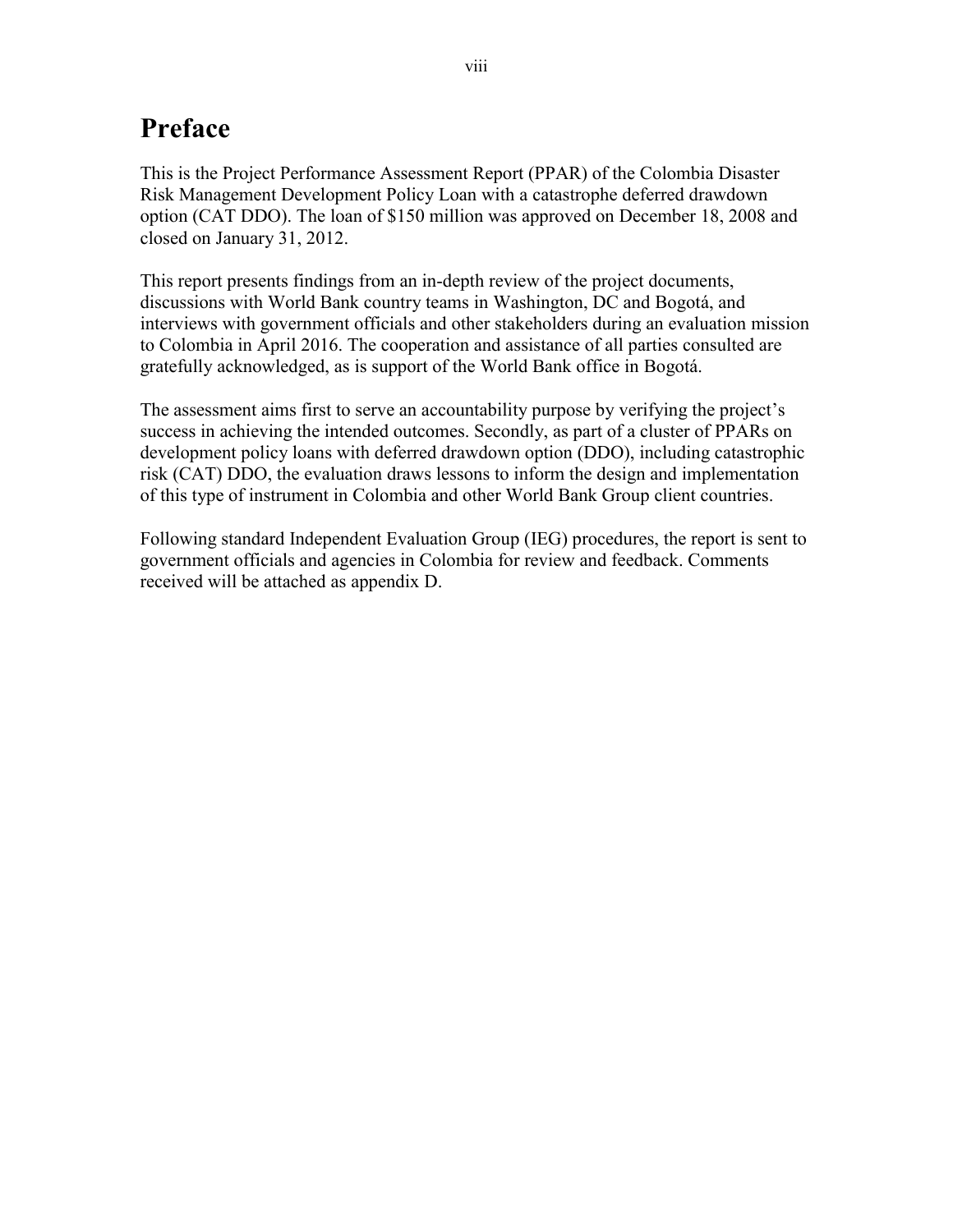## <span id="page-10-0"></span>**Summary**

This Project Performance Assessment Report (PPAR) evaluates the Colombia Disaster Risk Management Development Policy Loan with a catastrophe deferred drawdown option (CAT DDO). The loan of \$150 million was approved on December 18, 2008, became effective on June 25, 2009, and closed on January 31, 2012. The PPAR reviews the performance of the operation based on Independent Evaluation Group (IEG) and Operations Policy and Country Services guidelines on program evaluations.

The loan sought to strengthen the government's program for reducing risks resulting from adverse natural events. More specifically, it aimed to support advances in four action areas to

- improve risk identification and monitoring, and increase awareness of risk;
- increase prevention and mitigation measures for risk reduction;
- strengthen the national system for disaster management and prevention; and
- reduce the fiscal vulnerability of the state to natural disasters.

These objectives were highly relevant to country conditions both at the time of program entry and closing. They were well aligned with the government's development plans and World Bank Group strategies.

The design of the program had modest relevance. Although the four action areas were consistent with the key building blocks of a sound disaster risk management system in Colombia as identified through the World Bank's analytical work, the results framework did not provide a plausible logical chain linking inputs, outputs, and outcomes. The program had one prior action—inclusion of disaster risk reduction and disaster risk management as part of the government's National Development Plan for 2006–10 which was a necessary but an insufficient condition for achieving the four-program objectives. The lack of details on the specific actions to be supported under the program made it difficult to see the relevance of the program for delivering the expected results.

The overall outcome is rated satisfactory, reflecting high relevance of the program's objectives, modest relevance of program design, and substantial progress in all action areas. The significantly expanded disaster monitoring stations provided better and more timely information on seismic and hydro meteorological conditions around the country, making it possible to know more precisely who was at risk and what risks they faced. The national disaster risk management (DRM) authority assisted an increasing number of local governments to strengthen their DRM capacity, which led to 627 municipalities having DRM plans. DRM investments increased across all levels of government. Colombia made significant strides in improving the legal and institutional framework for DRM, but encountered various difficulties in the resettlement of the residents from the Galeras volcano zone. To reduce the fiscal vulnerability of the states to natural disasters, the government has advanced in gathering information to analyze the quality of insurance, calculating the contingent liabilities from associated with an earthquake returning every 250 years, defining a framework for contingent financing, assessing technical and legal options to improve public insurance, and improving the legal framework for infrastructure concession contracts.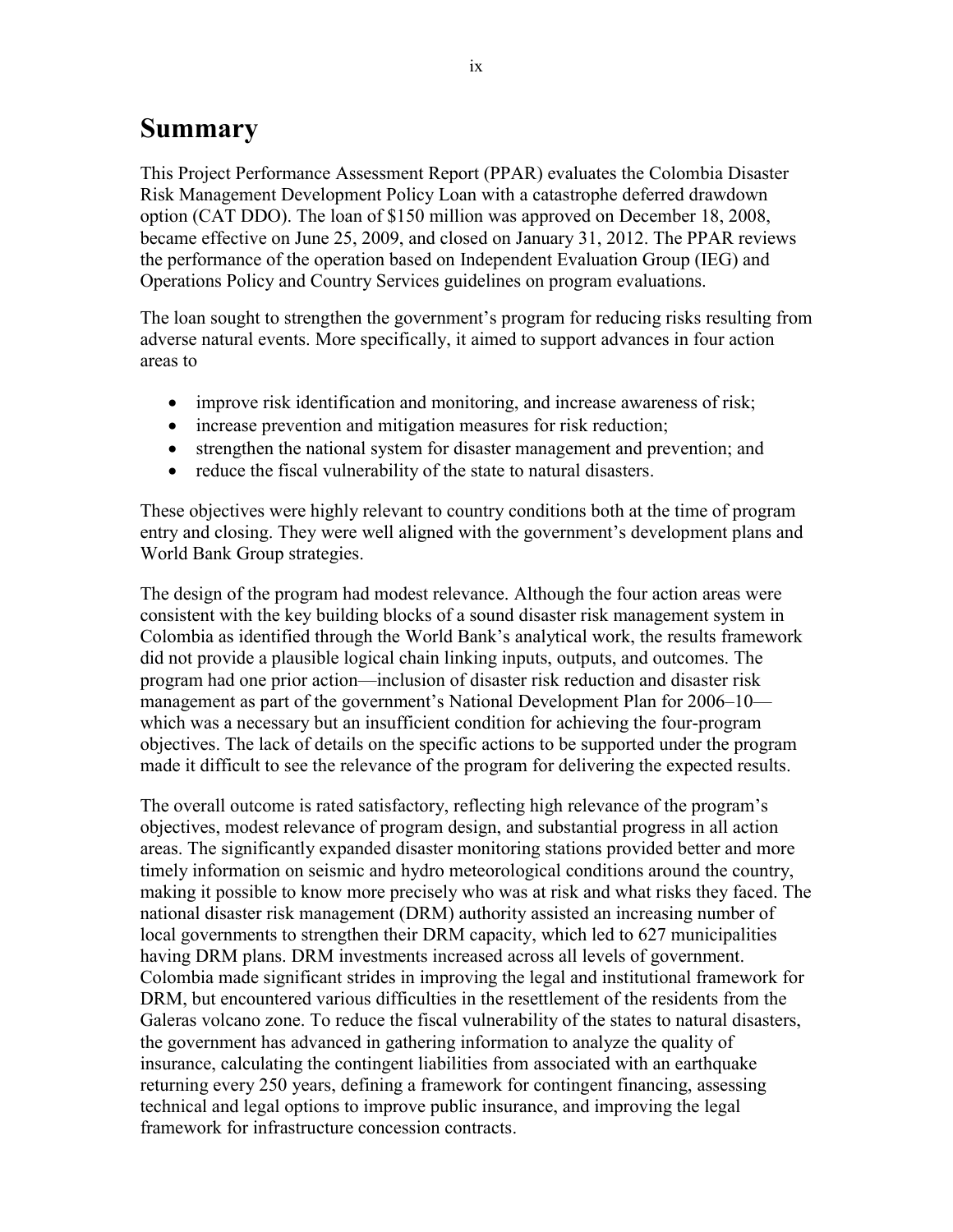Risk to development outcome is rated negligible to low. Colombia has built a strong system for managing disaster risk in a gradual but steady way. This gradual approach is likely to persist as the authorities and the public are keenly aware of the importance of having a good DRM system given its high exposure to natural disasters.

## **Key Findings**

- **The CAT DDO can help advance the DRM reform agenda and strengthen the clients' system to respond to disaster risks.** The Colombia experience shows that as a budget support operation, the CAT DDO shifted the World Bank's counterpart on DRM issues from the Ministry of the Interior and Justice to the Ministry of Finance and the National Planning Department. This allowed the World Bank to have a dialogue with the government at a higher more strategic level than in the past, and to ensure that financial dimensions of disaster risks are fully incorporated in the DRM system. With its renewal feature, the CAT DDO provided a platform for the World Bank and the government to maintain a longterm dialogue.
- **The CAT DDO can complement other World Bank instruments for supporting DRM reforms.** In Colombia, the CAT DDO was part of a substantial DRM portfolio and culminated an engagement that included both knowledge and financial support over a long time. Even so, it took time for the World Bank's ideas to be accepted, but when the government was ready to take action, the World Bank was ready to assist. The common understanding of what needed to be done helped to ensure good implementation of the program despite lack of experience with this new instrument on the part of both the World Bank and the government.
- **The design and implementation of the CAT DDO in Colombia raised some issues that deserve further clarification.** There was tension between the loosely defined requirement that "the borrower must implement a DRM program" and the government's concern over maintaining access to the CAT DDO funds at all times. This concern led the government to opt for modest results indicators to ensure it would not lose access to the contingent line of credit due to missing program targets. It would be very useful for the World Bank to clarify further how this disbursement condition would be assessed and how it relates to the DRM program results monitoring.

Auguste Tano Kouame **Director** Human Development and Economic Management Independent Evaluation Group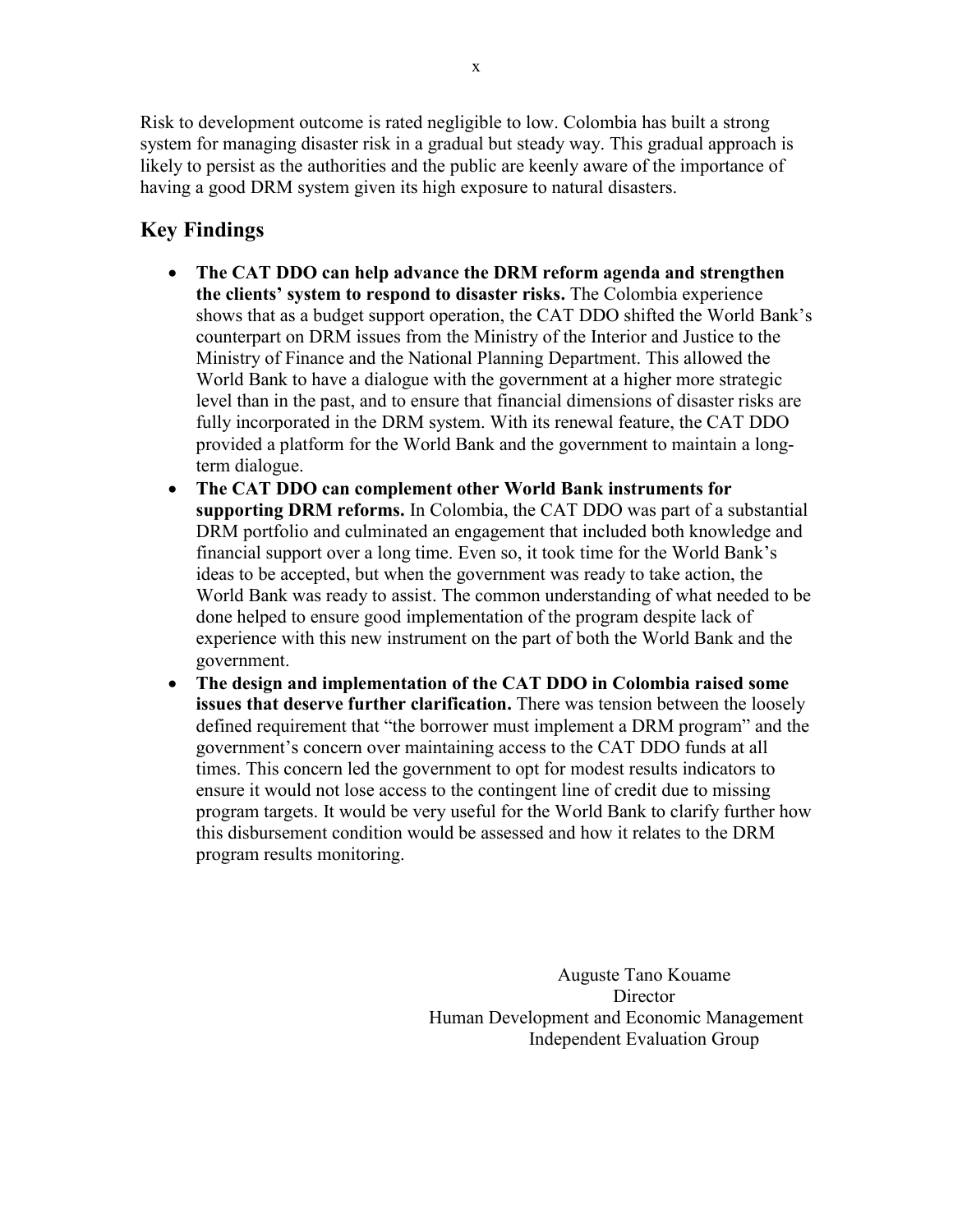## <span id="page-12-0"></span>**1. Background and Context**

1.1 Natural hazards strike Colombia frequently and incur much cost to the country.<sup>1</sup> According to the Center for Research on the Epidemiology of Disasters, 155 events hit Colombia between 1970 and 2015, affecting 17.8 million people and causing damages of \$7 billion (in nominal terms). Of these, the 10 biggest disasters affected 15.3 million people; 6 of these accounted for damages estimated at \$6.9 billion. An assessment of the fiscal risks of disaster in Colombia by the World Bank arrives at a similar estimate, putting the total economic losses from natural disasters at \$7.1 billion between 1970 and 2010 (at constant prices of 2010), equivalent to 2.5 percent of the gross domestic product (GDP) in 2010 (World Bank 2012, vol. 2, table 1.9).

1.2 Four types of disaster account for 90 percent of all reported events in Colombia between 1970 and 2010. Floods constituted the most frequent disasters (72 events), affecting 16 million people and leading to damages of \$3.7 billion. Earthquakes occurred less frequently (21 events), but each event affects more people and causes greater damages. The Popayán earthquake of 1979, for example, produced damages estimated at 1 percent of GDP, and the 1999 earthquake in Eje Cafetero (Colombia's coffee-growing region) cost 1.8 percent of GDP. Volcanic activities (10 events) are also very destructive. In 1985, the eruption of the Nevado del Ruiz volcano destroyed the town of Armero, killing more than 20,000 people and causing damages equivalent to 0.7 percent of GDP. Landslides, the second most frequent event (39 events), affect a relatively small number of people (32,495) and cause more limited damages (\$400 million).

## <span id="page-12-1"></span>**Disaster Risk Management**

1.3 The frequency of natural hazards and the (underestimated) size of the damages suggest that much could be gained from efforts to prevent and mitigate natural hazards and deal efficiently with their consequences when they strike. Colombia has gone through three phases to manage disaster risks. In the 1980s (phase I), it dealt directly with disasters and emergencies, and created the Fondo Nacional de Calamidades (Decree 1547 of 1984). However, two events that shook the country (the Popayán earthquake in 1979 and the Nevado del Ruiz volcano eruption in 1985) showed that the approach was inadequate for protecting the people and too costly for the country.

1.4 A first attempt to deal with risks in a systemic manner was Law 46 of 1988, whereby the congress authorized the government to create a national system to prevent and respond to disasters (Sistema Nacional para la Prevención y Atención de Desastres— SNPAD). Decree Law 919 of 1989 provided the necessary regulations and defined the responsibilities, organizational structure, coordinating mechanisms, and tools to plan and finance the SNPAD. Local authorities are responsible for dealing with the risks, but receive support from regional and national governments. <sup>2</sup> Public and private entities participate in the system and are responsible for preventing and mitigating risks, responding to emergencies, and rehabilitating the towns and regions hit by natural disasters.

1.5 In the 1990s (phase II), the focus of disaster risk management (DRM) efforts moved to prevention of, response to, and recovery from disasters and emergencies. In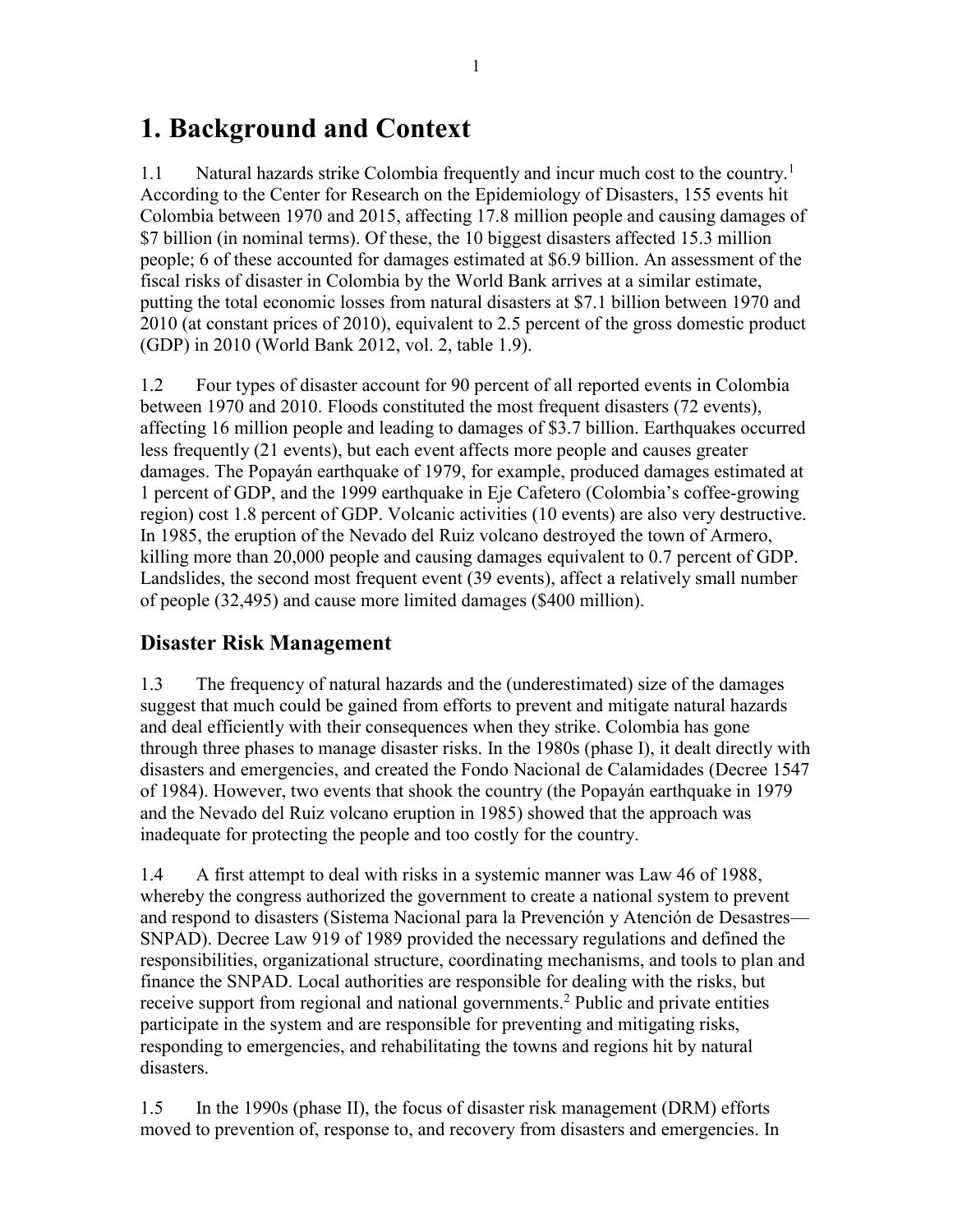1998, the Sistema Nacional para la Atención y Prevención de Desastres (SNPAD) adopted the (PNPAD) through Decree 93 of 1998, which sought to incorporate risk management as an investment as well as a cross-cutting element for development activities. The PNPAD set the policy framework for managing disaster risks, but it did not define the time and space elements of disaster prevention and response actions, nor the parties responsible for implementing the actions required. As such, it was not a plan for action.

1.6 Finally, in the 2000s (Phase III), Colombia adopted an integral approach for managing disaster risks when it incorporated physical and financial risks into the DRM system. In 2001, the Consejo Nacional de Política Económica y Social (Council on Economic and Social Policy; CONPES) defined the strategy to consolidate the PNPAD (Document 3146 of 2001). A subsequent CONPES Document 3318 of 2004 set the basis for financing the program to reduce the fiscal vulnerability to natural disasters and authorized the government to contract external credit with multilateral banks to fund the program. Specifically, the CONPES authorized the government to contract the First Adaptable Program Loan (APL1) with the World Bank for \$260 million. The loan would be the first of four expected loans to cover issues at the national (APLs 1 and 4) and subnational levels (APLs 2 and 3). With financial and technical support from the World Bank, the government sought to strengthen its capacity in four areas: (i) risk identification and monitoring, (ii) risk reduction, (iii) policy and institutional development, and (iv) awareness and preparedness.

1.7 These efforts were part of the National Development Plans (NDPs) of 2002–06 and 2006–10, which included reducing fiscal vulnerability from natural hazards and addressing DRM in a comprehensive manner, respectively. The process culminated in 2012, when the congress approved Law 1523 defining the policy and the system for DRM in Colombia. The system follows the international standards defined in the Hyogo Framework for Action and aims to build resilience to disasters at national and community levels. The new system consists of three pillars: (i) knowledge of risks (identification, analysis, monitoring, and education); (ii) risk reduction (corrective and prospective interventions, and financial protection); and (iii) disaster management (preparation and execution of response and recovery). Measured by the Index of Disaster Risk Management and the Index of Deficit of Disasters of the Inter-American Development Bank (IDB), Colombia achieved substantial improvement in its DRM institutional capacity and disaster resilience between 1985 and 2008 (BID 2010b).

## <span id="page-13-0"></span>**World Bank Engagement**

1.8 Over the last 30 years, the World Bank provided considerable knowledge and financial support to Colombia on DRM. It directed or redirected a total of \$265 million to disaster reconstruction activities. In 2004, the government requested the preparation of a Natural Disaster Vulnerability Reduction APL series to support the implementation of its new DRM policies. The first loan (APL1) was followed in 2006 by the Natural Disaster Vulnerability Reduction to Bogotá (APL2) aimed at reducing the city's exposure to human and economic losses from natural disasters.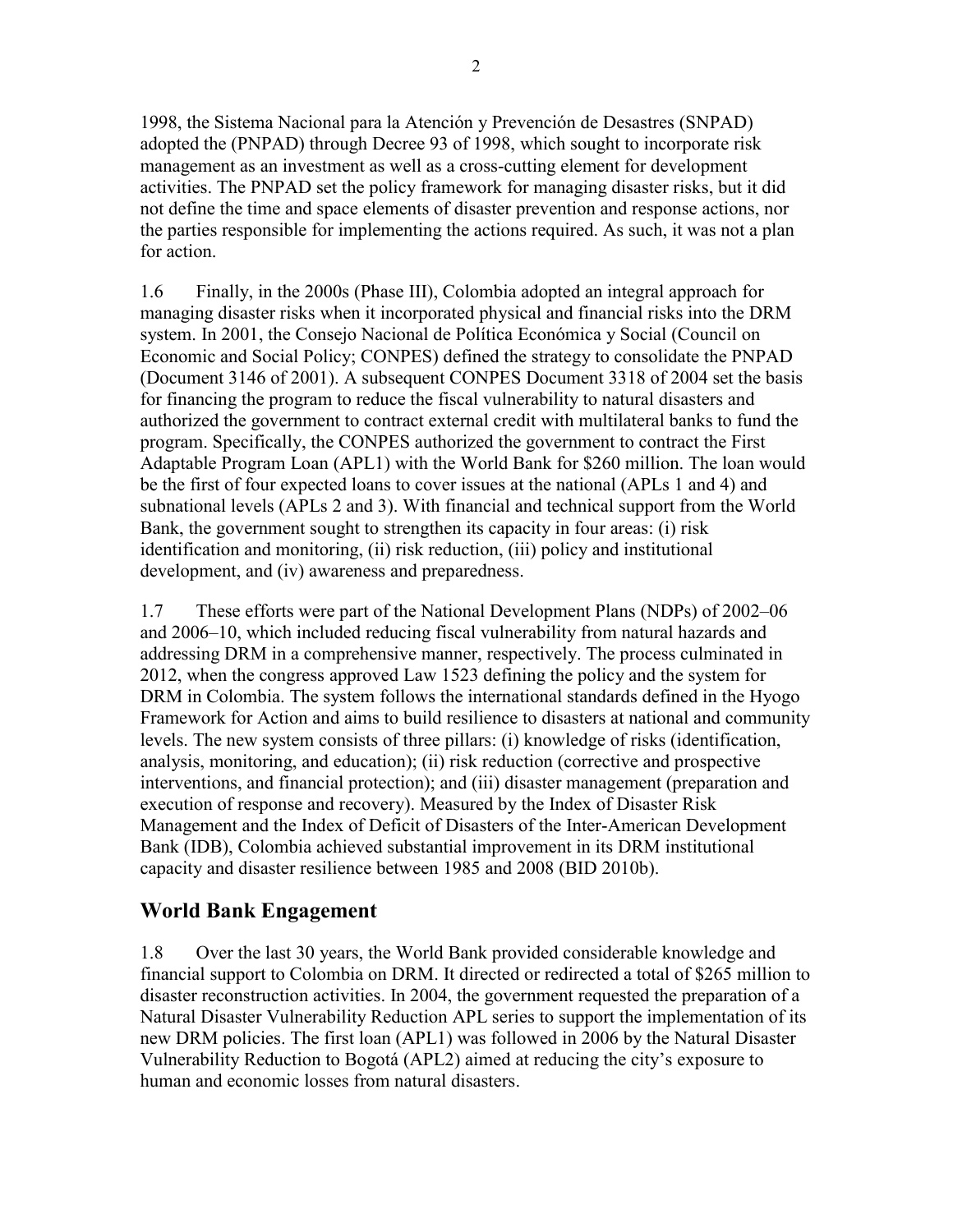1.9 The APL1 consisted of standard investment project components, as well as a riskfinancing component that sought to develop a strategy for risk financing and provide financial assistance of up to \$150 million that the government could use if a major natural disaster happened. The funds "would be disbursed against a positive list of critical imports made by the public or private sector and incurred up to two months before, and six months after the declaration of a national disaster emergency" (World Bank 2005, 15).<sup>3</sup> The contingent fund responded to the Colombian government's request for a more agile financial instrument to increase its ability to respond to natural disasters quickly. Still, its disbursement would be too slow to meet the immediate needs following a disaster because the government could only access the funds several months after a disaster occurred.

1.10 During the implementation of the APL1, the World Bank Group's Board approved in January 2008 the development policy loan for DRM with a catastrophe deferred drawdown option (CAT DDO) "in response to the request from the [middleincome countries] for loans that better address countries' immediate liquidity needs in the aftermath of natural disasters" (World Bank 2008c). When this option became available, the Colombian government asked the World Bank to cancel the contingent component of the APL1 and use the released resources to fund a CAT DDO. The World Bank agreed, and approved a CAT DDO for \$150 million in December 2008. After the government declared a national emergency, a requirement of the operation, the loan was fully disbursed in December 2010 at the government's request, and the program was closed as scheduled on January 31, 2012. Based on the good experience with this operation, the government requested a second CAT DDO for \$250 million, which the World Bank's Board approved in July 2012.

## <span id="page-14-0"></span>**2. Objectives, Design, and Their Relevance**

## <span id="page-14-1"></span>**Objectives**

2.1 As stated in the program document, the CAT DDO aimed to strengthen the government's program for reducing the fiscal risks resulting from adverse natural events. Specifically, it supported the execution of the government's DRM program to

- improve risk identification and monitoring, and increase awareness of risk;
- increase prevention and mitigation measures for risk reduction;
- strengthen the national system for disaster management and prevention; and
- reduce the fiscal vulnerability of the state to natural disasters.

2.2 The operation had one prior action: inclusion of disaster risk reduction and DRM strategy as specific and prominent elements in the 2006–10 NDP.

## <span id="page-14-2"></span>**Relevance of Objectives**

2.3 The relevance of objectives is rated high.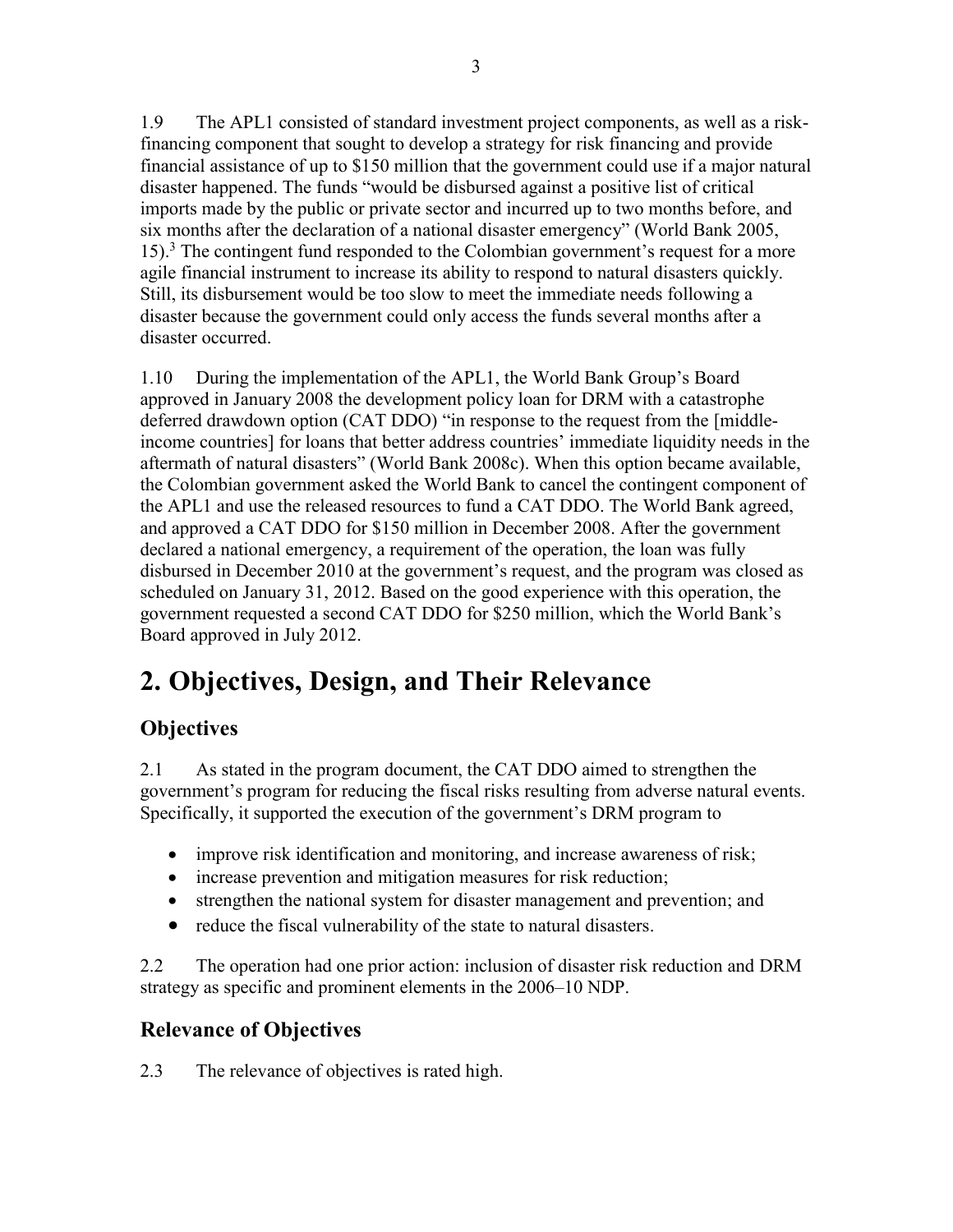2.4 The objectives addressed a serious problem in Colombia: the high human and economic costs of natural disasters. The four policy areas were aligned with the government's long-term development plan (Visión Colombia 2019) and the 2006–10 NDP (table 2.1). They continued to be important elements in the government's subsequent development plans. The 2010-2014 NDP establishes the need to develop a strategy to reduce the fiscal vulnerability arising from natural disasters. The 2014–18 NDP, for instance, identified three strategic pillars: (i) preventing and mitigating disaster risk, (ii) reducing fiscal vulnerability to natural hazards, and (iii) improving decentralization and strengthening land-use planning.

| <b>CAT DDO Action Areas</b>                                                                                                                   | Disaster Risk Management Elements in National Development Plan                                                                                                                                                                                                                                            |
|-----------------------------------------------------------------------------------------------------------------------------------------------|-----------------------------------------------------------------------------------------------------------------------------------------------------------------------------------------------------------------------------------------------------------------------------------------------------------|
| Improved risk identification<br>and monitoring, and<br>increased awareness                                                                    | Risk identification and monitoring, awareness, and dissemination<br>Updated networks for monitoring and early warning (seismic,<br>volcanic, hydrological) and knowledge creation<br>Integrated information system for the SNPAD<br>Culture, education, and research to manage risk in an integral manner |
| Increased prevention and<br>mitigation measures for risk<br>reduction                                                                         | Risk reduction (prevention and mitigation)<br>Incorporating risk reduction in development planning<br>Follow up of public investments and exchange of experiences in risk<br>$\bullet$<br>management                                                                                                      |
| Strengthened policies and<br>institutions of the National<br>System for Disaster<br>Management and Prevention<br>Reduced fiscal vulnerability | Development of policies and institutional strengthening<br>Financial strategy to reduce fiscal vulnerability and risk transfer                                                                                                                                                                            |
| of the state to natural events                                                                                                                |                                                                                                                                                                                                                                                                                                           |

<span id="page-15-1"></span>

| Table 2.1. Alignment of the CAT DDO with the National Development Plan |  |  |  |
|------------------------------------------------------------------------|--|--|--|
|                                                                        |  |  |  |
|                                                                        |  |  |  |
|                                                                        |  |  |  |

*Sources*: World Bank 2008a, 34–35; Colombia, DNP, 2006, vol. 1, 369–74.

*Note:* SNPAD = Sistema Nacional para la Atención y Prevención de Desastres.

2.5 The objectives were consistent with the World Bank Group's country partnership strategies (CPSs) for Colombia. In CPS 2008–11, DRM issues straddled pillar I on Sustained Equitable Growth under financial sector development and pillar III on Environment and Natural Resource Management in relation to providing input to national policy and strengthening capacity (World Bank 2008b). The issues acquired prominence in CPS fiscal year 12–16, with enhancing DRM capacity becoming a clearly defined objective under pillar II, Sustainable Growth with Enhanced Climate Resilience (World Bank 2011).

### <span id="page-15-0"></span>**Relevance of Design**

2.6 Relevance of design is rated modest.

2.7 The CAT DDO's design relevance is assessed on the basis of the choice of instrument and the policy program for achieving the objectives. This operation was one of the first CAT DDO programs that the World Bank has designed and implemented.<sup>4</sup> There were no prior lessons to draw from. Access to fast-releasing resources in the event of catastrophic natural disasters was a primary concern for the government in requesting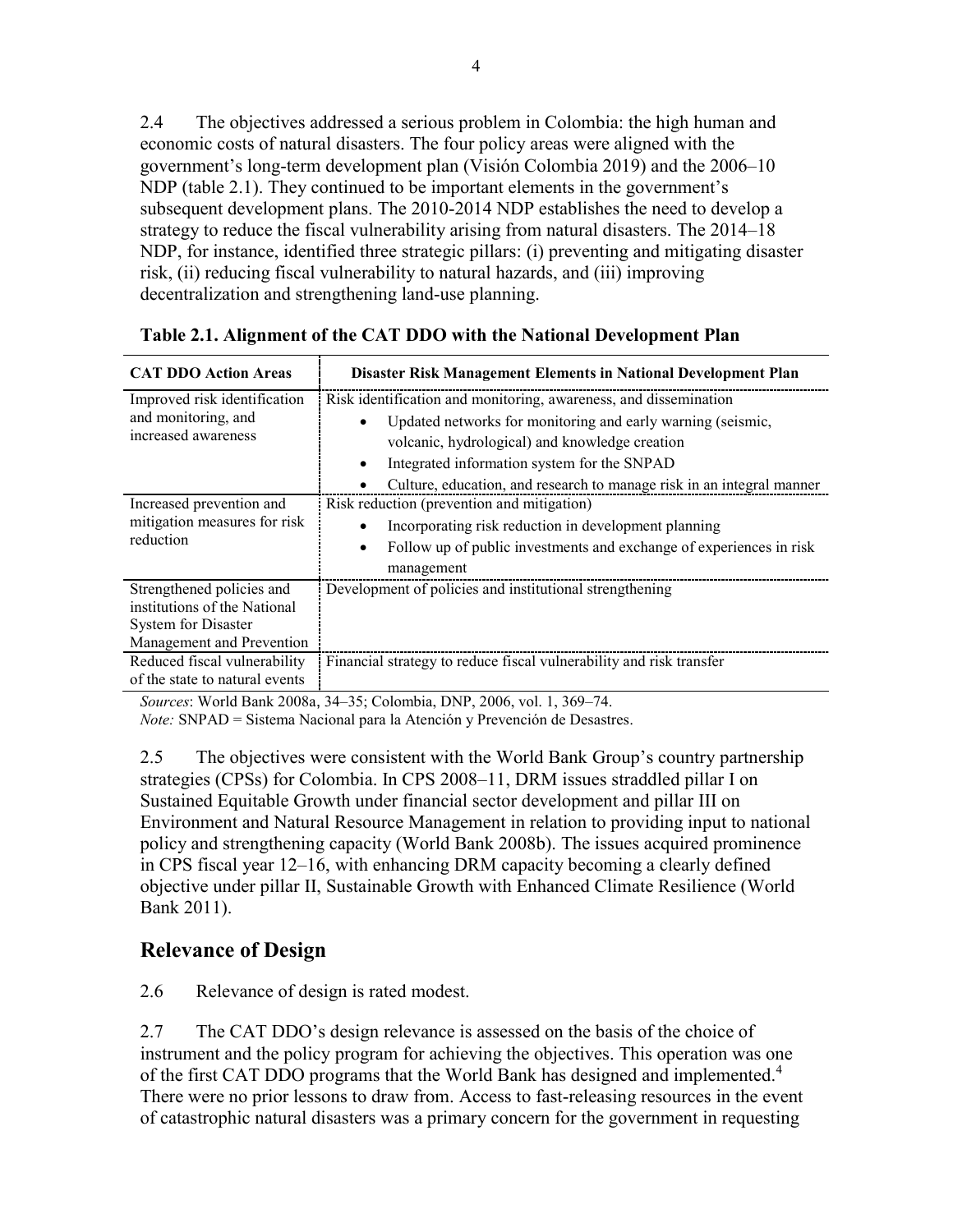5

this loan. This concern was reflected in the program's conservative design and modest targets as the government wanted to be sure that the disbursement conditions would be met so that the CAT DDO fund would be released when needed

#### <span id="page-16-0"></span>**CHOICE OF INSTRUMENT**

2.8 As noted in the Independent Evaluation Group's natural disaster study, rapid and flexible financing is critical for early recovery (World Bank 2007). Designed as bridge financing until other funding could be mobilized, the CAT DDO allowed Colombia to tap into untied resources quickly for postdisaster relief and recovery. To ensure faster disbursement of funds to meet urgent needs, the CAT DDO improved over the contingent portion of the APL1 by removing the requirement to disburse against a list of expenses incurred around a natural disaster. By shifting the disbursement condition from ex post verification of imports to ex ante monitoring of DRM reform progress, the CAT DDO gave the government full discretion over the use of the resources and allowed the government to better organize its relief response than other financing instruments. The requirement of the government to declare a national emergency for fund disbursement ensured that the CAT DDO resources were used for its intended purposes, and that the funds could be deployed faster because such declaration permitted using simplified procedures to contract public works in the zones affected by the disaster.

Being a DPL, and as such administered through the Ministry of Finance (MOF), this loan allowed the World Bank to have a seat at the table in the government's DRM discussions and contribute its expertise at a higher, more strategic level than in the past. Traditionally, the Ministry of Interior and Justice was the main agency for managing disasters, whereas the MOF was not involved except when it had to fund postdisaster recovery and rehabilitation. Having the MOF as counterpart was a powerful game changer because it allowed DRM to be addressed in an integrated manner with the involvement of many entities: the MOF on disaster insurance and financing strategy; the Departamento Nacional de Planeación (National Planning Department; DNP) on DRM policy and program monitoring; the Unidad Nacional para la Gestión del Riesgo de Desastres (National Unit for Disaster Risk Management; UNGRD) on disaster risk prevention, mitigation, and response through the national fund for disaster risk; and the Fondo de Adaptación, created to manage the recovery of La Niña in 2010–11, on reconstruction.<sup>5</sup>

#### <span id="page-16-1"></span>**POLICY PROGRAM**

2.9 The four action areas focused on the steps that the government had to take to build its DRM system. They were consistent with the key building blocks of a sound DRM system in Colombia as identified through the World Bank's analytical work, the World Bank's hazard risk management framework (World Bank 2008c), the IDB's work in DRM, and the Hyogo Framework for Action to Build the Resilience of Nations and Communities to Disasters.<sup>6</sup> They also reflected the hard-won lessons from experience with frequent natural disasters, especially the country's growing awareness of what was lacking in its DRM capacities.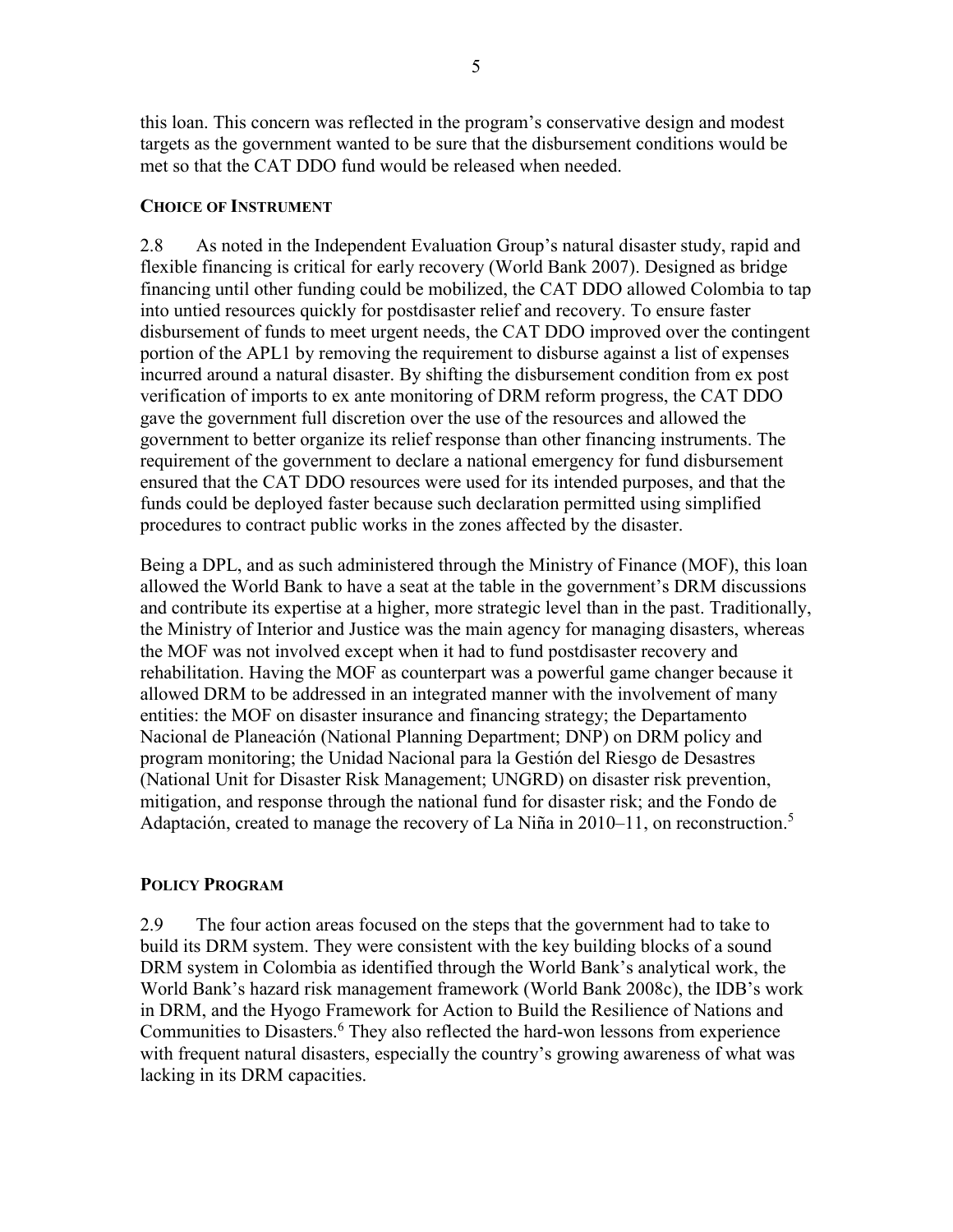2.10 However, the design was deficient for achieving the highly relevant objectives in the four well-chosen areas. It defined only one prior action (inclusion of disaster risk reduction and DRM strategy in the NDP). While this high-level reform was necessary for achieving all DRM outcomes, many intermediate actions would be required to achieve the specific objectives in the four action areas. These intermediate actions were not spelled out (table 2.2).

| <b>Action Areas</b>                                                                                                                                                                      | <b>Prior Action</b>                                                                                                                                                                     | Gov. Benchmarks for 2011                                                                                                                                                                                                                                                                                                                                               | <b>Expected Outcomes</b>                                                                                                                                                                                                                                                                                                                                                                                |
|------------------------------------------------------------------------------------------------------------------------------------------------------------------------------------------|-----------------------------------------------------------------------------------------------------------------------------------------------------------------------------------------|------------------------------------------------------------------------------------------------------------------------------------------------------------------------------------------------------------------------------------------------------------------------------------------------------------------------------------------------------------------------|---------------------------------------------------------------------------------------------------------------------------------------------------------------------------------------------------------------------------------------------------------------------------------------------------------------------------------------------------------------------------------------------------------|
| Improved risk<br>identification and<br>monitoring, and<br>increased awareness<br>Increased prevention<br>and mitigation<br>measures for risk<br>reduction                                | The inclusion,<br>as specific<br>and prominent<br>elements in<br>Colombia's<br>2006-10<br>National<br>Development<br>Plan, enacted<br>as Law $1151$<br>of July 2007,<br>of (i) disaster | Expand coverage of hazard<br>monitoring network from 18<br>seismic stations, 95 volcanic<br>monitoring stations, and 249<br>automatic hydro meteorological<br>stations.<br>Expand the number of<br>municipalities that have action<br>plans for inclusion of risk<br>reduction in territorial<br>development plans, from 20 that<br>have action plans by July 1, 2008. | The National System for Disaster<br>Management and Prevention will<br>continue to address the needs of,<br>on average, 80 percent of people<br>in disaster-affected areas that<br>request support.<br>Expand the number of<br>municipalities that have disaster<br>risk management plans. On<br>October 1, 2008, 10<br>municipalities had disaster risk<br>management plans.                            |
| Strengthened policies<br>and institutions of the<br>National System for<br>Disaster<br>Management and<br>Prevention<br>Reduced fiscal<br>vulnerability of the<br>state to natural events | risk reduction<br>and $(ii)$<br>disaster risk<br>management<br>strategy                                                                                                                 | Definition and validation of the<br>objectives and instruments for the<br>relocation of people living in the<br>disaster impact zone of the<br>Galeras volcano.<br>Consolidate national catastrophe<br>risk financing strategy, which<br>facilitates public sector risk<br>transfer and generates incentives<br>for private sector risk transfer.                      | There will be a reduction in the<br>number of people living in the<br>high hazard zone of the Galeras<br>volcano; on October 1 2008,<br>7,935 people lived in the high<br>hazard zone.<br>The government will have defined<br>a framework for contingent<br>financing. On October 24, 2008,<br>the government passed a policy<br>document (CONPES 3545)<br>providing the basis for such a<br>framework. |

<span id="page-17-0"></span>**Table 2.2. Policy Matrix**

2.11 An example of this design deficiency is in the third action area, where the goal was to strengthen policies and institutions of the National System for Disaster Management and Prevention. The program document clearly identified the challenges facing Colombia, which were to upgrade, integrate, and consolidate the system put in place since 2006 to link the local level with the national level, and the executive functions with the information-generating functions. However, there was no mention of the reforms that the CAT DDO would support to achieve the objective in this area. As it turned out, the actions focused on the definition and validation of the objectives and instruments for relocating people living in the disaster impact zone of the Galeras volcano. Without any information on the reforms to be supported under the program, nor the rationale for their selection, it is unclear how the objective would be achieved. The gap between the broad objective at national level and the narrowly defined outcome (reduced number of people living in one disaster zone) makes it even more difficult to conclude that the program was relevant for achieving its objectives.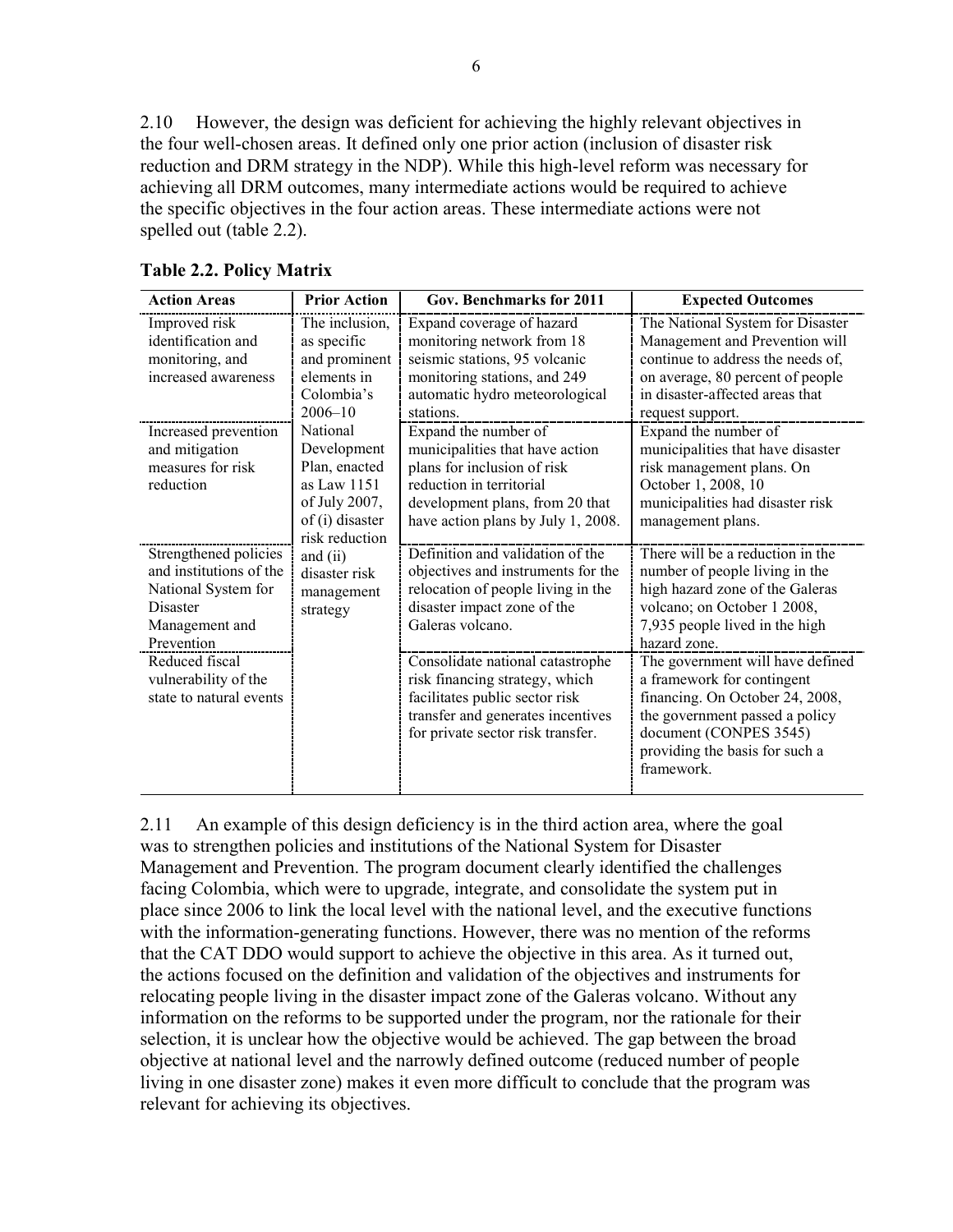2.12 In addition to a lack of a plausible logical chain linking the one policy action supported under the program to the four objectives, the results framework also suffered from deficiencies in the outcome indicators, which measured mostly outputs (such as the number of municipalities that had disaster management plans), rather than outcomes (such as the measures implemented to prevent and mitigate risks). Besides, some indicators had a tenuous relationship with the objectives for which they would be used to measure progress (such as the number of people relocated and strengthened policies and institutions for risk management and prevention).

## <span id="page-18-0"></span>**3. Implementation**

3.1 The prior action was completed in 2010 when the NDP was issued as law. Three agencies were involved in coordinating and monitoring the program. The MOF was the main counterpart of the World Bank for the DPL, whereas the DNP and the Directorate for Disaster Prevention and Attention in the Ministry of Interior and Justice coordinated the implementation of the program. The implementation arrangements rested on conducting a dialogue between the World Bank and Colombian authorities guided by the benchmarks that the government had defined for its DRM system.

3.2 The World Bank carried out supervision missions as planned and the supervision team produced five implementation status reports between February 2009 and August 2011. In addition to monitoring the progress in building the institutions to manage disaster risk and in achieving the results indicators, the supervision missions provided technical assistance to the government, such as exploring options to institutionalize a risk-financing framework for catastrophe risk within the MOF.

3.3 To ensure smooth implementation of the program, the World Bank and the government prepared an operational manual, which defined responsibilities for reporting on monitoring indicators and the procedures for loan disbursement. It assigned each agency specific roles and responsibilities in the loan disbursement process and stipulated that the government would carry out a simulation exercise at least once a year. One simulation was carried out in 2010 and may have helped with the eventual fast disbursement of the loan.

## <span id="page-18-1"></span>**4. Achievement of the Objectives**

4.1 The Colombian government carried out substantive work in the four action areas. In assessing the CAT DDO's achievement, this evaluation considers both the program's simple but deficient results matrix and additional sources of information relevant to World Bank support for DRM reforms in Colombia.

### <span id="page-18-2"></span>**OBJECTIVE 1: IMPROVED RISK IDENTIFICATION AND MONITORING AND INCREASED AWARENESS**

4.2 Efficacy of objective 1 is rated high.

4.3 Identifying risk constitutes the basis for any early warning system. Because the main risks of disasters in Colombia arise from earthquakes and floods, the government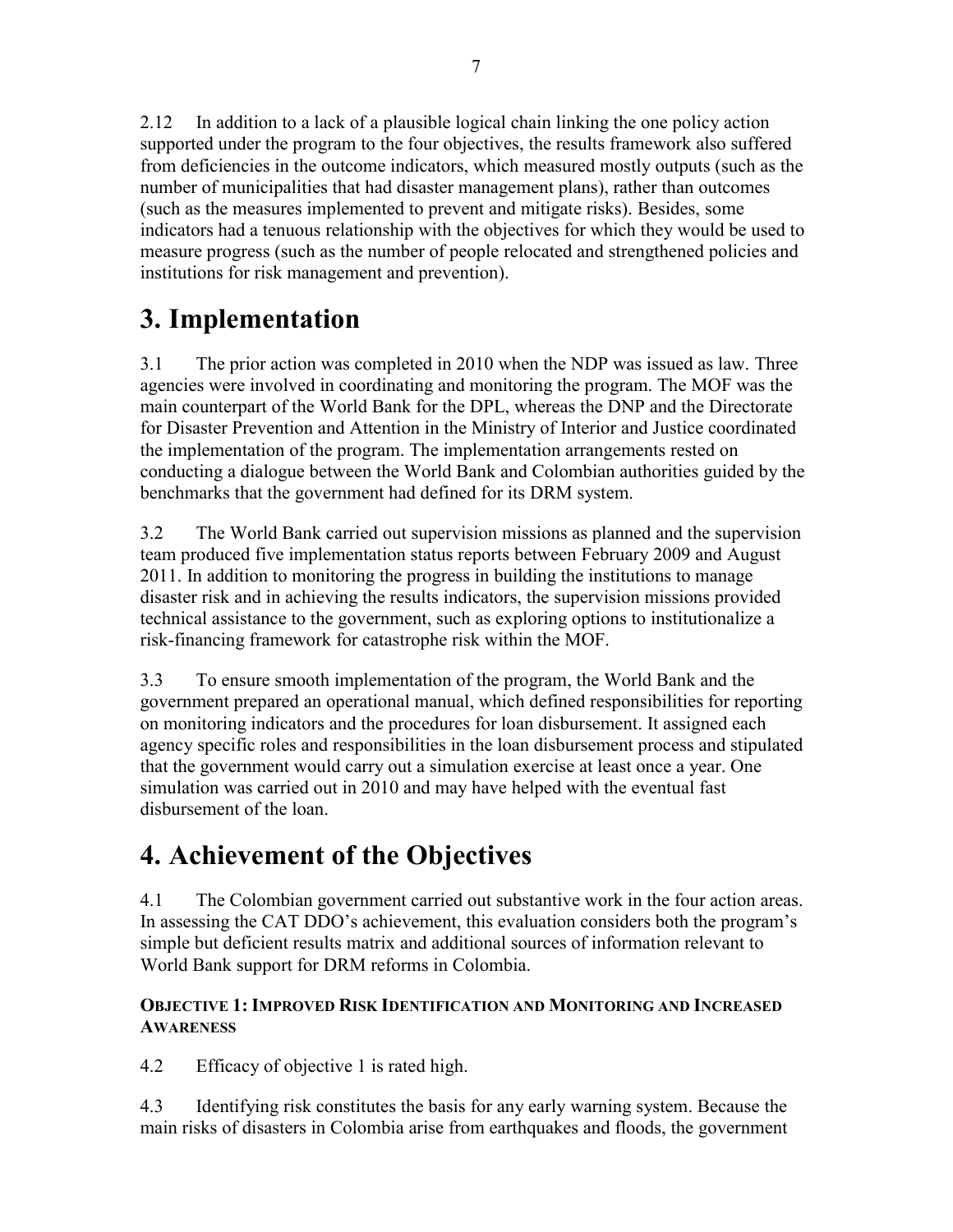sought to expand its data collection capacity to better assess the risks in these areas. The plan was to increase its monitoring networks of 18 seismic stations and 80 hydrometeorological stations in place as of July 2008. The government succeeded in expanding the monitoring network. By program close (January 31, 2012), it had 35 seismic stations, 303 permanent stations for volcanic monitoring, and 270 hydrometeorological, of which 234 had satellite transmission.

4.4 The substantially expanded monitoring stations provide better and more timely information on seismic and hydrometeorological conditions around the country, making it possible for the government to know more precisely who is at risk and what risks they face. As reported by the Colombian Geological Service in 2000, when the first wide band monitoring station was established, the service identified fewer than 6,000 earthquakes; but in 2012, the enhanced monitoring system could identify more than 12,000 earthquakes. The expanded and improved system also produced information of better quality (such as fewer errors in the depth of earthquakes). The UNGRD reported that through evaluations of the impact of disasters by departments and cities, it could identify the municipalities most in need of help and the investment required to manage the risks, and establish priorities for interventions arising from multiple threats from landslides, earthquakes, and floods for the period 2014–18 (Colombia UNGRD 2014, 17–27).

4.5 The program's expected outcome from these actions was for the government to be ready to address the needs of at least 80 percent of the people in disaster-affected areas that requested support. This target was exceeded: more than 97 percent of the people in affected areas were supported on request.

4.6 Since closing the CAT DDO, the Fondo de Calamidades evolved into the Fondo Nacional de Riesgo de Desastres, with broader functions and objectives, to provide resources for risk prevention and disaster response. The single register of people affected by disasters (Evaluación de Daños y Análisis de Necesidades—EDAN) allows the government and other relief workers to have better information on who is affected by disasters and where it must direct its efforts.

#### <span id="page-19-0"></span>**OBJECTIVE 2: INCREASED PREVENTION AND MITIGATION MEASURES FOR RISK REDUCTION**

4.7 Efficacy of objective 2 is rated substantial.

4.8 Most of the prevention and mitigation measures must be undertaken at the local level. To this end, the program sought to expand the number of municipalities with DRM plans. Law 1523 of 2012, which created the National System for Disaster Risk Management, made the elaboration of municipal DRM plans mandatory for municipalities. It also integrated the preparation of municipal and departmental DRM plans by making mayors and governors responsible for formulating the plans. Furthermore, it adopted a unified methodology to prepare the plans using the information gathered by the seismic and meteorological stations.

4.9 The Directorate for National Disaster Prevention and Response under the Ministry of Interior and Justice was responsible for providing technical assistance to the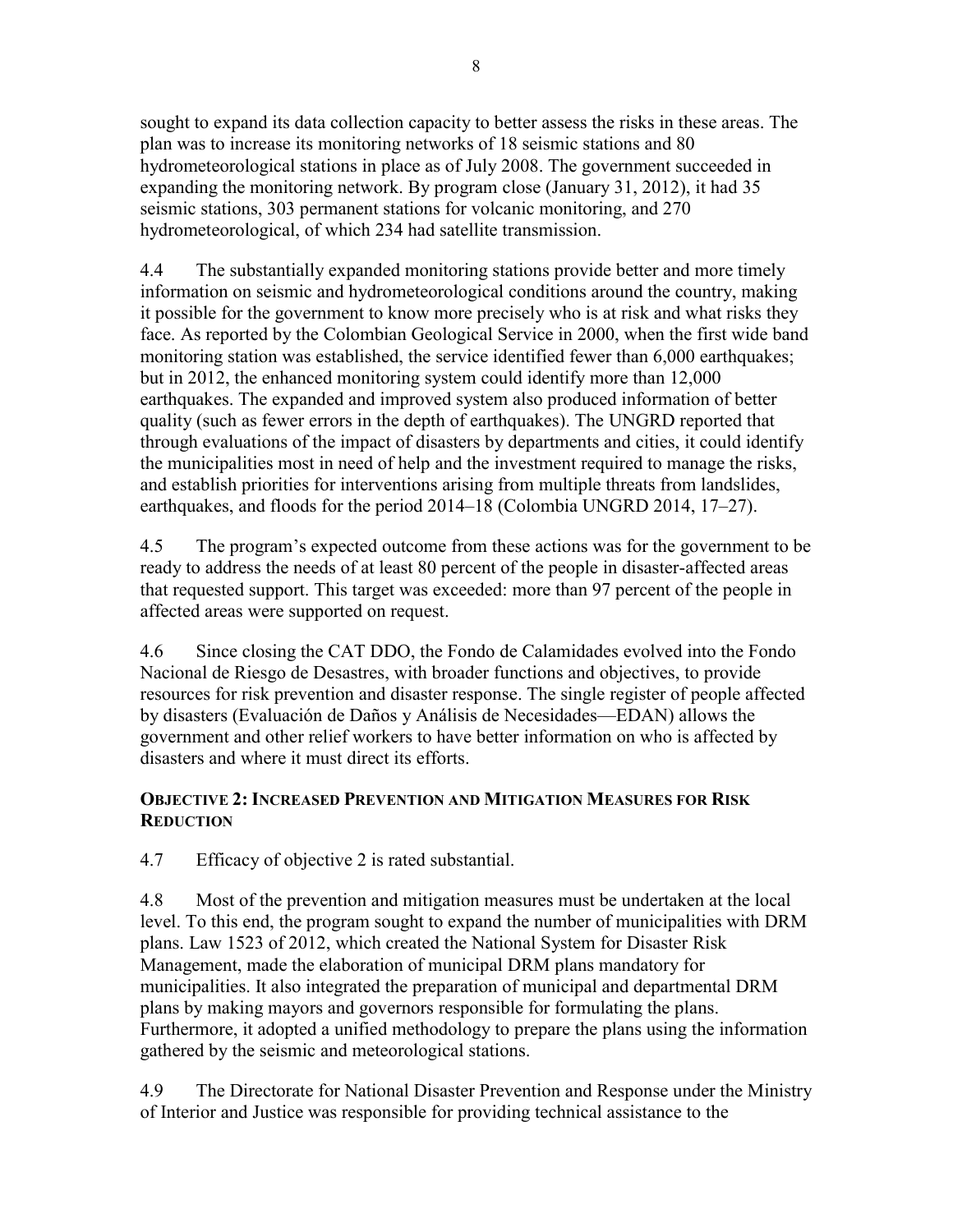municipalities in identifying risk scenarios, establishing priorities, and improving their understanding of risk and DRM strategies to prepare the plans. Since 2012, the UNGRD under the Office of the President succeeded the Directorate for National Disaster Prevention and Response in supporting the preparation of these plans. This led to 674 municipalities receiving assistance and the elaboration of 627 municipal DRM plans. In addition, the Ministry of Environment, Housing, and Territorial Development provided technical assistance to 1,007 municipalities by mid-2013, of which 542 had prepared action plans incorporating risk management into their Territorial Land Use Plans. These actions represent significant progress from the baseline of just 10 municipalities with DRM plans in 2008.

4.10 The CAT DDO's results matrix tracked only the preparation of DRM plans, but there are indications that investment to prevent and mitigate disaster risks also increased, although data remain sketchy. By DNP estimates, DRM investment rose between 2006 and 2015 across all levels of government. For entities at the national level, the share of DRM investment in total investment grew from 0.22 percent in 2006–08 to 1.1 percent in 2012–15. The lion's share (92 percent) of the DRM investment went to disaster management, reflecting the large investment to recover from the floods caused by La Niña in 2011, while risk reduction and risk knowledge accounted for 6 percent and 2 percent, respectively. At subnational levels, DRM investment represented 0.6 percent of total investment in 2011–15 among the states (departamentos) and reached \$1.7 billion dollars in the 1,032 municipalities during 2002–15, of which about 20 percent was executed in 2015. The five largest cities in Colombia (Bogotá, Medellín, Bucaramanga, Cali, and Barranquilla) accounted for 57 percent of the total (Colombia, DNP 2016).

#### <span id="page-20-0"></span>**OBJECTIVE 3: STRENGTHENED POLICIES AND INSTITUTIONS OF THE NATIONAL SYSTEM FOR DISASTER MANAGEMENT AND PREVENTION**

4.11 Efficacy of Objective 3 is rated substantial.

4.12 In December 2007, the government adopted a policy to reduce disaster risks in the Galeras volcano area (CONPES Document 3501; Colombia, DNP 2007). This involved relocating the residents in the municipalities of La Florida, Nariño, and Pasto, which could be affected by an eruption of the Galeras volcano. The CONPES Document 3501 defined the related responsibilities of more than 30 organizations at national, regional, and local levels to facilitate coordination in the resettlement process. This initiative was the first of its kind in Colombia's DRM history, where the government combined actions ranging from socioeconomic studies, shelter management, education, and social assistance, to land management and resettlement with the purpose of preventing a disaster.<sup>7</sup>

4.13 The World Bank supported the definition and validation of the objectives and instruments to implement the relocation defined in CONPES Document 3501. Since there was little international experience in benchmarking a country's policy and institutional capacity for risk management and prevention, a reduction in the number of people living in the high hazard zone of the Galeras volcano—no target defined—was chosen to indicate improved policy and institutional environment for disaster management and reduction because resettlement on such a large scale would not be possible otherwise.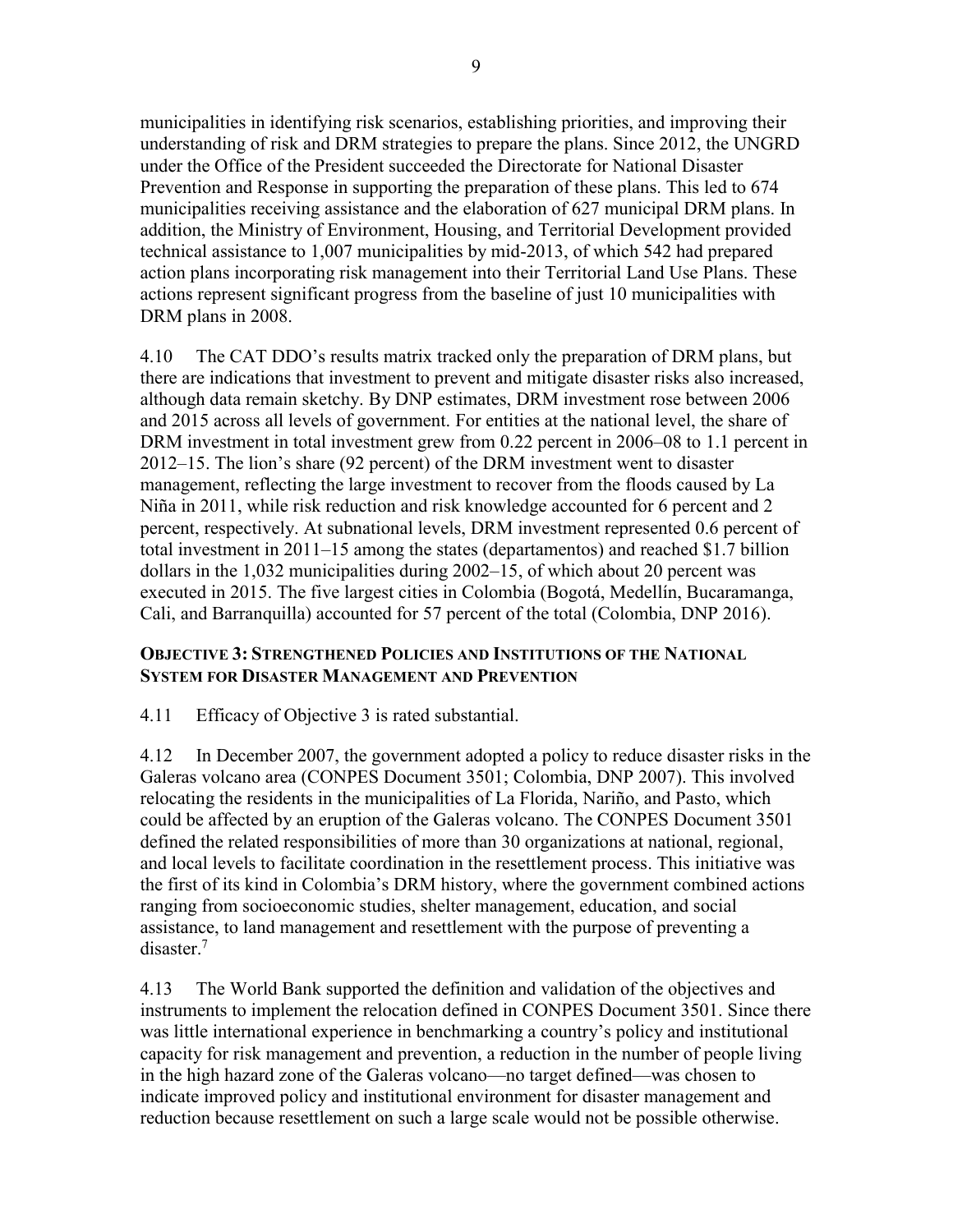The Implementation Completion and Results Report reported that by the end of 2011, 7.7 percent of the people living in the Galeras volcano danger zone had been relocated, but noted issues in the resettlement process (such as negative perception of the local population and communication problems between entities).

4.14 In December 2014, the DNP reviewed the progress in implementing the recommendations of CONPES Document 3501. Even though both the NDP of 2010–14 and the action plan of the UNGRD highlighted the process as a priority, there was a delay in implementing the agreed actions, such as analysis of the norms to develop the resettlement process and gathering the information to identify risks and define the plans supporting the entire process. Consequently, the target of completing all the actions by 2010 was missed. At the national level, 25 of the recommendations had been carried out, 6 were ongoing, and 7 remained pending (Colombia, DNP 2014). The review led the government to conclude that it should carry out individual instead of collective resettlements going forward.

4.15 Beyond the CAT DDO's support for implementing CONPES Document 3501, the program contributed in other ways to enhancing the Colombia's legal and institutional framework for DRM. The IDB's Index of Governance and Public Policies in Disaster Risk Management, for example, shows that Colombia substantially improved its DRM system, especially in terms of general framework for DRM, during  $2000-13$  (table 4.1).<sup>8</sup> In particular, Law 1523 of April 24, 2012, which benefited from discussions between the government and World Bank staff during the implementation of the CAT DDO, strengthened the legal basis for the DRM system as well as the authority of the UNGRD. As the main agency in charge of DRM in Colombia, the UNGRD moved from a dependency of the Ministry of Interior and Justice to an administrative department under the Office of the President. The law also authorized the MOF to carry out the necessary actions to improve the financial protection against disaster risk.

| <b>Components</b>                 | Year |      |      |      |      |
|-----------------------------------|------|------|------|------|------|
|                                   | 2000 | 2005 | 2008 | 2010 | 2013 |
| <b>Overall index</b>              | 26   | 36   | 36   | 39   | 58   |
| General framework                 |      |      |      |      |      |
| Identifying and knowing the risks |      |      |      |      |      |
| Reducing risk                     |      |      |      |      |      |
| Preparing the response            |      |      |      |      |      |
| Planning recovery postdisaster    |      |      |      |      |      |
| Financial protection              |      |      |      |      |      |

<span id="page-21-0"></span>**Table 4.1. Index of Governance and Public Policies in Disaster Risk Management, 2000–13**

*Source*: BID 2015.

*Note*: numbers may not add up due to rounding.

4.16 Although this kind of support was not articulated as part of the CAT DDO program and was not captured in its results framework, stakeholders interviewed for this evaluation gave credit to the program because without it the World Bank could not have had a dialogue with Colombian authorities on DRM issues at such a level, nor could it have influenced Colombia's DRM policies as much. Over the past decade, as shown in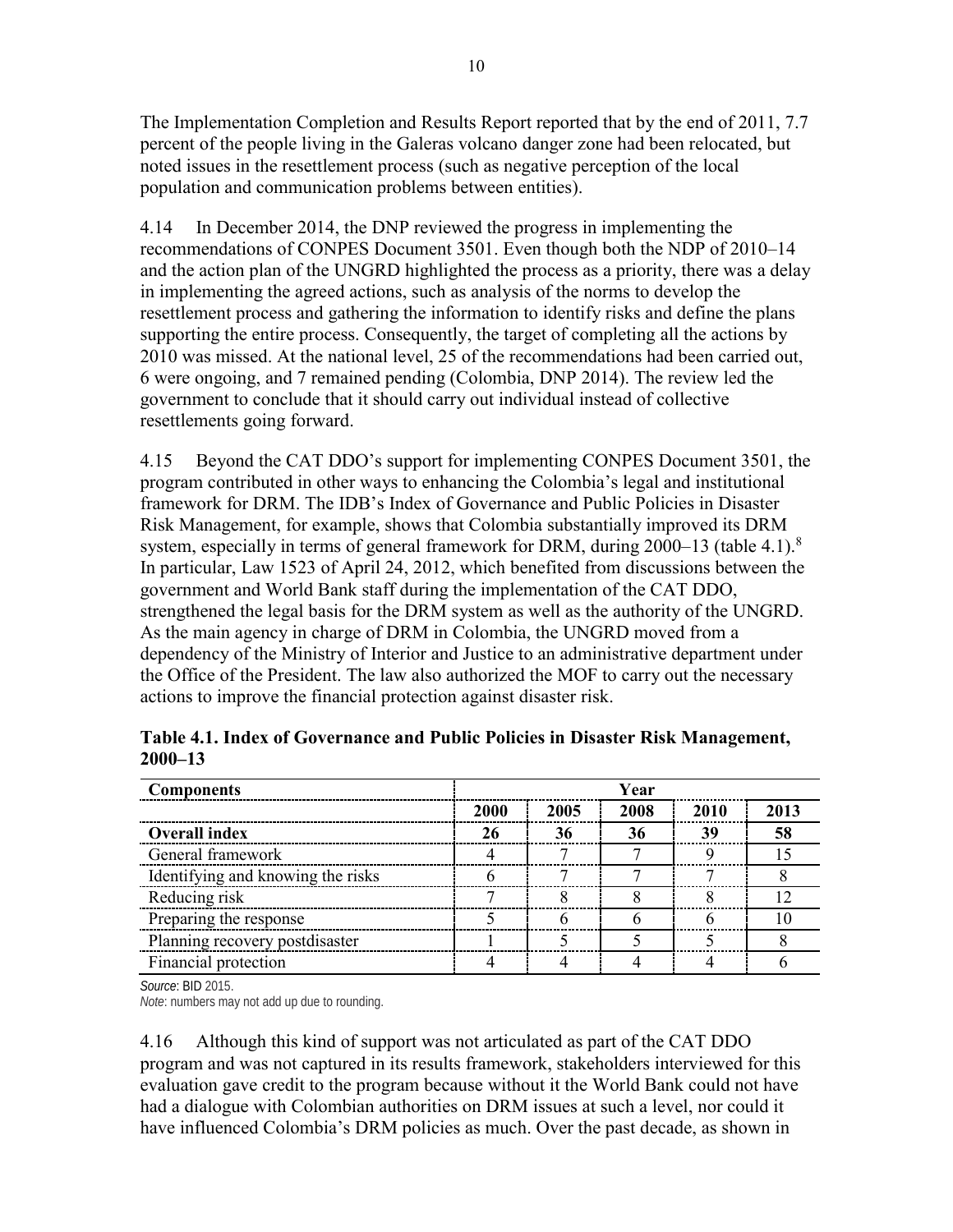several reports on DRM in Latin America, Colombia moved from being one of the least prepared countries in the region for natural disasters to having one of the most advanced DRM systems (BID 2010; Cardona 2008; IDEA 2005). The National Progress Reports that Colombia submitted to the United Nations Office for Disaster Risk Reduction on the implementation of the Hyogo Framework for Action show that between 2009 and 2013, Colombia improved in 9 of the 22 indicators of the framework and slipped in 1.9

#### <span id="page-22-0"></span>**OBJECTIVE 4: REDUCED FISCAL VULNERABILITY OF THE STATE TO NATURAL EVENTS**

4.17 Efficacy of objective 4 is rated substantial.

4.18 In the 2006–10 NDP, the government referred explicitly to the need for defining appropriate strategies to finance risk transfer and to reduce fiscal vulnerability of the state to natural disasters. The 2010–14 NDP explicitly assigned to the Ministry of Finance the competency to design the strategy. This meant taking measures to reduce risk and improve physical and financial planning. The first step was to calculate the contingent liabilities from disaster risks. With support from the World Bank, the MOF prepared a study to estimate the costs of contingent liabilities, including those from natural disasters (Colombia MHCP 2011; World Bank 2012). The review defined a framework for contingent financing and recommended the use of a set of instruments to achieve maximum risk coverage at minimum cost.

4.19 In 2012, the MOF issued a framework for public financial management of natural disaster risk. It identified three priority policy areas and the actions for assessing, reducing, and managing the fiscal risk arising from natural disasters: (i) identification and understanding of fiscal risk due to natural disasters; (ii) financial management of disaster risk, including the implementation of innovative financial instruments; and (iii) catastrophe risk insurance for public assets. To enhance its use of additional financial protection instruments, the MOF evaluated the validity of a National Fund for Disaster Risk Management, risk transfer instruments, contingent credits, and a catastrophe risk derivative.

4.20 For insurance of public assets, the government has started assessing technical and legal options to improve public insurance. An immediate result of this was the preparation of a Manual for Good Practices of Public Insurance, which describes the procedures required to transfer risk through indemnity risk–based insurance. It also sought to improve the information system on public buildings, improve the insurance of road infrastructure through public-private partnership schemes, and encourage subnational entities to use ex ante financial protection against natural disasters. The government has built a database with information on public properties and their insurance policies, and has prepared the guidelines and established the objectives for insuring public property against natural disaster risks. For subnational entities, the government has sought to build their financial and technical knowledge to improve their management of insurance tools. To reduce the risk posed by the \$46 billion contingent liabilities in its infrastructure concession contracts, which were not properly insured, for example, the government amended the law regulating its infrastructure concessions and adopted Law 1508 on public-private partnerships in 2012.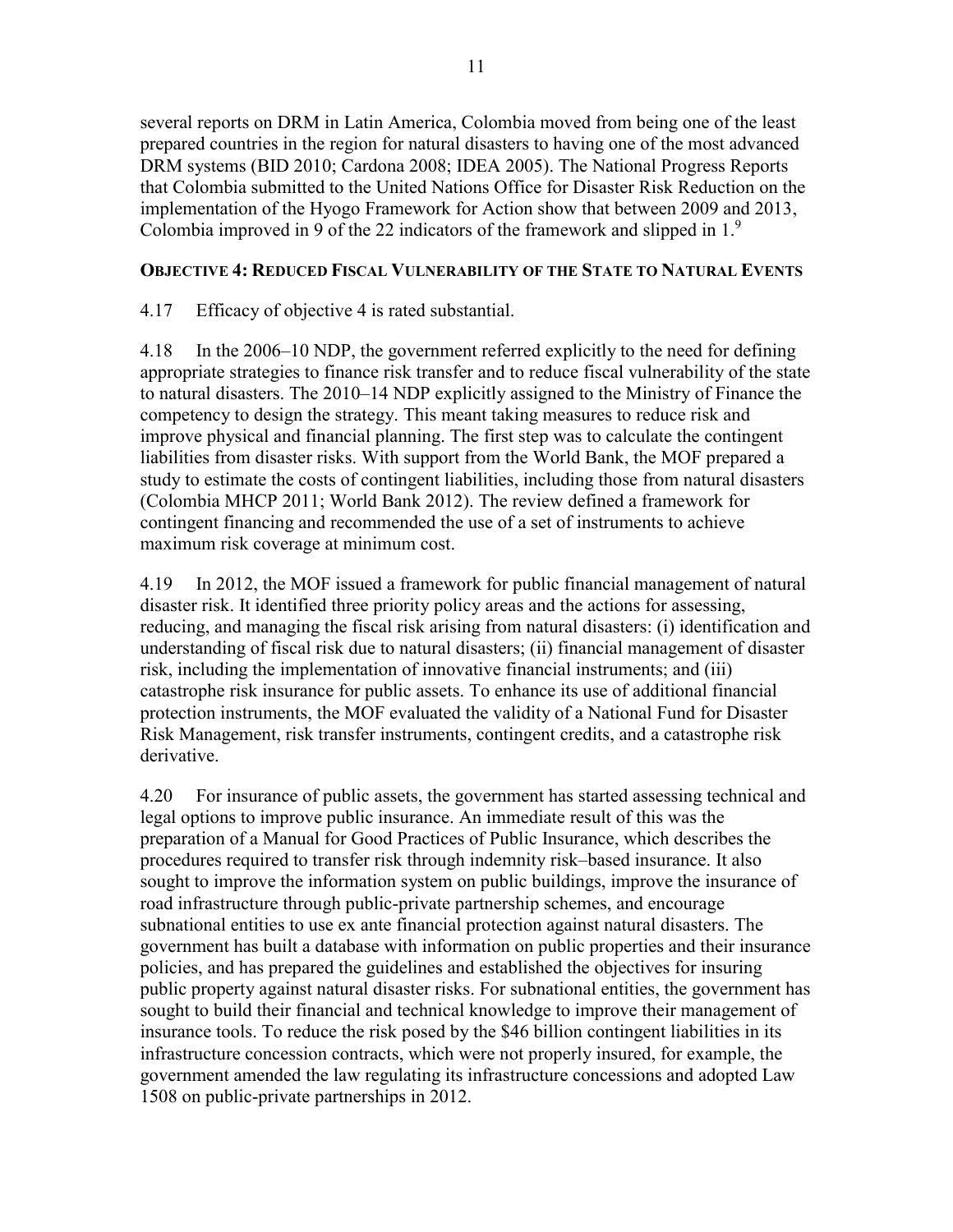4.21 In December 2010, the CAT DDO funds were disbursed in three days following the established procedures. Although the injected liquidity covered just 1 percent of the estimated cost (\$5 billion) for emergency response, rehabilitation, and reconstruction (World Bank 2012, vol. 2), it financed the initial recovery efforts and helped to reduce the risk perception of the country in the aftermath of a major disaster, thus protecting the government's access to financial markets for reconstruction financing. To ensure that assistance reach the affected population as quickly as possible, the CAT DDO prompted the government to develop and fine-tune the information system, organizational setup, and administrative procedures and processes so that each agency knew exactly what to do in case of emergency. This has long-lasting impact for Colombia and provides lessons for neighboring countries.

4.22 Since the closing of the CAT DDO, Colombia has continued to make progress in this area. The government has begun to use insurance to protect its financial position. To this end, the MOF has established a Risk Sub-Directorate in the Budget Directorate in charge of developing disaster risk financing and insurance instruments. The government has discharged contingent liabilities to infrastructure concessionaires by making it mandatory for them to insure against financial and natural risks. It has also become mandatory for government agencies to purchase insurance for their assets. In coordination with the MOF and the DNP, the Agencia Nacional de Contratación—a government agency in charge of government procurement—has issued guidelines on what to consider when government agencies buy insurance to protect their assets. The government is building a database of public properties, with information on age of buildings, materials used, quality of materials, and insurance, among other things.

## <span id="page-23-0"></span>**5. Ratings**

## <span id="page-23-1"></span>**Overall Outcome**

5.1 The overall outcome is rated satisfactory.

5.2 This rating reflects high relevance of the objectives, modest relevance of program design, and substantial achievement of the expected outcomes. There is evidence of significant improvement in the legal, institutional, and organizational framework for managing disaster risk in Colombia. As intended, the CAT DDO loan proceeds were released very quickly, providing critical liquidity in the initial phase of the government's postdisaster response.

5.3 Much of the contribution of the CAT DDO to strengthening the government's program for reducing natural disaster risk, however, was not captured by the program's results framework. In addition to important advances in each of the action areas supported under the program—which were amply documented in various World Bank, IDB, and government reports but poorly tracked through the program's results monitoring system—the CAT DDO allowed for a paradigm shift in the World Bank's dialogue with the government on DRM, and thereby permitting the World Bank to support the government's DRM agenda in a comprehensive way. This had not been possible before the CAT DDO.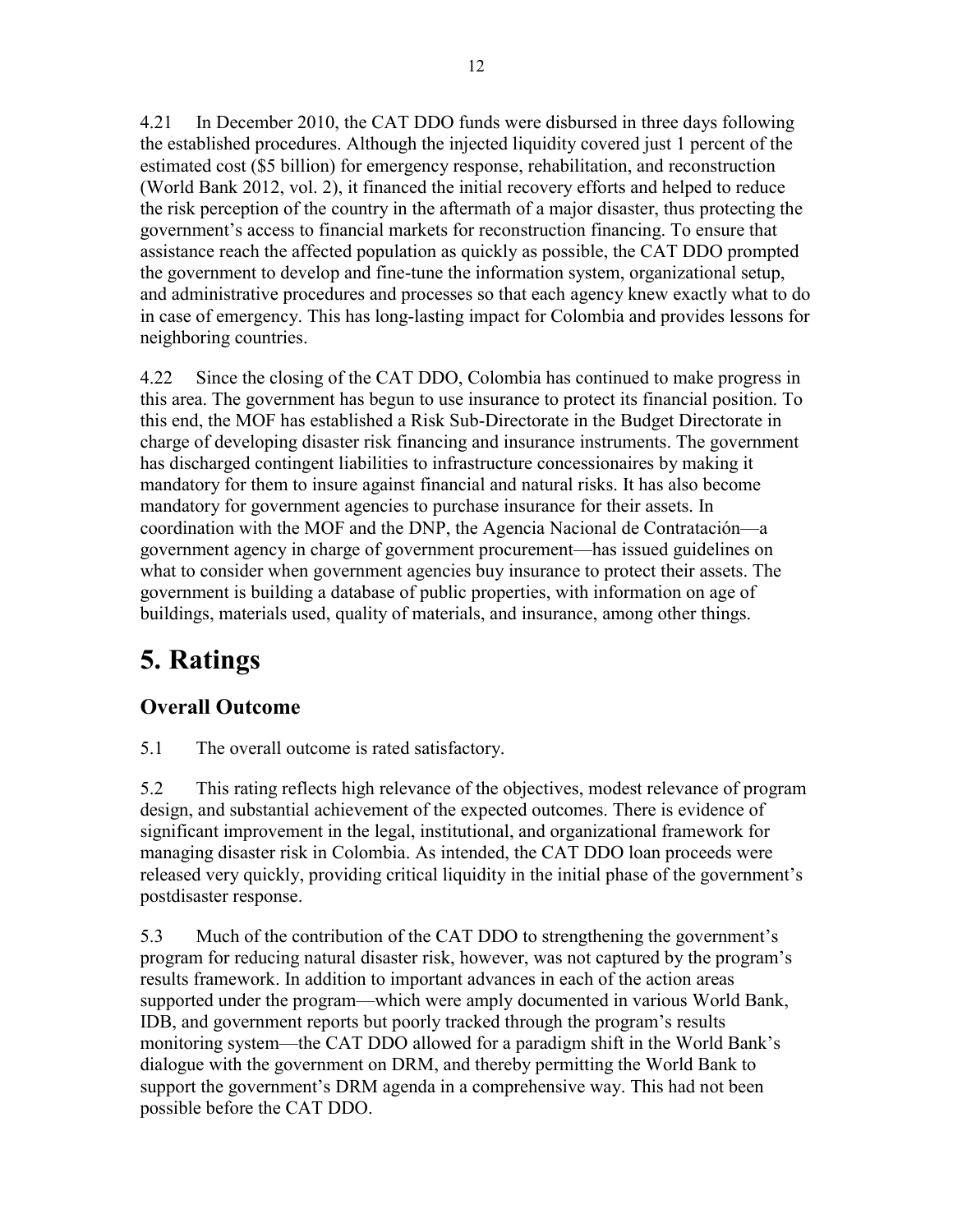5.4 However, the program as presented in the program document suffered from a serious lack of detail. The one and only prior action was not very demanding, the logical chain between the prior action and the expected outcomes was undefined, and the relevance of the results indicators was often unclear. This was partially explained by the newness of the CAT DDO instrument when it was deployed, so there were no good practice examples to follow and no past lessons to draw from. Another reason was that in the context of Colombia's high exposure to natural disasters, the government was very concerned about being able to satisfy the requirement that "the borrower must implement a DRM program" so as to maintain access to the contingent funds at all times. The indicators came from the government's own monitoring system, which could have been appropriate except that without any details of the program supported by the CAT DDO, their relevance to the program objectives could not be easily established.

## <span id="page-24-0"></span>**Risk to Development Outcome**

5.5 Risk to development outcome is rated negligible to low.

5.6 Colombia has built a strong system for managing disaster risks, which makes the country stand out among developing countries. The development has been gradual but steady. Thanks to heightened awareness of disaster risks and their human and financial costs, improvement in the legal, institutional, and organizational framework is likely to continue.

5.7 Colombia faces a pressing short-term fiscal situation now, which may affect the speed at which the system can change to improve its performance. However, the slowdown, if it happens, is unlikely to reverse the advances achieved in understanding, preventing, preparing for, and responding to natural disasters.

## <span id="page-24-1"></span>**World Bank Performance**

5.8 World Bank performance is rated moderately satisfactory.

## <span id="page-24-2"></span>**QUALITY AT ENTRY**

5.9 The World Bank's long-term engagement with Colombia on DRM matters informed the design of the CAT DDO. The experience with implementing the Earthquake Recovery Project following the Eje Cafetero earthquake in 1999 and the two APLs in the 2000s was useful for defining the policy programs to move DRM-focus from rebuilding infrastructure ex post to preventing disasters and reducing financial risks ex ante. The contingent loan facility piloted under APL1 offered valuable lessons for determining the criteria for CAT DDO disbursement. The loan's four action areas followed the Comprehensive Approach to the Probabilistic Risk Assessment that the World Bank used to manage the risks of natural disasters.<sup>10</sup>

5.10 Colombia's experience with APL1 implementation informed the implementation arrangement of the CAT DDO. Under the APL1, the implementing agency was the Ministry of Interior, which lacked the power to influence other agencies to ensure smooth progress of project implementation. The MOF was the executing agency for the CAT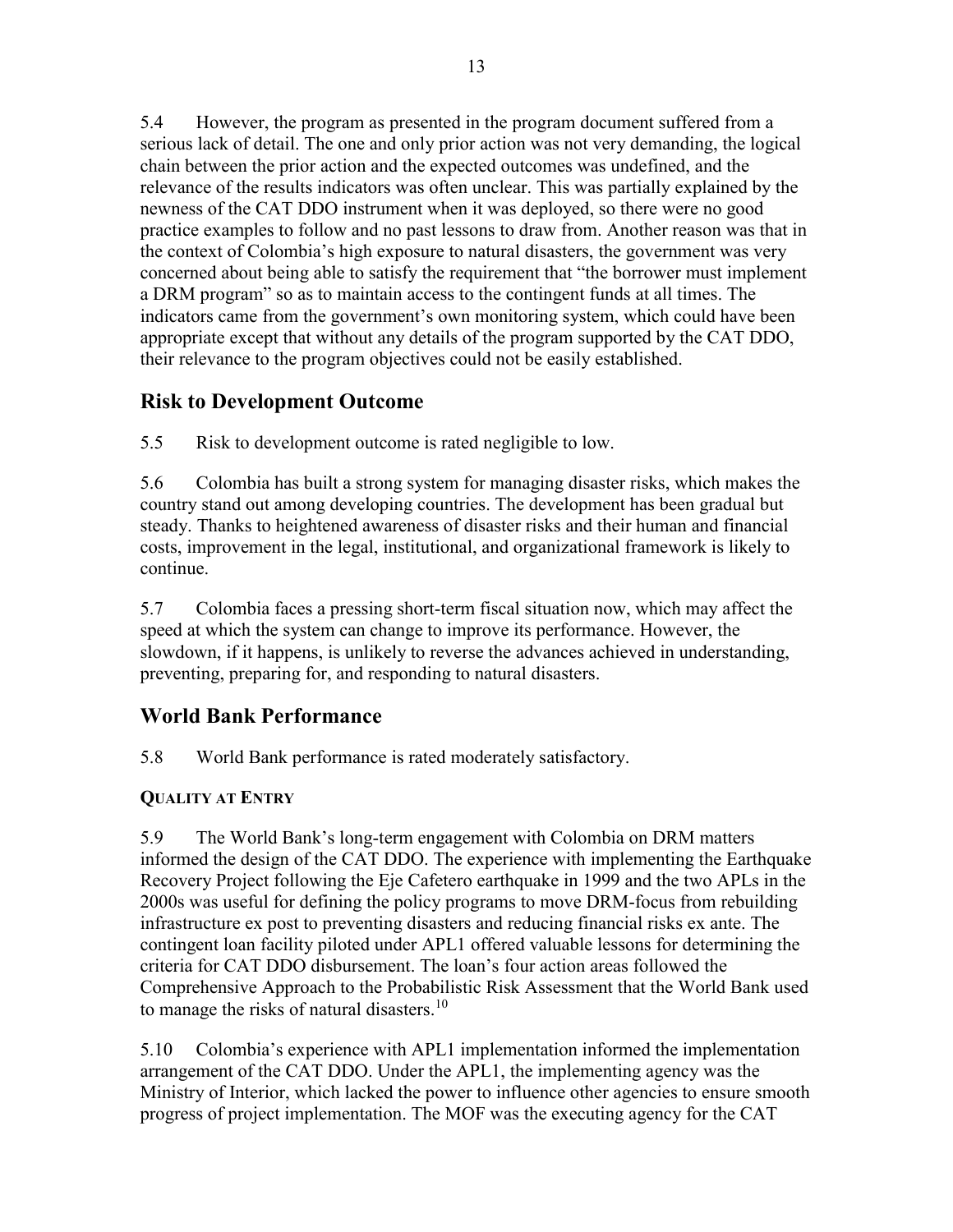DDO.<sup>11</sup> Together with the DNP, the MOF elevated DRM issues to a strategic policy level and was more effective in ensuring collaboration of the relevant agencies.

5.11 The design fell short, however, in its lack of clarity and detail, as well as in the quality of the results indicators and the monitoring and evaluation arrangements. Because the program was one of the first CAT DDOs implemented by the World Bank, it was not clear at the onset what had to be done for the program to be considered on track. Concerns about the speed of disbursement led to selecting indicators that would ensure fast disbursement.

5.12 Quality at entry is rated moderately satisfactory.

## <span id="page-25-0"></span>**QUALITY OF SUPERVISION**

5.13 The World Bank carried out five supervision missions between 2009 and mid-2011, which was adequate because the loan was fully disbursed in December 2010. Supervision focused on improving the institutional quality of the DRM framework and on ensuring that the targets were met so that the funds could be disbursed when needed. To these ends, the World Bank worked closely with the MOF and the DNP to develop an operational manual. The manual established clear and step-by-step procedures that the World Bank and the government would follow for disbursing the loan, and defined the reporting mechanism that the government would use to communicate to the World Bank its progress on the Development Policy Letter and the Project Development Indicators. The World Bank and the government organized simulation exercises to ensure that both sides were ready to process disbursement applications when disasters materialized. Assistance from the World Bank was essential to impose a certain pace in developing the policy on DRM. Finally, the World Bank was able to process and disburse the loan within three days of receiving the government's request to access the CAT DDO funds.

5.14 Quality of supervision is rated satisfactory.

## <span id="page-25-1"></span>**Borrower Performance**

5.15 Borrower performance is rated satisfactory.

5.16 The government, represented by the MOF (the executing agency) and the DNP (the technical agency in charge of design) fully owned the program supported by the CAT DDO. Given the frequency of natural disasters in Colombia, the MOF had strong interest in strengthening the financial aspects of DRM, while the DNP was interested in developing the institutional and legal framework to support the DRM system. These interests determined the division of labor in the loan. The MOF focused on the financial risks and raised the profile of disaster risk management in government policy up to the presidential level. The DNP, as a clearinghouse of information from all agencies, worked on designing and developing the policies and preparing the operations manual that supported the reform program, as well as the loan's disbursement procedures. Having the two entities working on this loan helped to develop the legal framework for DRM in Colombia (Law 1523 of 2012) and to create a high-level agency to manage disaster risk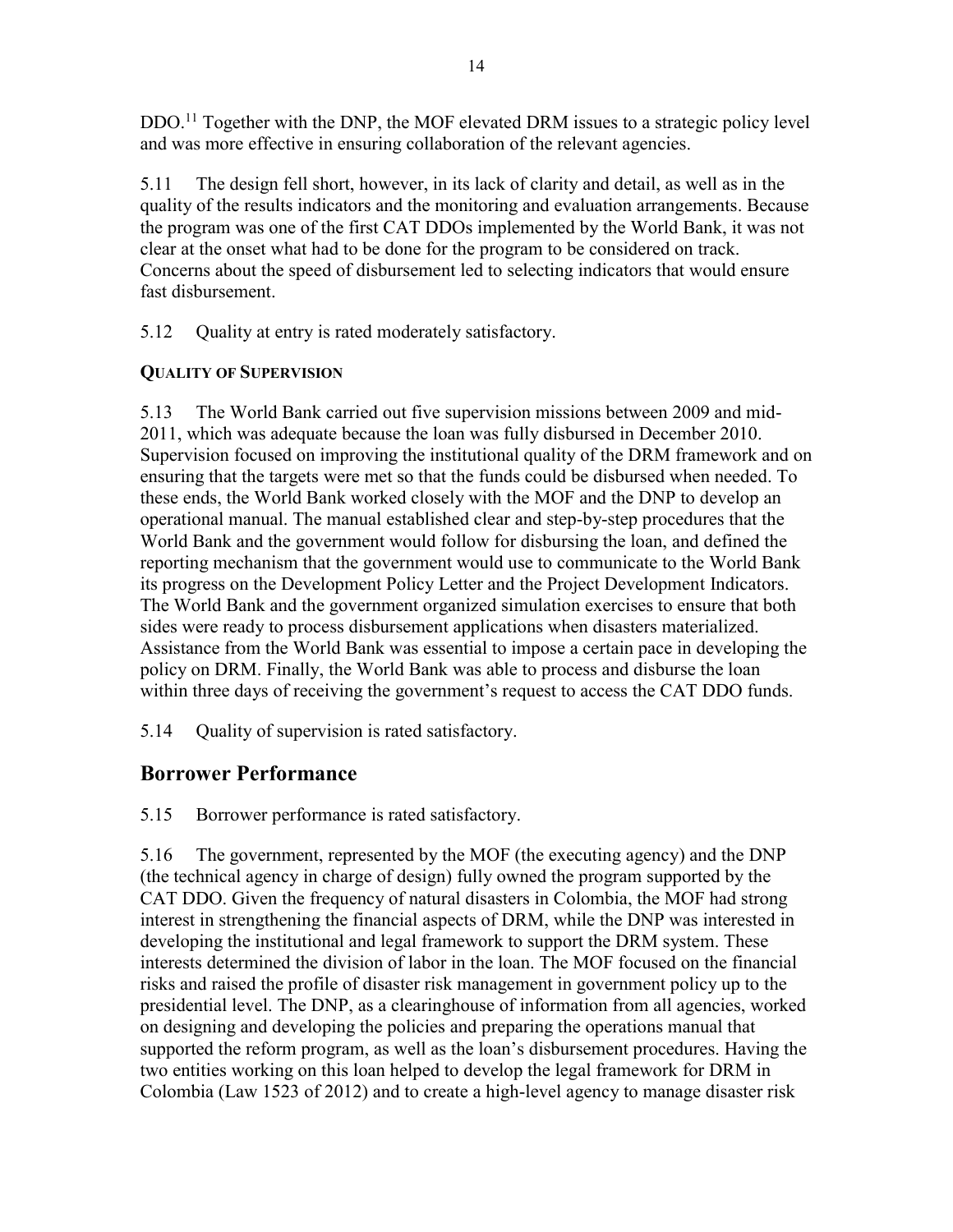(the Unidad Nacional para la Gestión del Riesgo de Desastres [National Unit for Disaster Risk Management] under the Office of the President).

5.17 In addition, the government created an adaptation fund under the MOF in charge of the reconstruction of damaged infrastructure. This fund was originally created to help deal with La Niña of 2010–11 and it was supposed to close after the recovery was completed; it continues to exist and it is not clear how it fits into the institutional structure of DRM in Colombia.

## <span id="page-26-0"></span>**Monitoring and Evaluation**

5.18 Monitoring and evaluation is rated modest.

5.19 **Monitoring and evaluation design.** The design of the monitoring and evaluation framework failed to take stock of the literature on disaster risk indicators in Latin America, to which Colombia had contributed—for example, IDB as well as the references therein (BID 2005). The outcome indicators consisted mostly of inputs and intermediate outputs. Meeting the targets was necessary but not sufficient for achieving the objectives. For example, building monitoring stations may or may not lead to better identification, prevention, and mitigation of disaster risk unless the information generated by the stations is used effectively. Similarly, it is unclear why the number of people resettled from the Galeras volcano area would indicate strengthened policies and institutions to manage disaster risks in Colombia.

5.20 **Monitoring and evaluation implementation.** Monitoring and evaluation was carried out through frequent visits to the country and regular communications with the MOF, DNP, and the Directorate for Disaster Prevention and Attention in the Ministry of Interior and Justice. The DNP and the MOF collected the data required in the program results matrix. DNP worked to ensure that the evidence be reliable and of good quality. Neither the World Bank nor the government considered it necessary to revise the indicators during program implementation to measure its achievements properly.

5.21 **Monitoring and evaluation utilization.** As the results indicators measured outputs and application of inputs, they provided insufficient information for decision making. There is no evidence of an attempt to verify the logic and causality between inputs, outputs, and outcomes and to rethink the results. The overall limited attention to program monitoring and evaluation suggests that it did not affect the direction of the operation.

## <span id="page-26-1"></span>**Social and Environmental Impacts**

5.22 Natural disasters in Colombia affect mostly poor people. The operation sought to reduce disaster risks and improve disaster mitigation, so was likely to benefit poor people in particular. The program document did not specify where that benefit would come from, and only noted that since the "CAT DDO reduces the risk of interruption and diversion of resources from the other pillars of the NDP, the prior action taken by the government is expected to have indirect positive poverty and social impacts" (World Bank 2008a). The program is likely to benefit the poor by helping build institutions that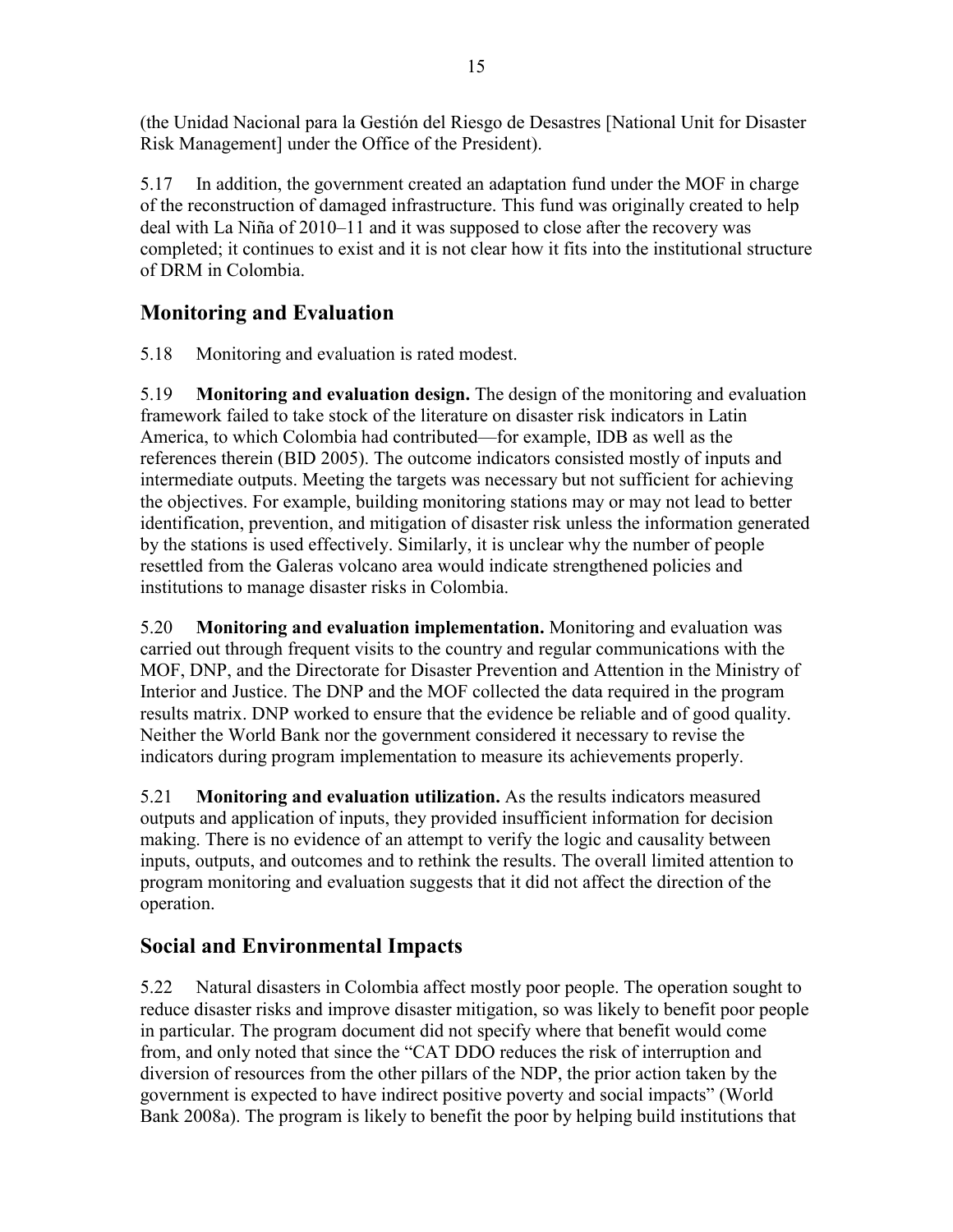lead to a faster response when disaster strikes, and by preventing or reducing the magnitude of disasters, which the improved institutions will make it possible. The better institutions will be reflected, among other things, on "better environmental management in territorial planning, through improving security of water supply and sanitation, and through strengthened integrated watershed management" (World Bank 2008a).

5.23 The program document noted that the loan fell under the Environment Sustainability pillar of the CPS, the objective of which was to support the government's NDP and the Millennium Development Goal objective of ensuring environmental sustainability. Loan preparation included various policy notes for the Uribe administration (2006–10) and a country environmental analysis, which identified that natural disasters (such as flooding and landslides) constituted one of the costliest environmental problems, and together with urban air pollution, land degradation, sanitation, and hygiene, cost about 3.7 percent of GDP. The operation sought to improve the country's ability to prevent the risks and mitigate the damages of natural disasters, which was "likely to have a significant positive impact on the environment" (World Bank 2008a). The document did not specify the type of impacts and their corresponding benefits.

## <span id="page-27-0"></span>**6. Lessons**

6.1 **The experience with the CAT DDO in Colombia shows that the instrument can help advance the DRM reform agenda and strengthen the system to respond to disaster risks**. As a DPL, the loan shifted the World Bank's counterpart on DRM issues from the Ministry of the Interior and Justice to the MOF and the DNP. This allowed the World Bank to have a dialogue with the government at a higher, more strategic level than in the past, and to ensure that financial dimensions of disaster risk are fully incorporated in the DRM system and the costs and benefits of the proposed solutions are assessed appropriately. Moreover, with its renewal feature, the CAT DDO provided a platform for the World Bank to engage with and support the government over the long term.

6.2 Naturally, **a CAT DDO alone is likely to be insufficient to build a system to manage disaster risks**. In Colombia, the CAT DDO was part of a substantial DRM portfolio and culminated an engagement that included both knowledge and financial support over a long time. Even so, it took time for the World Bank's ideas to be accepted, and costly disasters had to occur for the government to seriously consider the ideas and take action. But when the government did come around, the World Bank was ready to assist. The common understanding of what needed to be done helped to ensure good implementation of the program despite lack of experience with this new instrument on the part of both the World Bank and the government.

6.3 At the same time, **the design and implementation of the CAT DDO in Colombia raised some issues that deserve further clarification**. There was a tension between the loosely defined requirement that "the borrower must implement a DRM program" and the government's concern over maintaining access to the CAT DDO funds at all time. This concern was a key reason why the government opted for modest results indicators to be sure that it would not lose access to the contingent credit for missing program targets. Obviously, having a secure access to a contingent line of credit is an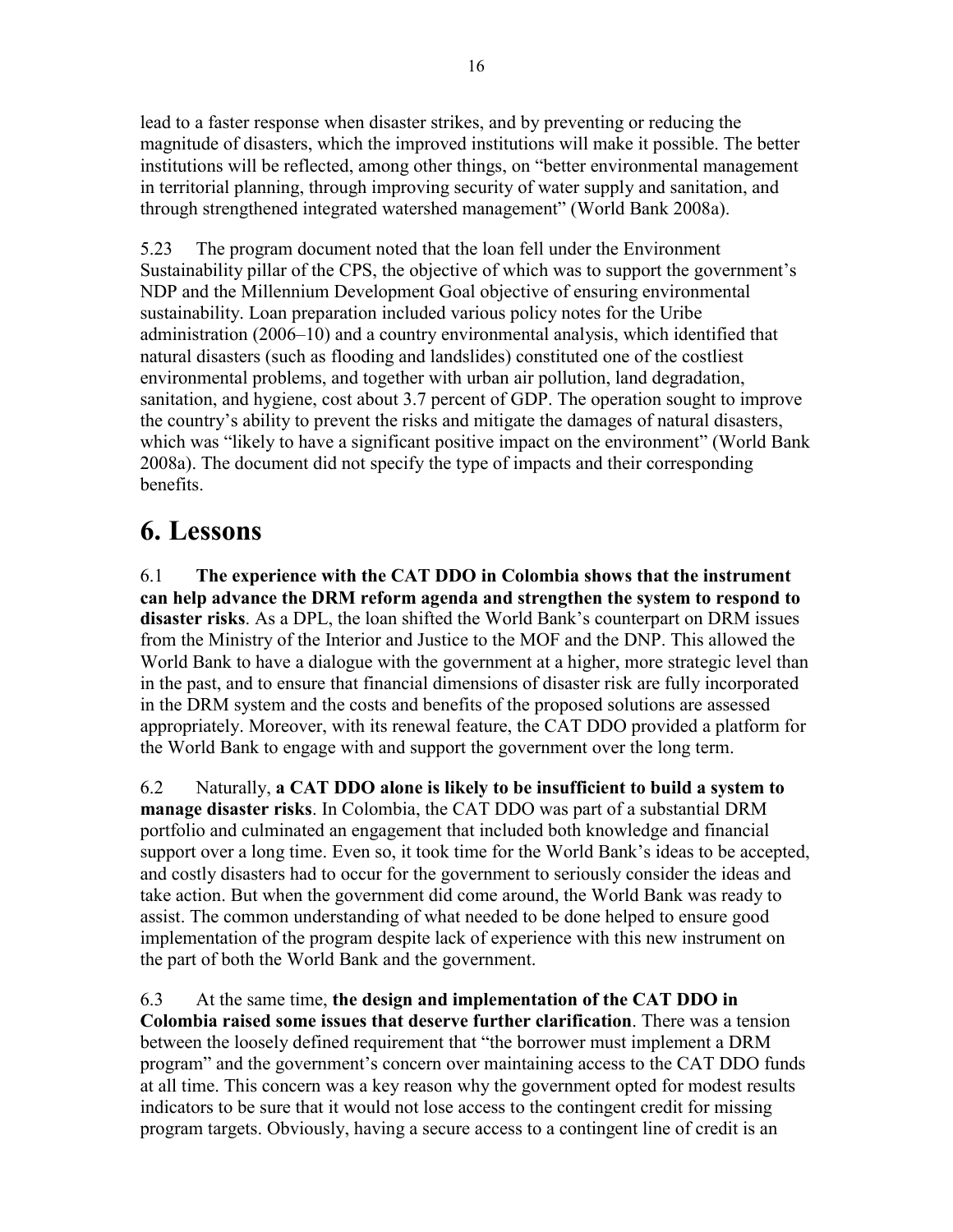important part of any disaster financing strategy. It would thus be very useful for the World Bank to provide further clarity on how the requirement to implement a DRM program would be assessed as a disbursement condition and how it relates to CAT DDO results monitoring.

## <span id="page-28-0"></span>**Bibliography**

- BID (Banco Interamericano de Desarrollo). 2005. *Sistema de Indicadores para la Gestión del Riesgo de Desastre*, Programa para América Latina y el Caribe, Informe Técnico Principal, Estudio coordinado por Instituto de Estudios Ambientales, Universidad Nacional de Colombia en Manizales. Washington, DC: BID-División del Medio Ambiente, Departamento de Desarrollo Sostenible.
- ———. 2010. "Indicators of Disaster Risk and Risk Management, Program for Latin America and the Caribbean–Summary Report." Technical Notes IDB-TN-169, BID, Washington, DC. https://publications.iadb.org/handle/11319/.
- ———. 2015a. "Indicadores de Riesgo de Desastre y de Gestión de Riesgos Programa para América Latina y el Caribe: Colombia." Nota Técnica IDB-TN-792, BID, Washington, DC. http://saludmesoamerica2015.org/es/publicaciones/detalle,7101.html?id=78804&dcLanguage=es &dcType=Technical%20Notes.
- ———. 2015b. "Índice de Gobernabilidad y Políticas Públicas en Gestión de Riesgo de Desastres (iGOPP) Informe Nacional Colombia." División de Medio Ambiente, Desarrollo Rural y Gestión del Riesgo por Desastres, Nota Técnica IDB-TN 855 BID, Washington, DC. [https://publications.iadb.org/bitstream/handle/11319/7245/iGOPP\\_Colombia.PDF?sequence=1&is](https://publications.iadb.org/bitstream/handle/11319/7245/iGOPP_Colombia.PDF?sequence=1&isAllowed=y) [Allowed=y.](https://publications.iadb.org/bitstream/handle/11319/7245/iGOPP_Colombia.PDF?sequence=1&isAllowed=y)
- Cardona O.D. 2008. "Indicadores de Riesgo de Desastre y Gestión de Riesgos: Informe resumido." BID/IDEA Programa de Indicadores para la Gestión de Riesgos para América Latina y el Caribe, Banco Interamericano de Desarrollo, BID, Washington, DC. http://idea.unalmzl.edu.co.
- Colombia. 2012. "Contingent Liability Management in Colombia and the Financial Strategy Associated with Natural Disasters." In Improving the Assessment of Disaster Risks to Strengthen Financial Resilience: A Special Joint G20 Publication by the Government of Mexico and the World Bank, 132-41. Washington, DC: World Bank.

http://documents.worldbank.org/curated/en/606131468149390170/Improving-the-assessment-ofdisaster-risks-to-strengthen-financial-resilience.

- Colombia, DNP (Departamento Nacional de Planeación). 2006. *National Development Plan 2006–2010: Estado Comunitario: Desarrollo para Todos*. Bogotá, D.C.
- ———. 2007. Lineamientos de política para implementar un proceso de gestión integral del riesgo en la zona de amenaza volcánica alta del Volcán Galeras–Documento CONPES 3501. Bogotá, D.C.
- ———. 2008. Concepto favorable a la nación para contratar empréstitos externos programáticos de libre destinación y líneas de crédito contingentes con entidades financieras internacionales incluyendo la banca multilateral de acuerdo a los montos establecidos por el CONFIS. Bogotá, D.C.
- ———. 2010a. Lineamientos de política para la reducción del riesgo ante la amenaza de flujo de lodo (avalancha) en el Volcán Nevado del Huila–Documento CONPES 3667. Bogotá, D.C.
- ———. 2010b. *National Development Plan 2011–2014: Prosperity for All*. Bogotá, D.C.

———. 2014. Seguimiento: CONPES 3501: Lineamientos de política para implementar un proceso de gestión integral del riesgo en la zona de amenaza volcánica alta del volcán Galeras; CONPES 3667 Lineamientos de política para la reducción del riesgo ante la amenaza de flujo de lodo (Avalancha) en el volcán nevado del Huila.

——— 2015. *National Development Plan 2014–2018: Prosperity for All for a New Country*. Bogotá, D.C.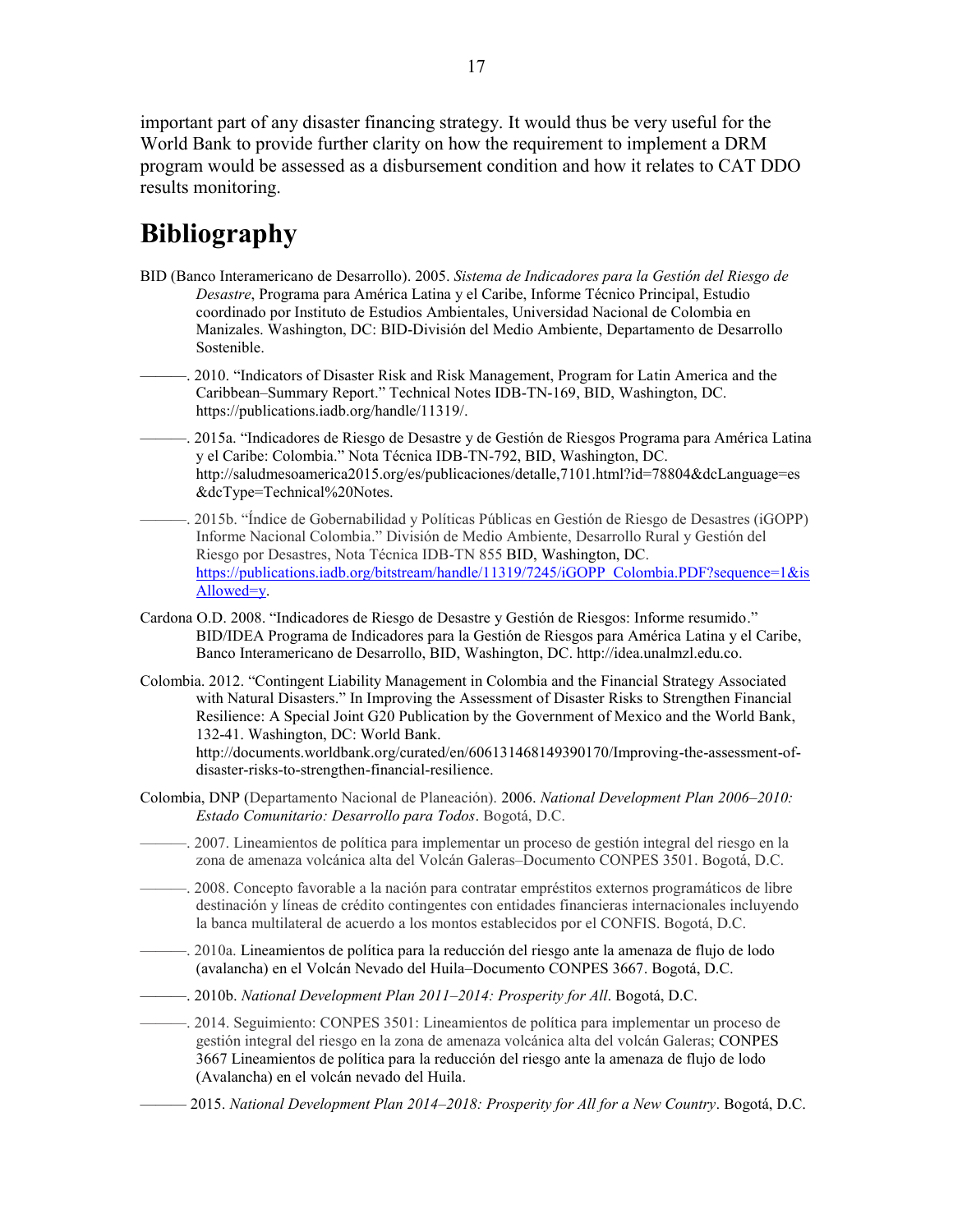- -. 2016. Informe del Gobierno de Colombia-Préstamo de política de desarrollo con opción de desembolso diferido ante riesgo catastrófico CAT DDO II–Contrato de préstamo BIRF 8184-CO, Bogotá.
- Colombia, MHCP (Ministerio de Hacienda y Crédito Público). 2011. *Contingent Liabilities: The Colombian Experience.* Republic of Colombia Ministry of Finance and Public Credit, Bogotá. http://treasury.worldbank.org/bdm/pdf/Contingent\_Liabilities\_Colombian\_Experience.pdf.
	- ———. 2012. *Colombia: Policy Strategy for Public Financial Management of Natural Disaster Risk.* Minhacienda, The World Bank–GFDRR, and Switzerland-Federal Department of Economic Affairs.

https://www.gfdrr.org/sites/gfdrr/files/Colombia\_Policy\_Strategy\_for\_Public\_Financial\_Manage ment of Natural Disaster Risk.pdf.

- Colombia, SGC (Servicio Geológico Colombiano). No date. Resultados Proceso de Ampliación y Modernización de las Redes de Monitoreo de la Actividad Sísmica del País. Red sismológica nacional de Colombia.
- Colombia, UNGRD (Unidad Nacional para la Gestión del Riesgo de Desastres). 2012. Líneas estratégicas y avances de priorización de zonas de intervención. Bogotá.
- ———. 2014. Documento de priorización de líneas estratégicas y zonas de intervención en gestión del riesgo de desastres en Colombia 2014–2018. Bogotá.
- Econometría, Consultores. 2013. Evaluación institucional y de resultados del Programa de reducción de la vulnerabilidad fiscal del Estado frente a desastres naturales (APL-1). Informe Final. Bogotá D.C. Ministerio de Vivienda, Ciudad y Territorio.
- IDEA. 2005. "Sistema de Indicadores para la Gestión del Riesgo de Desastres: Informe Técnico Principal." Programa de Indicadores para la Gestión de Riesgos BID-IDEA, Instituto de Estudios Ambientales, Universidad Nacional de Colombia, Manizales. [http://idea.unalmzl.edu.co.](http://idea.unalmzl.edu.co/)
- Tsuneki, Hori. 2014. "Estructura de los Indicadores de Riesgo de Desastre y de Gestión de Riesgos, Medio Ambiente, Desarrollo Rural y GRD (INE/RND) Banco Interamericano de Desarrollo." Presentation at a conference in Buenos Aires, 14 de octubre de 2014. http://www.iirsa.org/admin\_iirsa\_web/Uploads/Documents/catastrofes\_buenosaires\_14\_anexo3 Hori.pdf.
- United Nations–ISDR (International Strategy for Disaster Reduction). 2007. *Hyogo Framework for Action 2005–2015: Building the Resilience of Nations and Communities to Disasters*. Geneva.
- Universidad Nacional de Colombia-Manizales, Instituto de Estudios Ambientales. 2004. BID, Indicadores para la Gestión de Riesgo, Indicadores para la Gestión de Riesgos-Resultados de la Aplicación del Sistema de Indicadores en Doce Países de las Américas. octubre 2004, Figuras 35–39 for 1985, 1990, 1995, 2000.
- World Bank. 2005. "Colombia—Natural Disaster Vulnerability Reduction Project." Project Appraisal Document Report 30123, World Bank, Washington, DC. https://hubs.worldbank.org/docs/imagebank/pages/docprofile.aspx?nodeid=5812539.
- ———. 2007. *Development Actions and the Rising Incidence of Disasters*. Independent Evaluation Group, Evaluation Brief 4. Washington, DC: World Bank. http://ieg.worldbankgroup.org/Data/reports/developing\_actions.pdf.
- -. 2008a. "Colombia—Disaster Risk Management Development Policy Loan with Catastrophe Deferred Draw Down Option Project." Program Document Report 46133-CO, World Bank, Washington, DC.

https://hubs.worldbank.org/docs/imagebank/pages/docprofile.aspx?nodeid=10051007.

———. 2008b. "Colombia—Country Partnership Strategies, FY08–11." World Bank, Washington, DC.

———. 2008c. "Memorandum to Executive Directors: Proposal to Enhance the IBRD Deferred Drawdown Option (DDO) and to Introduce a DDO Option for Catastrophic Risk." World Bank, Washington, DC.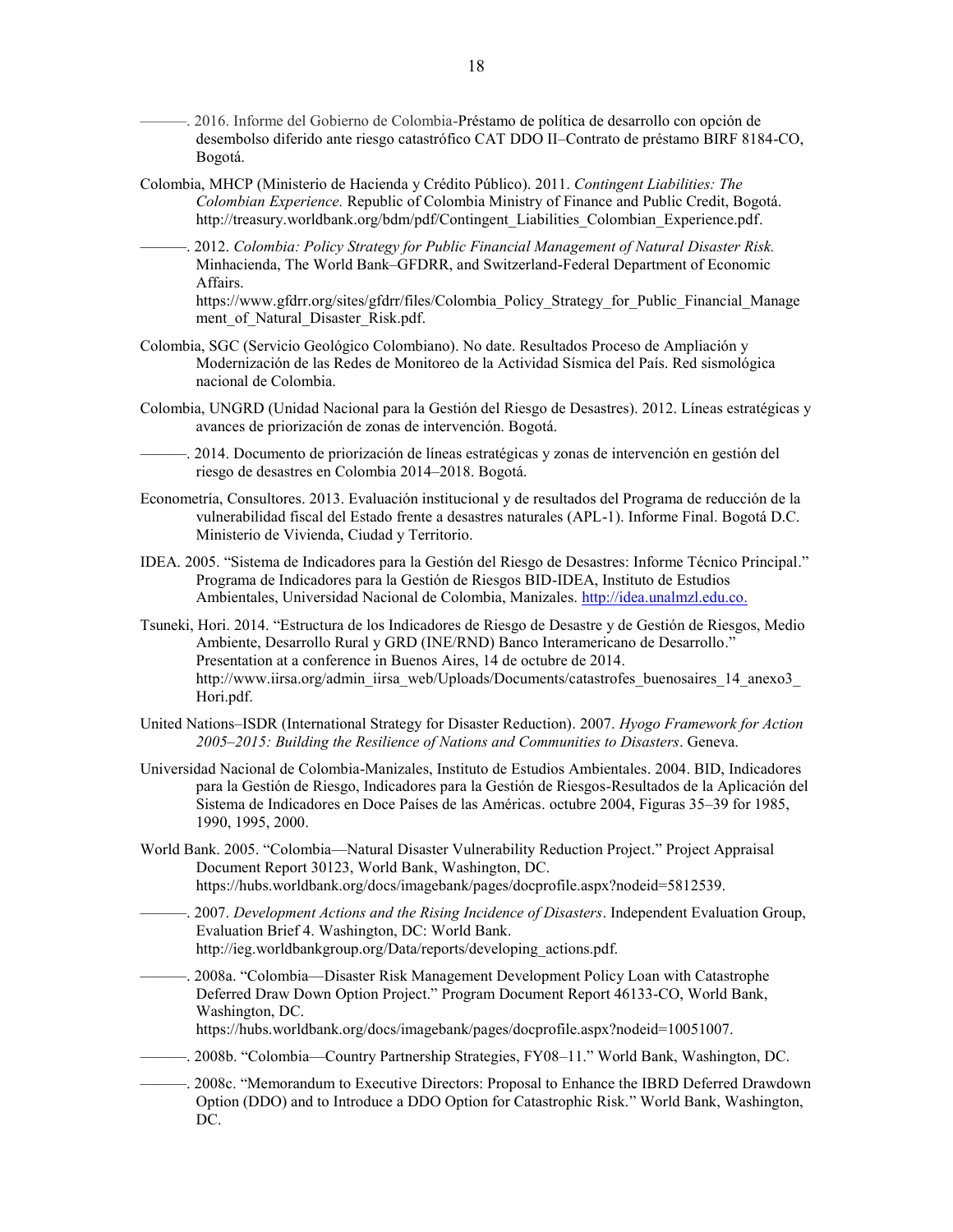———. 2011. "Colombia—Country Partnership Strategies, FY12–16." World Bank, Washington, DC.

- ———. 2012. *Análisis de la gestión del riesgo de desastres en Colombia: Un aporte para la construcción de políticas públicas, Volumen 1-Resument ejecutivo, y Volumen 2, Texto principal*. Washington, DC: World Bank. Coordinated by Ana Campos G., Niels Holm-Nielsen, Carolina Díaz G., Diana M. Rubiano V., Carlos R. Costa P., Fernando Ramírez C, and Eric Dickson.
- World Bank and Swiss Confederation. 2012. *Fiscal Risk Assessment of Contingent Liabilities Associated with Natural Disasters: The Colombian Experience.* World Bank–GFDRR and Swiss Confederation–Federal Department of Economic Affairs.

<sup>1</sup> This report distinguishes between natural hazards and unnatural disasters following the distinction presented in *Natural Hazards, UnNatural Disasters: The Economics of Effective Prevention* (World Bank and United Nations 2010), https://openknowledge.worldbank.org/handle/10986/2512.

 $\overline{a}$ 

<sup>2</sup> The SNPAD is led by a Comité Nacional, at which the president of Colombia presides. SNPAD has a technical committee (Comité Técnico Nacional), an operations committee (Comité Operativo Nacional), and advisory commissions (Comisiones Nacionales Asesoras) that advise on specific topics. The national coordination is in the disaster prevention response to disasters directorate (Dirección General para la Prevención y Atención de Desastres), affiliated with the Interior Ministry (Ministerio del Interior). Each department and municipal administration has a regional or local committee to prevent and respond to disasters, at which the respective governor or major presides as head of the SNPAD in its territory.

<sup>3</sup> In describing the contingent component, the project appraisal document for the APL1 said the subcomponent would be "under the purview of the Ministerio de Hacienda, which would provide the basic information on imports based on customs declarations, with supporting documentation maintained at the Dirección de Impuestos y Aduanas Nacionales (the National Customs and Tax Office is part of the Ministry of Finance). The component would finance 50 percent of the delivered cost of eligible imports, excluding import duties and taxes…. The subcomponent would have as a disbursement condition the declaration of a natural disaster of national amplitude by the President of the Republic of Colombia [sic] as specified in Article 19 in Decree 919 of May 1, 1989. Upon declaration of a disaster, the Borrower will submit to the World Bank an initial recovery plan documenting the disaster declaration, the related budget appropriation and the proposed use of the funds" (World Bank 2005, 49).

<sup>4</sup> A CAT DDO was prepared for Costa Rica at the same time and approved in September 2008.

 $<sup>5</sup>$  Fondo de Adaptación is still active, has large amounts of money, and operates in parallel and</sup> independently of the UNGRD, an odd institutional arrangement.

 $6$  The Hyogo Framework for Action 2005–2015: Building the Resilience of Nations and Communities to Disasters (HFA) is the first plan to explain, describe, and detail the work that is required from all different sectors and actors to reduce disaster losses.

 $7 A$  second initiative was adopted in 2010 to protect the population living on the banks of the Paez River from the threat of mud flows coming from the Volcán Nevado del Huila (Colombia, DNP 2010a).

<sup>8</sup> The Index of Governance and Public Policies in Disaster Risk Management provides "a qualitative measure of management based on predefined targets or benchmarks that risk management efforts should aim to achieve." It retains the Índice de gestión de riesgo de desastres's risk identification, risk reduction, and financial protection components; adds a new component—general governance framework for managing disaster risk, and splits in two the component of managing disasters—preparation for response and planning recovery.

<sup>9</sup> Ratings reported by Colombia for the periods 2009–11, 2011–13, and 2013–15 can be found at https://www.unisdr.org/we/coordinate/hfa.

<sup>10</sup> The Comprehensive Approach to the Probabilistic Risk Assessment covers (i) risk identification; (ii) risk reduction, by generating land planning tools and conducting cost-benefit analysis; (iii) managing disasters in the stages of response, rehabilitation, and recovery; and (iv) financial protection.

<sup>11</sup> The Directorate of Risk in the Direction of Public Credit managed the CAT DDO.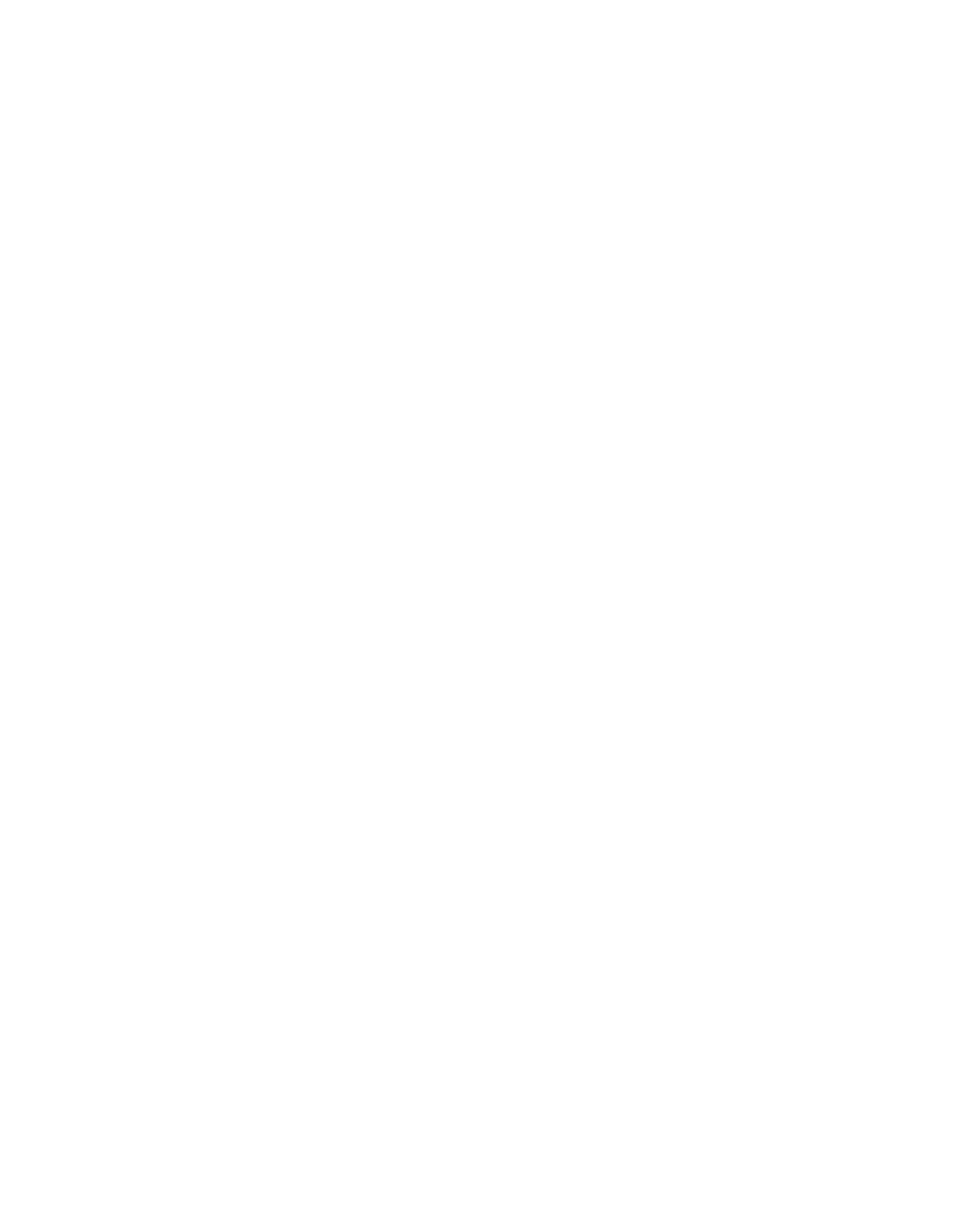## <span id="page-32-0"></span>**Appendix A. Basic Data Sheet**

## **Key Project Data** (amounts in US\$, millions)

|                     | Appraisal<br>estimate | <b>Actual or</b><br>current estimate | Actual as % of<br>appraisal<br>estimate |
|---------------------|-----------------------|--------------------------------------|-----------------------------------------|
| Total project costs | 150                   | 150                                  | 100                                     |
| Loan amount         | 150                   | 150                                  | 100                                     |

### **Cumulative Estimated and Actual Disbursements**

|                                     | <b>FY12</b>   |
|-------------------------------------|---------------|
| Appraisal estimate (US\$, millions) | 150           |
| Actual (US\$, millions)             | 150           |
| Actual as percent of appraisal      | 100           |
| Date of final disbursement          | June 25, 2009 |

### **Project Dates**

|                       | Original   | Actual     |
|-----------------------|------------|------------|
| Initiating memorandum | 11/24/2008 | 10/09/2008 |
| Negotiations          | 3/23/2009  | 11/04/2008 |
| Board approval        | 12/18/2008 | 12/18/2008 |
| Signing               | 6/12/2009  | 6/11/2009  |
| Effectiveness         | 06/25/2009 | 06/25/2009 |
| Closing date          | 1/31/2012  | 01/31/2012 |
|                       |            |            |

### **Staff Time and Cost**

|                 |                    | <b>Staff Time and Cost (World Bank Budget Only)</b>        |  |  |  |  |  |  |  |
|-----------------|--------------------|------------------------------------------------------------|--|--|--|--|--|--|--|
| <b>Stage</b>    | No. of staff weeks | US\$, thousands (including<br>travel and consultant costs) |  |  |  |  |  |  |  |
| Lending         |                    |                                                            |  |  |  |  |  |  |  |
| FY 2009         | 2.4                | 28.0                                                       |  |  |  |  |  |  |  |
| Total:          | 2.4                | 28.0                                                       |  |  |  |  |  |  |  |
| Supervision/ICR |                    |                                                            |  |  |  |  |  |  |  |
| FY 2009         | 5.03               | 19.7                                                       |  |  |  |  |  |  |  |
| FY 2010         | 8.89               | 34.2                                                       |  |  |  |  |  |  |  |
| FY 2011         | 7.32               | 18.0                                                       |  |  |  |  |  |  |  |
| FY 2012         | 19.38              | 59.8                                                       |  |  |  |  |  |  |  |
| Total:          | 40.62              | 131.7                                                      |  |  |  |  |  |  |  |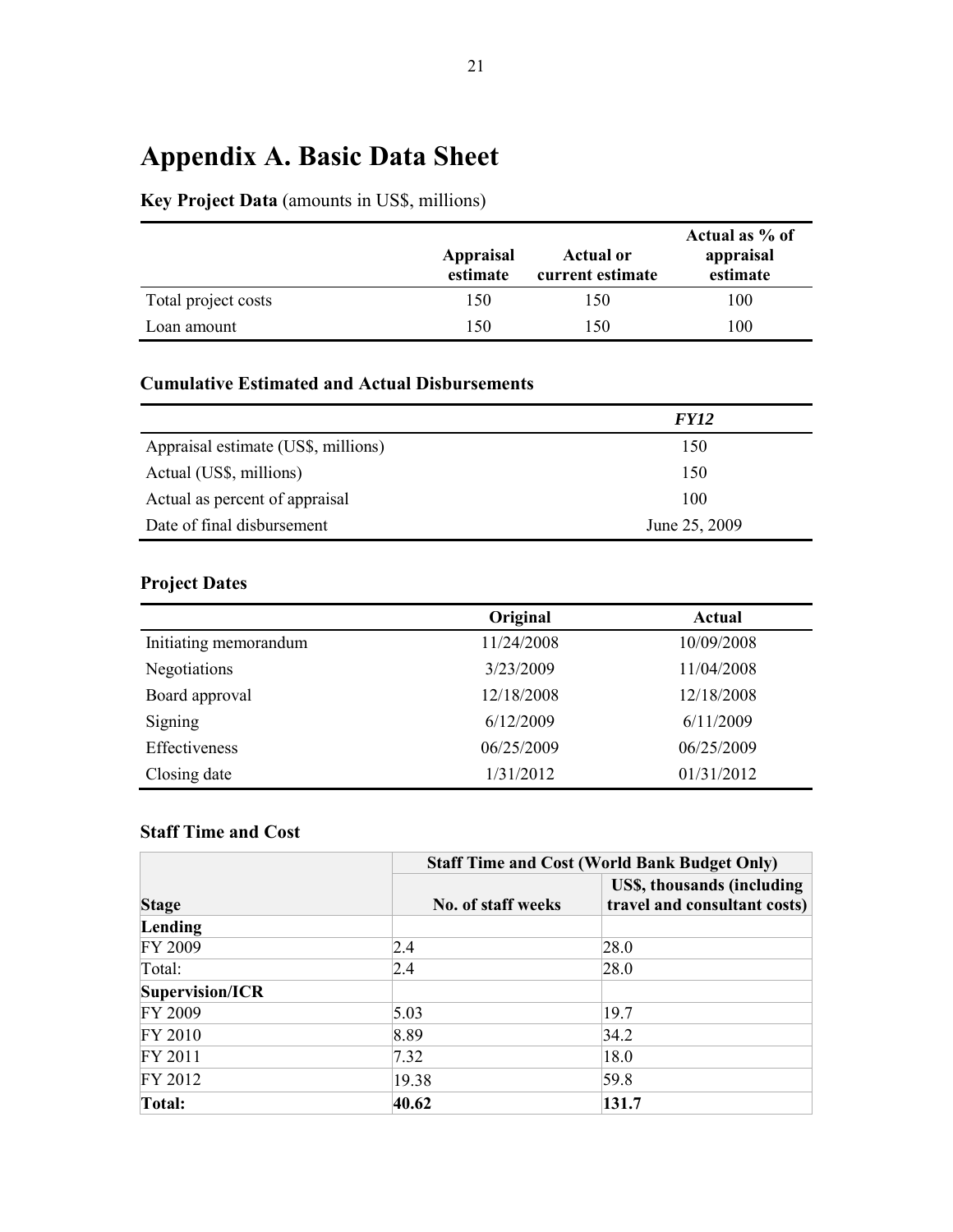| <b>Names</b>            | <b>Title</b>                                     | Unit             |
|-------------------------|--------------------------------------------------|------------------|
| Lending                 |                                                  |                  |
| Niels B. Holm-Nielsen   | TTL - Senior Disaster Risk Management Specialist | <b>LCSUW</b>     |
| Francis Ghesquiere      | Lead Urban Specialist                            | <b>LCSUW</b>     |
| Carlos Costa            | Consultant                                       | <b>LCSUW</b>     |
| <b>Edward Anderson</b>  | <b>ET Consultant</b>                             | <b>LCSUW</b>     |
| Ana Maria Torres        | Consultant                                       | <b>LCSUW</b>     |
| Armando Guzman          | Senior Disaster Risk Management Specialist       | <b>LCSUW</b>     |
| Emma Phillips           | Consultant                                       | <b>LCSUW</b>     |
| Joaquin Toro            | Disaster Risk Management Specialist              | <b>LCSUW</b>     |
| Ana Daza                | Program Assistant                                | <b>LCSUW</b>     |
| Maricarmen Esquivel     | Consultant                                       | <b>LCSUW</b>     |
| Christian Yves Gonzalez | Economist                                        | <b>LCSPE</b>     |
| David Rosenblatt        | Lead Economist and Sector Leader                 | <b>LCSPE</b>     |
| Manuel Vargas           | Senior Financial Management Specialist           | <b>LCSFM</b>     |
| <b>Supervision</b>      |                                                  |                  |
| Eric Dickson            | Disaster Risk Management Specialist              | <b>LCSUW</b>     |
| Ana Campos Garcia       | <b>ET Consultant</b>                             | <b>LCSUW</b>     |
| Francis Ghesquiere      | Program Manager                                  | <b>SASDU</b>     |
| Olivier Mahul           | Program Coordinator                              | <b>FCMNB</b>     |
| Ulrich Cedric Myboto    | Consultant                                       | <b>CCAVP-LVL</b> |
| Ana Maria Torres        | Consultant                                       | <b>BDM</b>       |

### **Task Team members**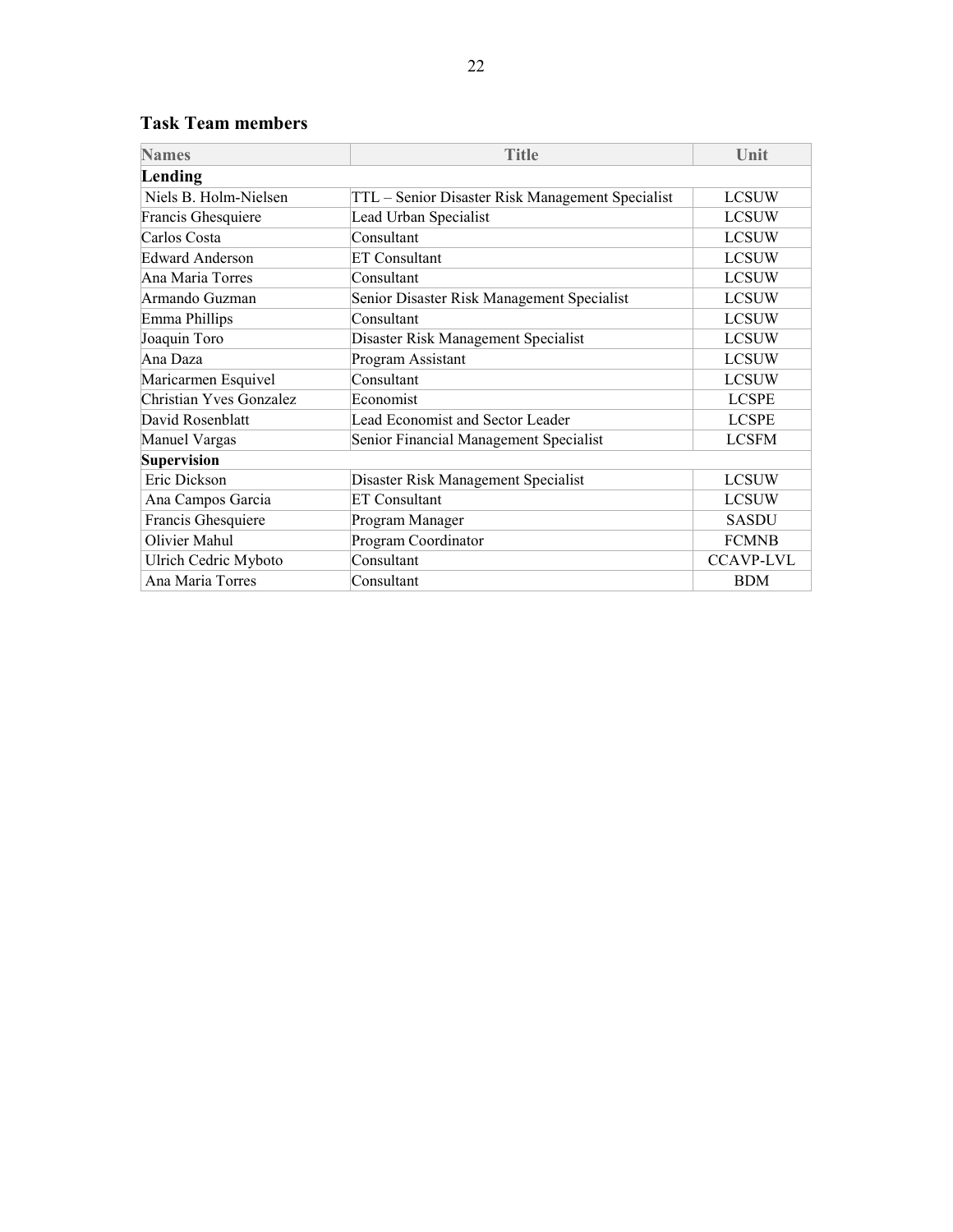**Table B.1. Main Macroeconomic Indicators, Colombia 2004–15**

<span id="page-34-0"></span>

|                                                         | 2004    | 2005   | 2006   | 2007   | 2008   | 2009   | 2010   | 2011   | 2012   | 2013   | 2014   | 2015   |
|---------------------------------------------------------|---------|--------|--------|--------|--------|--------|--------|--------|--------|--------|--------|--------|
| A. Growth and inflation                                 |         |        |        |        |        |        |        |        |        |        |        |        |
| 1. GDP growth (percent)                                 | 5.3     | 4.7    | 6.7    | 6.9    | 3.5    |        | 4.0    | 6.6    | 4.0    | 4.9    | 4.4    | 3.1    |
| 2. Inflation (percent GDP deflator)                     | 7.3     | 5.6    | 5.8    | 5.0    | 7.6    | 3.4    | 3.9    | 6.7    | 3.0    | 2.0    | 2.1    | 2.6    |
| B. Fiscal (percent of GDP)                              |         |        |        |        |        |        |        |        |        |        |        |        |
| 1. Consolidated nonfinancial public sector              |         |        |        |        |        |        |        |        |        |        |        |        |
| a. Expenditure                                          | 26.2    | 25.9   | 28.1   | 28.2   | 26.3   | 29.1   | 29.2   | 28.6   | 27.9   | 28.9   | 31.3   |        |
| b. Fiscal balance                                       | $-1.0$  | $-0.2$ | $-0.8$ | $-1.0$ | 0.1    | $-2.4$ | $-3.1$ | $-1.8$ | 0.4    | $-0.8$ | $-2.0$ |        |
| 2. Central government                                   |         |        |        |        |        |        |        |        |        |        |        |        |
| a. Expenditure (total payments)                         | 17.4    | 17.5   | 18.1   | 17.7   | 17.8   | 18.4   | 17.6   | 18.0   | 18.4   | 19.2   | 19.1   | 19.2   |
| b. Fiscal Balance (total)                               | $-4.5$  | $-4.0$ | $-3.4$ | $-2.7$ | $-2.3$ | $-4.1$ | $-3.9$ | $-2.8$ | $-2.3$ | $-2.3$ | $-2.4$ | $-3.0$ |
| C. Money and interest rates                             |         |        |        |        |        |        |        |        |        |        |        |        |
| 1. Monetary base (% change end of year)                 | 19      | 18     | 19     | 20     | 17     | 10     | 13     | 14     | 10     | 14     | 15     | 17     |
| 2. M1 (% change - end of year)                          | 16      | 18     | 18     | 12     | 12     | 8      | 18     | 11     | 6      | 17     | 12     | 10     |
| 3. Nominal interest rates - implicit (percent)          |         |        |        |        |        |        |        |        |        |        |        |        |
| a. Lending rate                                         | 12.6    | 9.5    | 8.6    | 10.6   | 12.5   | 12.3   | 9.1    | 10.8   | 12.7   | 12.1   |        |        |
| b. Deposit rate                                         | 5.5     | 4.5    | 4.2    | 5.2    | 6.3    | 5.3    | 2.9    | 3.5    | 4.7    | 3.8    |        |        |
| 4. Real interest rates (percent)                        |         |        |        |        |        |        |        |        |        |        |        |        |
| a. Lending rate                                         | 4.9     | 3.7    | 2.7    | 5.2    | 4.6    | 8.6    | 5.1    | 3.9    | 9.4    | 9.9    |        |        |
| b. Deposit rate                                         | $-1.7$  | $-1.0$ | $-1.5$ | 0.1    | $-1.2$ | 1.8    | $-0.9$ | $-3.1$ | 1.6    | 1.8    |        |        |
| 5. Loan loss provision costs (percent)                  | $-2.72$ | 0.7    | 0.63   | 1.41   | 2.87   | 2.53   | 1.45   | 1.57   | 2.32   | 2.11   |        |        |
| D. Trade and exchange rate                              |         |        |        |        |        |        |        |        |        |        |        |        |
| 1. Exchange rate (pesos per US dollar)                  | 2,626   | 2,321  | 2,358  | 2,078  | 1,966  | 2,156  | 1,898  | 1,848  | 1,798  | 1,869  | 2,001  | 2,746  |
| 2. Terms of trade                                       | 111     | 126    | 132    | 139    | 147    | 139    | 161    | 185    | 174    | 162    | 148    | 111    |
|                                                         | 5.5     | 5.1    | 4.6    | 4.8    | 4.7    | 5.7    | 5.1    | 4.5    | 4.6    | 5.5    | 5.9    | 7.5    |
| 4. Current account (percent of GDP)                     | $-0.7$  | $-1.3$ | $-1.8$ | $-2.9$ | $-2.6$ | $-2.0$ | $-3.0$ | $-2.9$ | $-3.1$ | $-3.2$ | $-5.1$ | $-6.4$ |
| E. External debt and operations with IMF and World Bank |         |        |        |        |        |        |        |        |        |        |        |        |
| 1. Public (percent of GDP)                              | 22      | 17     | 16     | 14     | 12     | 16     | 14     | 13     | 13     | 14     | 16     | 23     |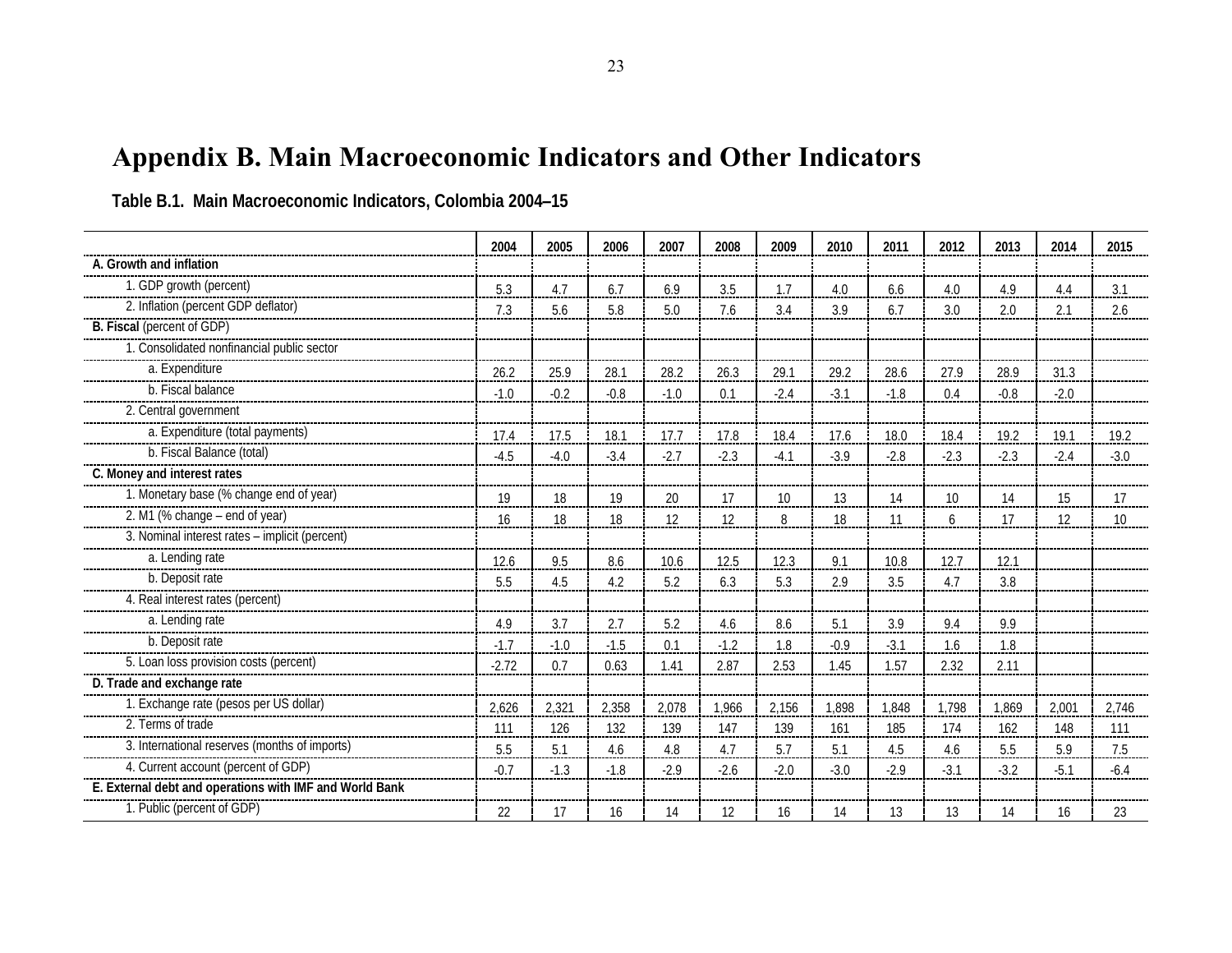|                                                                                                                                     | 2004  | 2005 | 2006        | 2007 | -------- |            | 2010 | 201       | 201        | 201  | 201 |            |
|-------------------------------------------------------------------------------------------------------------------------------------|-------|------|-------------|------|----------|------------|------|-----------|------------|------|-----|------------|
| P. Private (percent of GDP)                                                                                                         |       | n o  |             |      |          |            |      |           |            |      |     |            |
| 3. Operations with the IMF (billion special drawing rights-dates<br>arrangement was in place-SB in 2004-06 and flexible credit line | hh    | 14   |             |      |          |            |      |           |            |      |     |            |
| thereafter)                                                                                                                         |       |      | ----------- |      | -------- | ---------- |      | --------- | ---------- |      | .   | ---------- |
| . World Bank loans (US\$, billions)                                                                                                 | .).ხ⊱ | 0.95 | .ን 5ድ       | ) 6. |          |            |      |           |            | .J.h |     |            |

*Sources*: Banco de la República, direct information for fiscal, and www.banrep.gov.co for all other values but lending and deposit rates, which come from table 1 of Daude Christian and J. Pascal (2015), "Efficiency and Contestability in the Colombian Banking System," OECD Economics Department Working Papers, No. 1203, OECD Publishing, Paris. [http://dx.doi.org/10.1787/5js30twjgm6l-en.](http://dx.doi.org/10.1787/5js30twjgm6l-en)

*Note:* IMF = International Monetary Fund.

**Table B.2. Municipalities that Received Support for Territorial Development and Disaster Risk Management Plans and Action Plans Elaborated, 2006–13**

| Product                | Scope                                     | 2006 | 2007 | 2008 | 2009                 | 2010<br>            | 2011 | 2012 | $2013*$<br> | Total |
|------------------------|-------------------------------------------|------|------|------|----------------------|---------------------|------|------|-------------|-------|
| Municipalities with TA | TA for POTs and DRM (MAVDT)               | 100  | 178  |      | 139                  | 178                 | 87   | 14   | 100         | 1007  |
|                        | TA for PMDs and DRM (UNGRD)               |      |      | 42   | 80                   | 167                 | 50   | 121  | 114         | 674   |
| Plans Elaborated       | Action Plans integration of risks in POTs | 97   | 33   | -45  | -------------<br>164 | -------------<br>40 | 27   | 22   | 114         | 542   |
|                        | <b>Municipal DRM Plans</b>                |      |      | 39   | 70                   | 152                 | 31   | 121  | 114         | 627   |

Source: Econometría, Consultores (2013). "Evaluación institucional y de resultados del Programa de reducción de la vulnerabilidad fiscal del Estado frente a desastres naturales (APL-1)." Informe Final. Bogotá D.C. Ministerio de Vivienda, Ciudad y Territorio.

Note: Up to August 31, 2013. DRM = disaster risk management; MAVDT – Ministerio de Ambiente y Desarrollo Sostenible; PMD – Planes municipales de desarrollo; POT=Plan de ordenamiento territorial; TA = technical assistance; Unidad Nacional para la Gestión del Riesgo de Desastres (National Unit for Disaster Risk Management).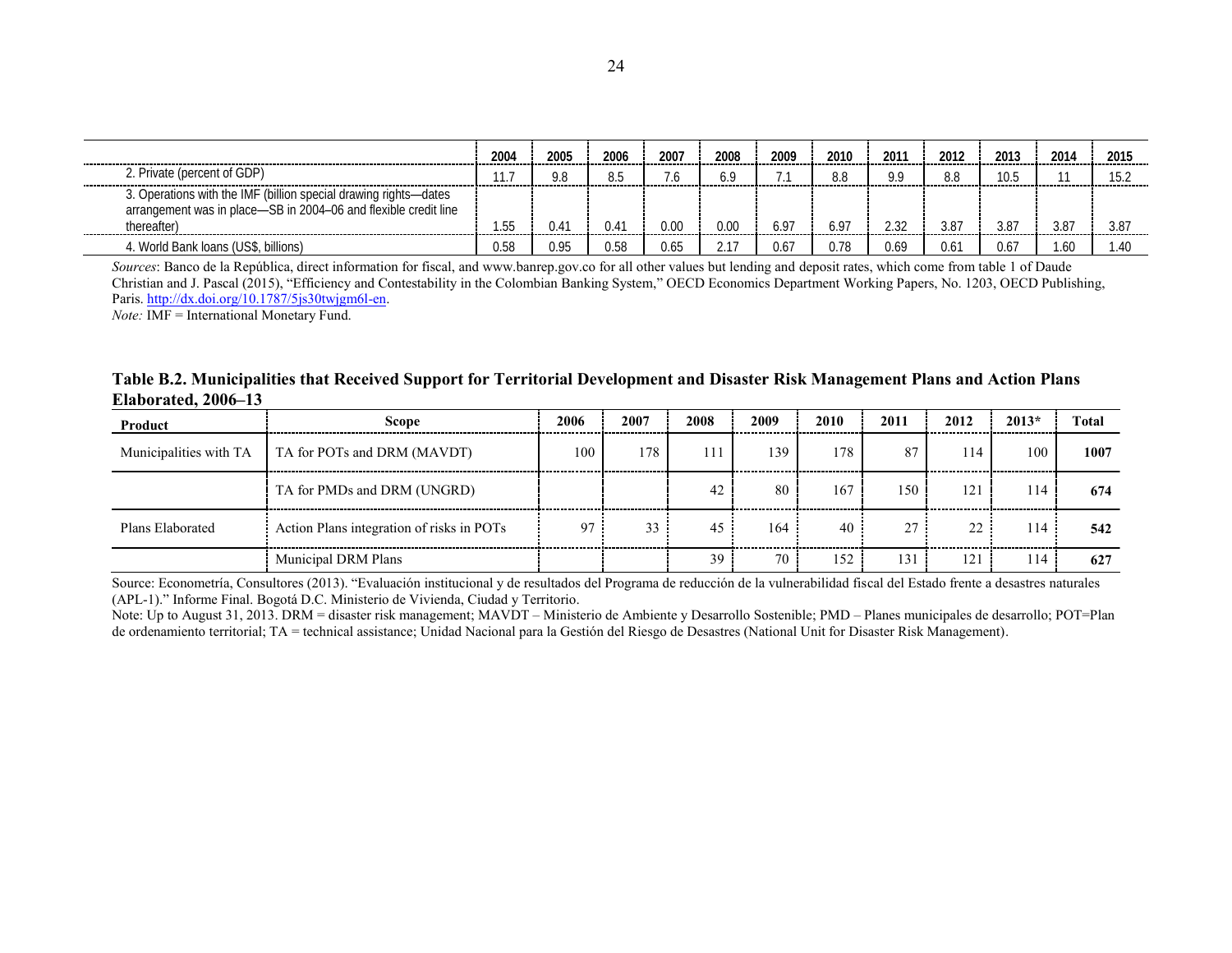| <b>Name</b>                          | <b>Title</b>                                                            | <b>Organization</b>                                                       |
|--------------------------------------|-------------------------------------------------------------------------|---------------------------------------------------------------------------|
| Issam A. Abousleiman Country Manager |                                                                         | World Bank                                                                |
| Eduardo Somensato                    | former Country Manager                                                  | World Bank                                                                |
| Niels B. Holm-<br>Nielsen            | Lead Disaster Risk Management<br>Specialist                             | World Bank                                                                |
| Eric Dickson                         | Senior Urban Specialist                                                 | World Bank                                                                |
| Anna Wellenstein                     | Sector manager                                                          | World Bank                                                                |
| Ana Campos Garcia                    | Senior Disaster Risk Management<br>Specialist                           | World Bank                                                                |
| John Factora                         | Senior Operations Officer                                               | World Bank                                                                |
| Paula Restrepo<br>Cadavid            | Senior Economist                                                        | World Bank                                                                |
| Francis Ghesquiere                   | Manager                                                                 | World Bank                                                                |
| Ana Maria Torres                     | Consultant                                                              | World Bank                                                                |
| Carolina Renteria                    | former Director, DNP                                                    | World Bank                                                                |
| Viviana Lara Castilla                | Former Directora General de<br>Crédito Público y del Tesoro<br>Nacional | Ministerio de Hacienda y Crédito Público                                  |
| Carolina Rojas                       | former Deputy in Dirección de<br>Crédito Público                        | Ministerio de Hacienda y Crédito Público                                  |
| Lina Maria<br>Mondragon              | Subdirección de Crédito Público                                         | Ministerio de Hacienda y Crédito Público                                  |
| Fabian Diaz                          | Professional                                                            | Ministerio de Hacienda y Crédito Público                                  |
| Dora Lucia Solano                    | Professional                                                            | Ministerio de Hacienda y Crédito Público                                  |
| Ivan Villa                           | Professional                                                            | Ministerio de Hacienda y Crédito Público                                  |
| Andres Quevedo                       | Professional                                                            | Subdirección de Riesgo en Dirección de<br>Crédito Público                 |
| Andrea Barragan                      | Professional                                                            | Subdirección de Riesgo en Dirección de<br>Crédito Público                 |
| Esteban Velasco                      | Professional                                                            | Subdirección de Riesgo en Dirección de<br>Crédito Público                 |
| Carolina Diaz                        | Coordinator, Risk management<br>group                                   | Departamento Nacional de Planeación                                       |
| Harold Mera                          | Professional – Division of External<br>Financing                        | Departamento Nacional de Planeación                                       |
| Julian Garcia                        | Professional                                                            | Departamento Nacional de Planeación                                       |
| Carlos Iván Marquez                  | Director                                                                | National Unit for Disaster Risk Management,<br>Presidency of the Republic |

## <span id="page-36-0"></span>**Appendix C. List of Persons Met**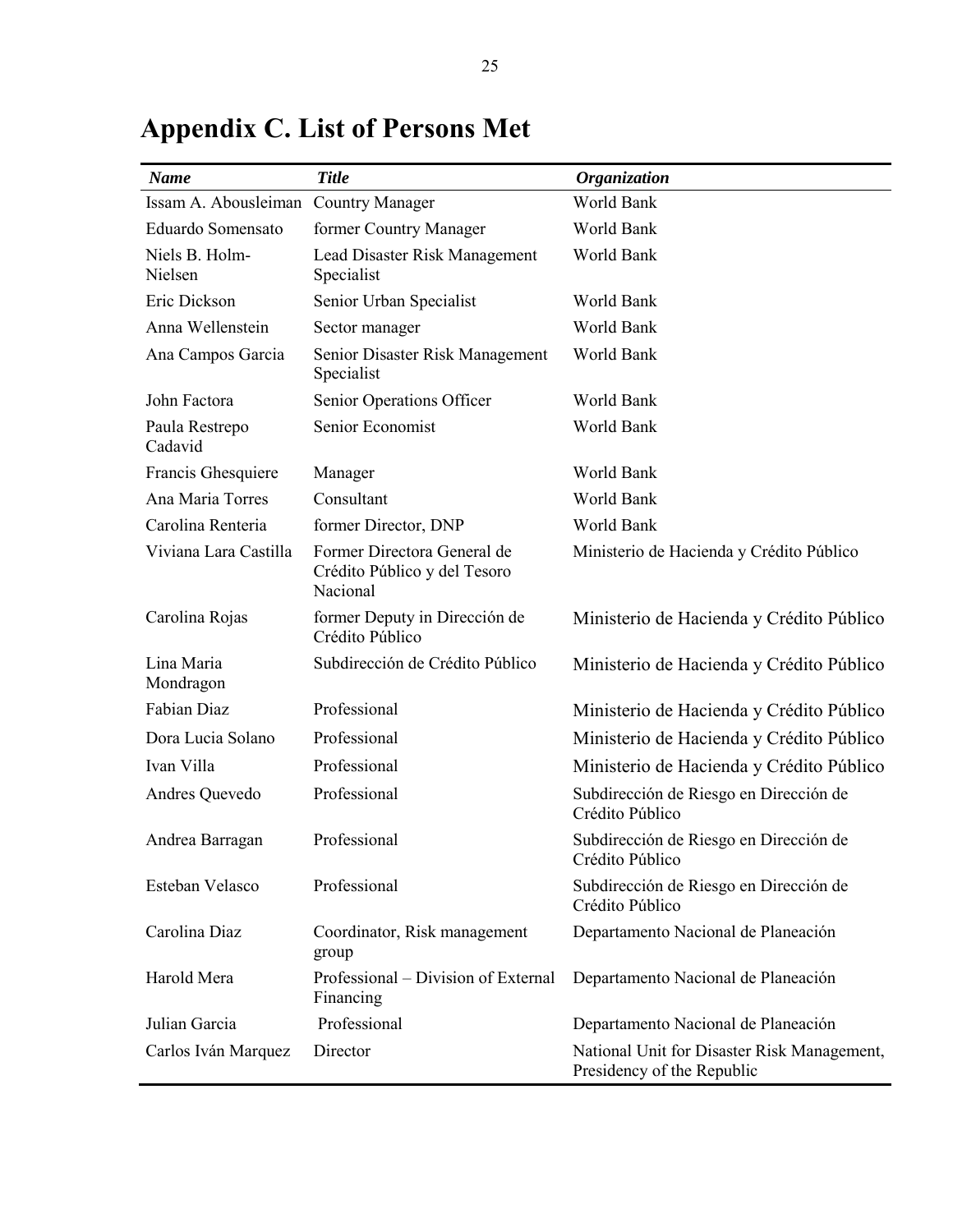| <b>Name</b>         | <b>Title</b>                                                                                   | <i><b>Organization</b></i>                                                |
|---------------------|------------------------------------------------------------------------------------------------|---------------------------------------------------------------------------|
| Gerardo Jaramillo   | Secretario General                                                                             | National Unit for Disaster Risk Management,<br>Presidency of the Republic |
| Gina Pacheco        | Dirección de Planeación                                                                        | National Unit for Disaster Risk Management,<br>Presidency of the Republic |
| Banjamin Collantes  | Asesor Jurídico                                                                                | National Unit for Disaster Risk Management,<br>Presidency of the Republic |
| Daniela Villalba    | Secretaria General                                                                             | National Unit for Disaster Risk Management,<br>Presidency of the Republic |
| Olga Lucia Bautista | Professional                                                                                   | Ministry of Environment                                                   |
| German Arce         | Director, former Director de<br>Crédito Público in Ministerio de<br>Hacienda y Crédito Público | Fondo de Adaptación                                                       |
| Sandra Correa       | Jefe de Planeación                                                                             | Fondo de Adaptación                                                       |
| Doris Suaza         |                                                                                                | Fondo de Adaptación                                                       |
| Pedro Chavarro      | former coordinator UNGRD                                                                       | Econometria                                                               |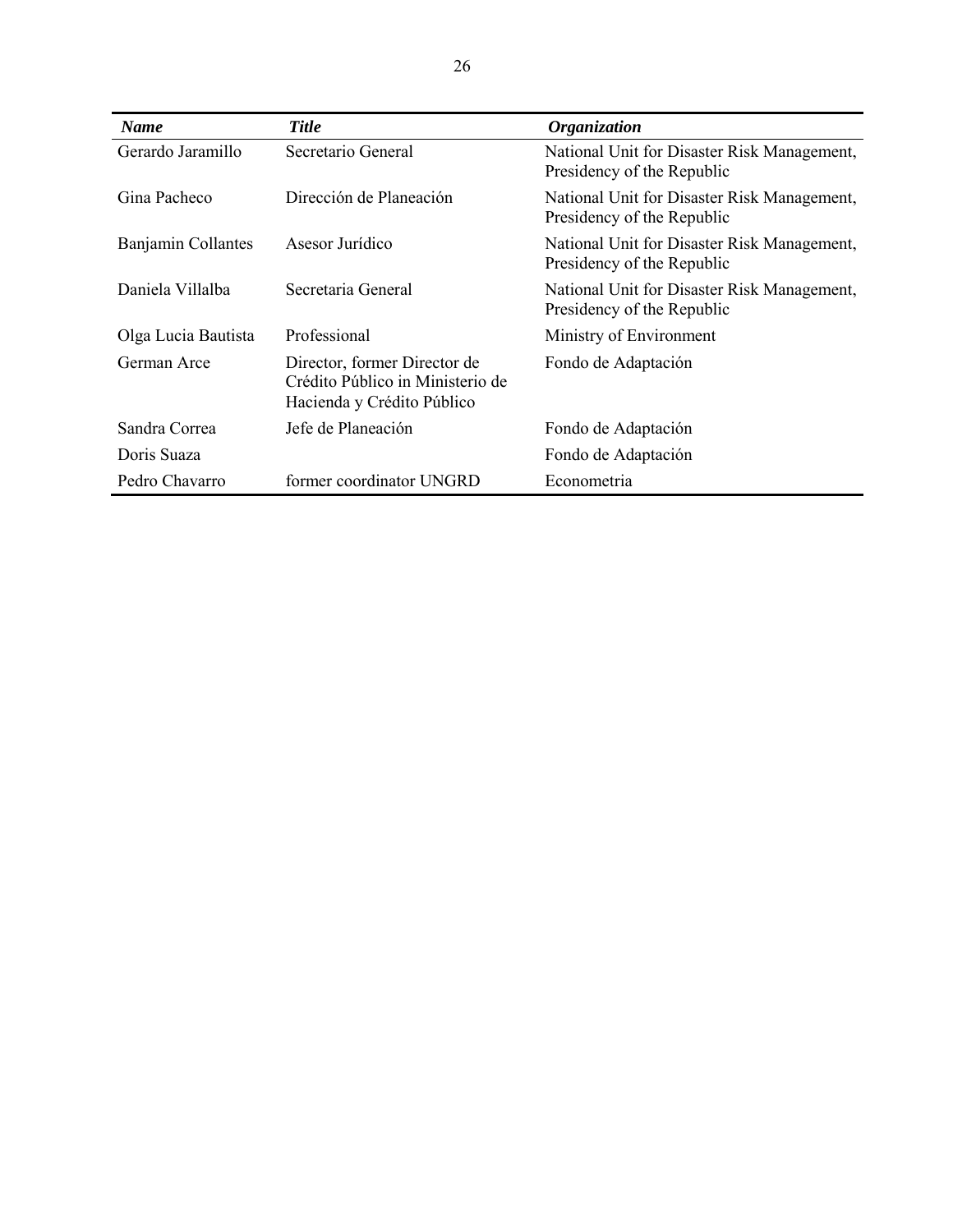## <span id="page-38-0"></span>**Appendix D. Borrower Comments**

Comments were provided by Lina María Mondragón Artunduaga, Subdirector Técnico, Subdirección de Financiamiento con Organismos Multilaterales y Gobiernos, Colombia.

## **Summary page xiii**

- Four action areas bullet 4: Reduce the fiscal vulnerability of the state to natural disasters.
	- y mantener la sostenibilidad macroeconomica
- Paragraph 5: calculating the contingent liabilities from disaster risks.
	- El gobierno ha avanzado en la recopilación de información para analizar la calidad de aseguramiento y el calculo de un pasivo contingente se realizó para un terremoto con un retorno de 250 años.
- Among the key findings and lessons are:
	- Podría incluirse que también fue una ventana de oportunidad para evaluar otros instrumentos financieros catastróficos con el BM.

## **Background and Context**

#### **WORLD BANK ENGAGEMENT**

- Paragraph 1.10: Government's request
	- Para complementar: Cumpliendo el requisito de declaratoria de emergencia nacional como se acordó dentro del contrato de préstamo.

## **Objectives, Design, and their Relevance**

#### **OBJECTIVES**

- Paragraph 2.1: Government's program for reducing the fiscal risks resulting from adverse natural events.
	- Reducción del riesgo fiscal. No es preciso decir que es la reducción del riesgo del evento natural.
- Paragraph 2.4: The 2014-2018 NDP
	- El PND 2010-2014 es el plan en el cual se establece la necesidad de crear una estrategia para reducir la vulnerabilidad fiscal del estado ante desastres naturales.
- Table 2.1: Number 4: Fiscal vulnerability and risk transfer:
	- No solo establece la trasferencia del riesgo, consiste en una adecuada estrategia financiera para reducir la vulnerabilidad.